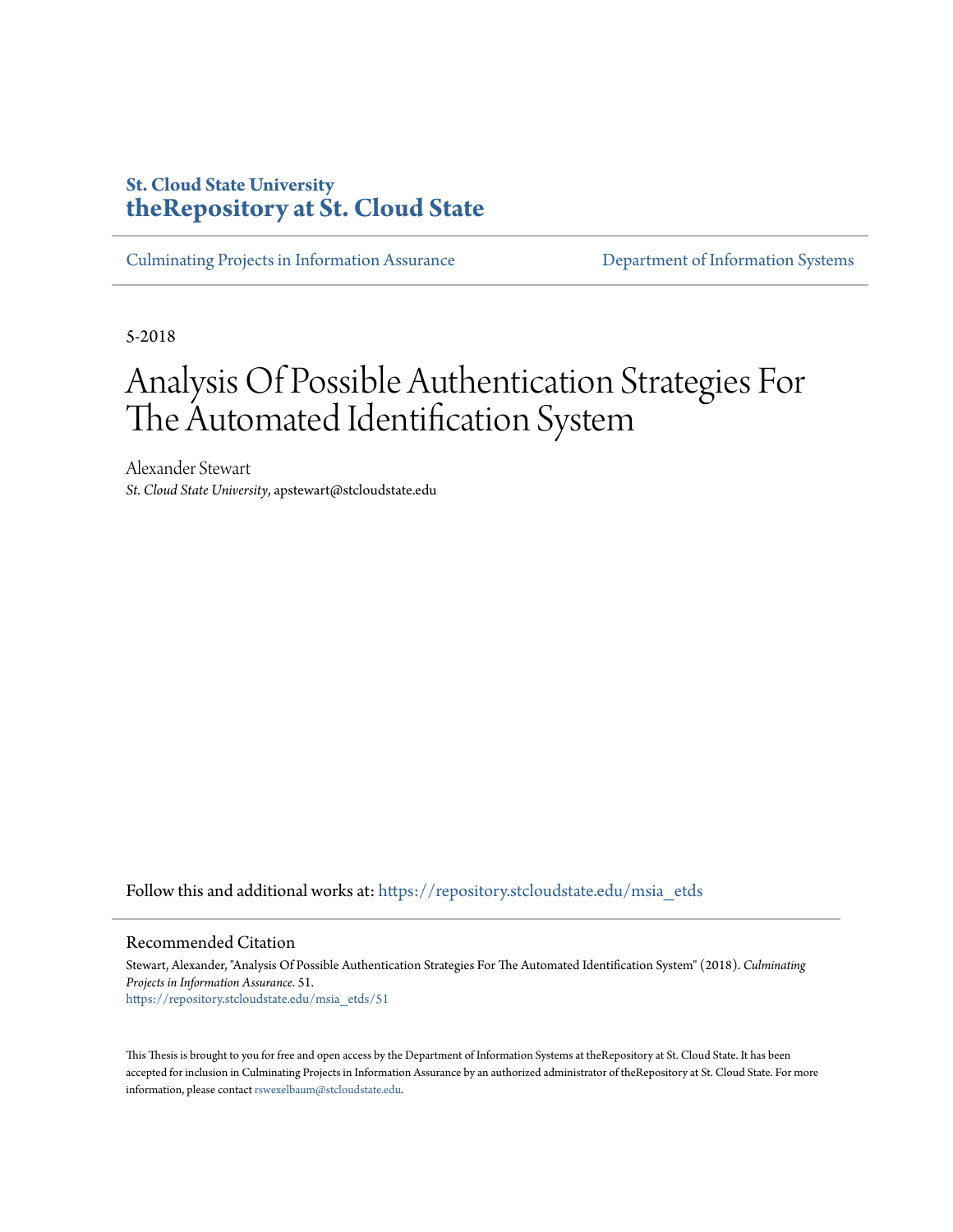### **Analysis of Possible Authentication Strategies for the Automated Identification System**

by

Alexander Stewart

## A Thesis

Submitted to the Graduate Faculty of

St. Cloud State University

in Partial Fulfillment of the Requirements

for the Degree of

Master of Science

in Information Assurance

May, 2018

Thesis Committee: Paul Safonov, Chairperson Jie Meichsner Erich Rice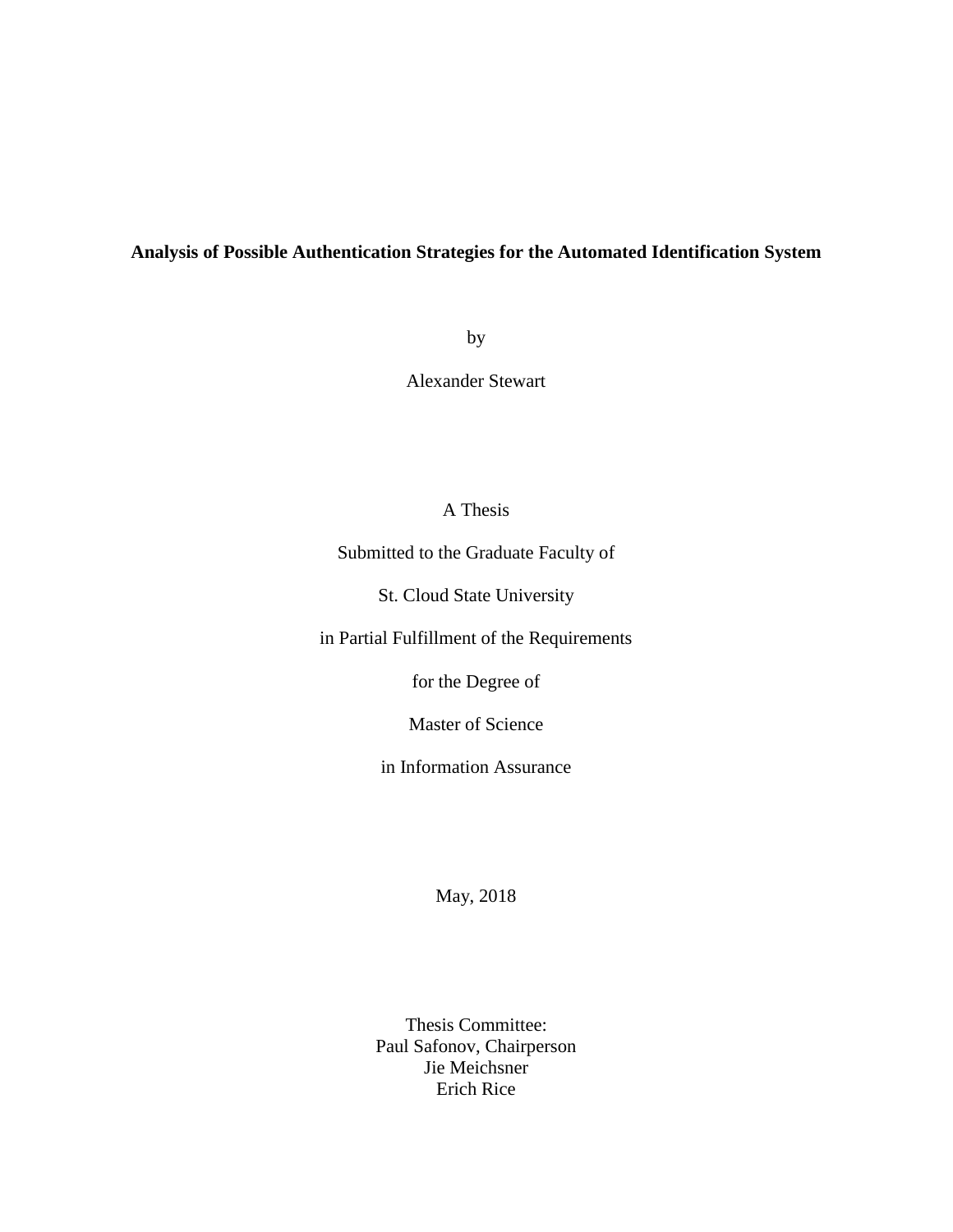#### **Abstract**

Automatic Identification System, commonly known as AIS, is a maritime communication system that is used to keep track of positions and activities of ships. It is widely implemented all around the world, and mandated on vessels over a certain size according to the International Maritime Organization. It is a signal broadcast over radio frequencies that contains ship characteristics, position, speed, and other information. AIS is also being implemented in aids to navigation, supplementing and in some cases replacing traditional aids such as lighthouses and buoys. The protocol standard contains no security, leaving AIS vulnerable to spoofing, hijacking, and denial of service attacks. This paper explores the possible consequences of AIS exploitation, as well as options to mitigate risk. Digital signature authentication of AIS signals is examined with particular attention paid to the feasibility and challenges of wide scale implementation. Ultimately the potential benefits of digital signature authentication are considered to be outweighed by the challenges of implementation.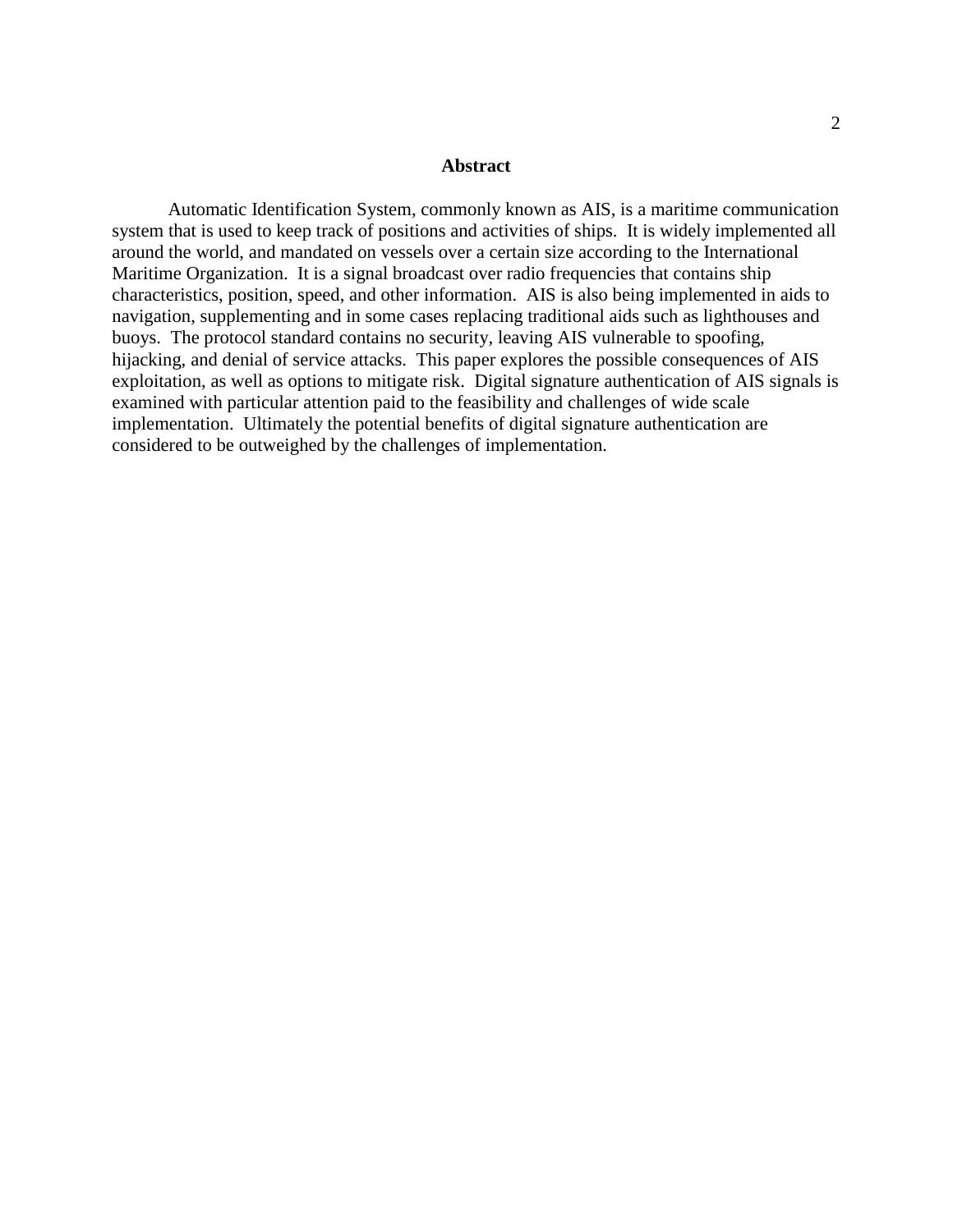## **Table of Contents**

|                | Page |
|----------------|------|
|                |      |
|                |      |
| Chapter        |      |
| $\mathbf{I}$ . |      |
|                |      |
|                |      |
|                |      |
|                |      |
|                |      |
|                |      |
|                |      |
|                |      |
| II.            |      |
|                |      |
|                |      |
|                | 17   |
|                |      |
| III.           |      |
|                |      |
|                |      |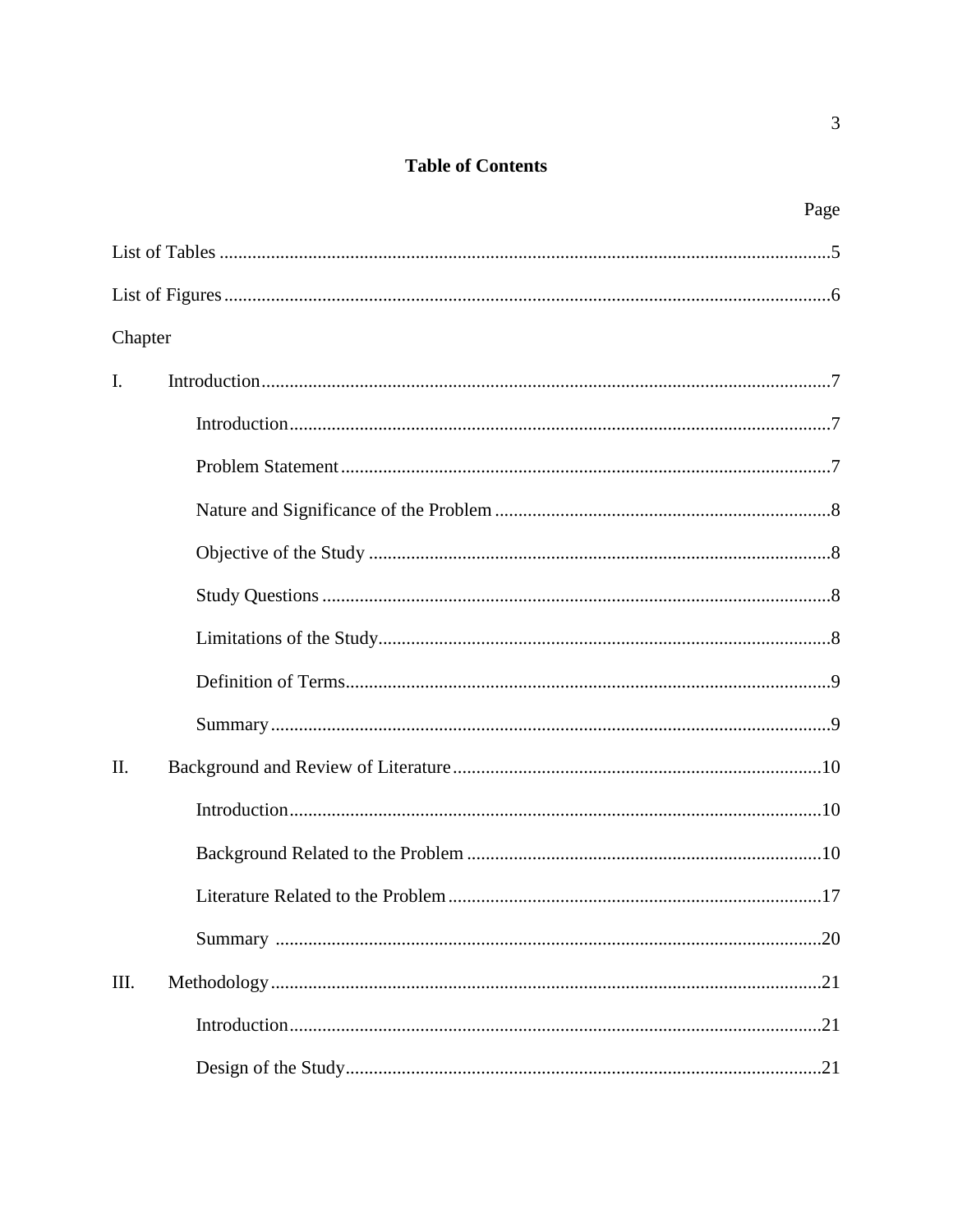| Chapter     | Page |
|-------------|------|
|             |      |
|             |      |
|             |      |
| IV.         |      |
|             |      |
|             |      |
|             |      |
|             |      |
| $V_{\cdot}$ |      |
|             |      |
|             |      |
|             |      |
|             |      |
|             |      |
| Appendices  |      |
|             |      |
|             |      |
|             |      |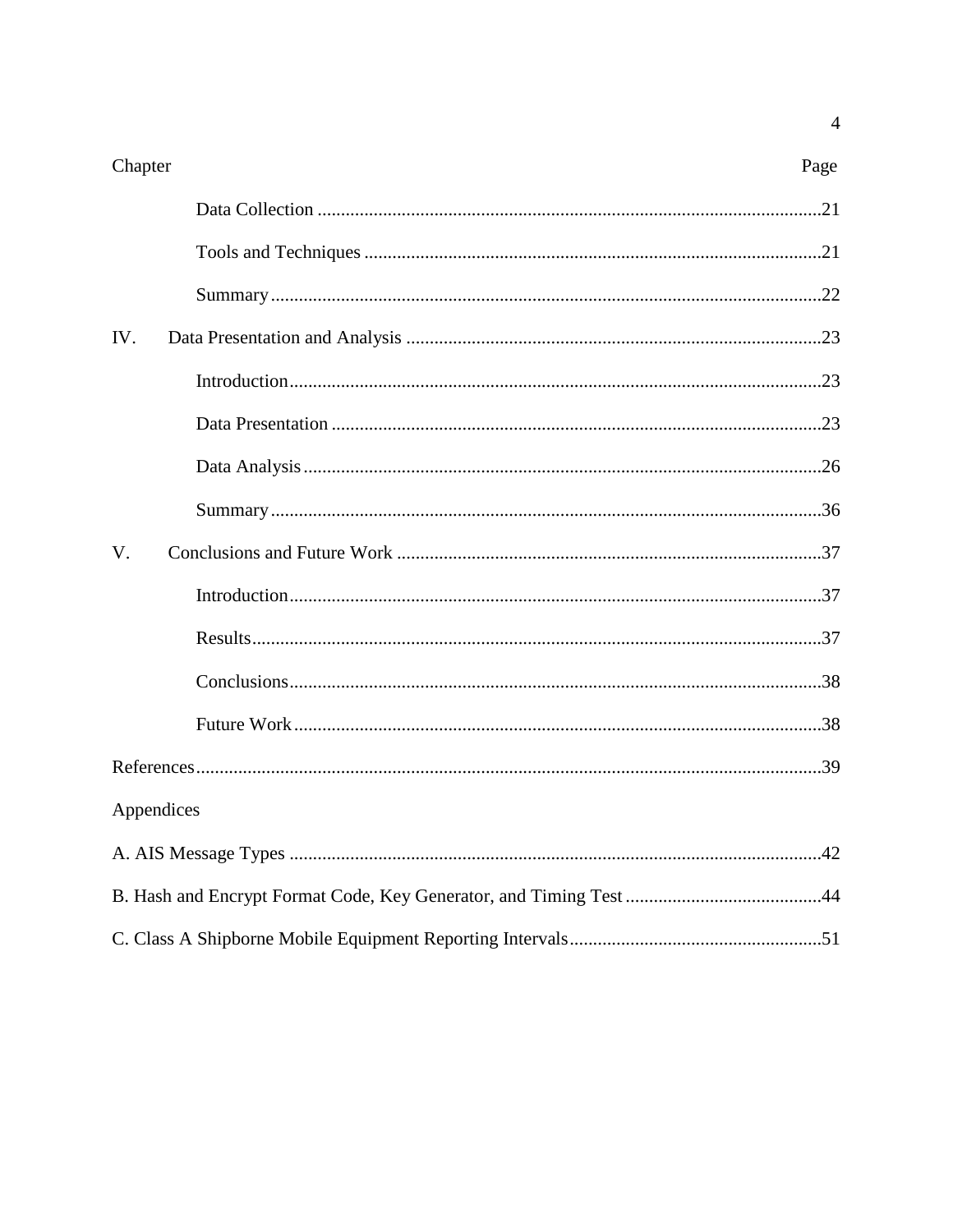## **List of Tables**

| <b>Table</b> | Page |
|--------------|------|
|              |      |
|              |      |
|              |      |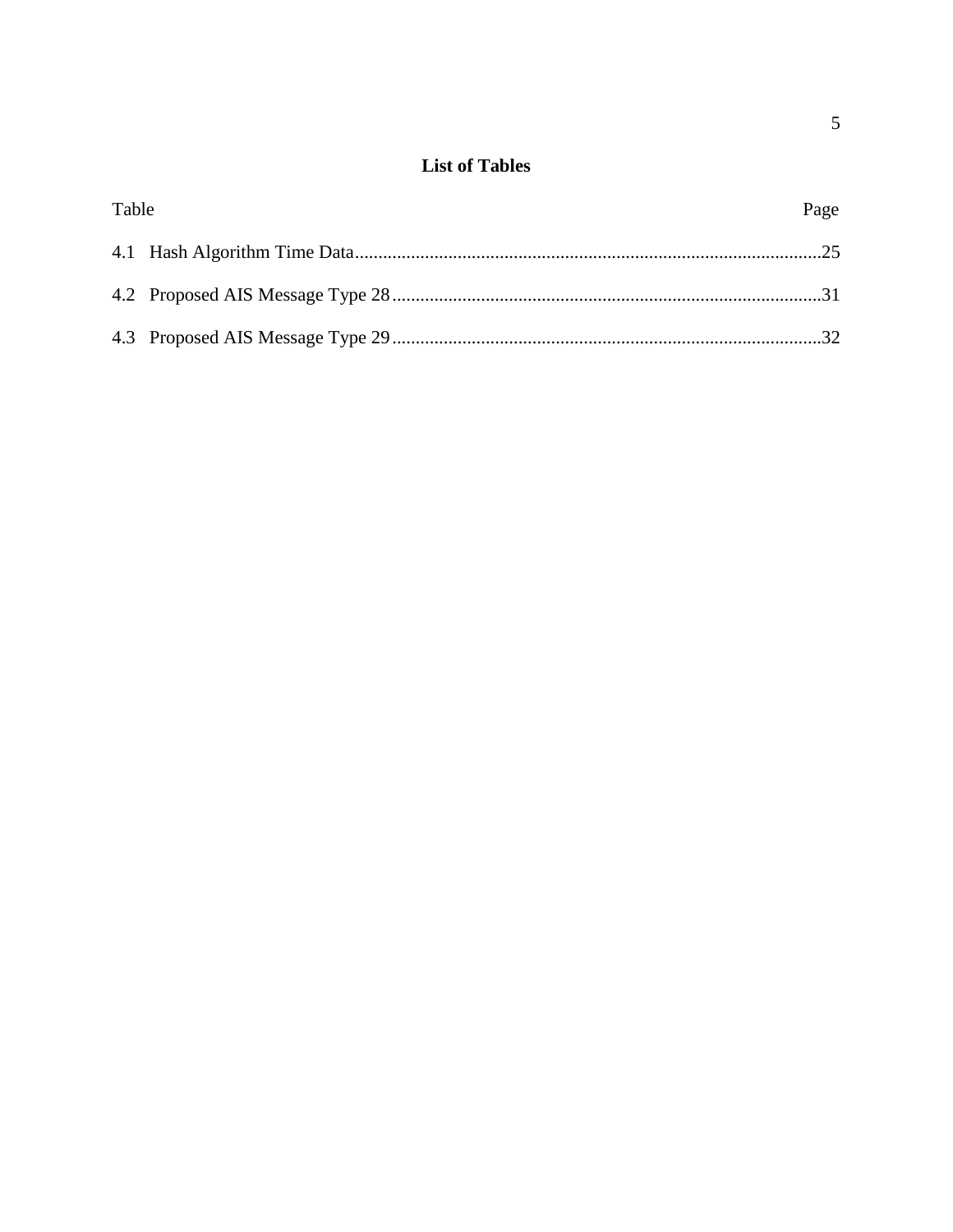## **List of Figures**

| Figure | Page |
|--------|------|
|        |      |
|        |      |
|        |      |
|        |      |
|        |      |
|        |      |
|        |      |
|        |      |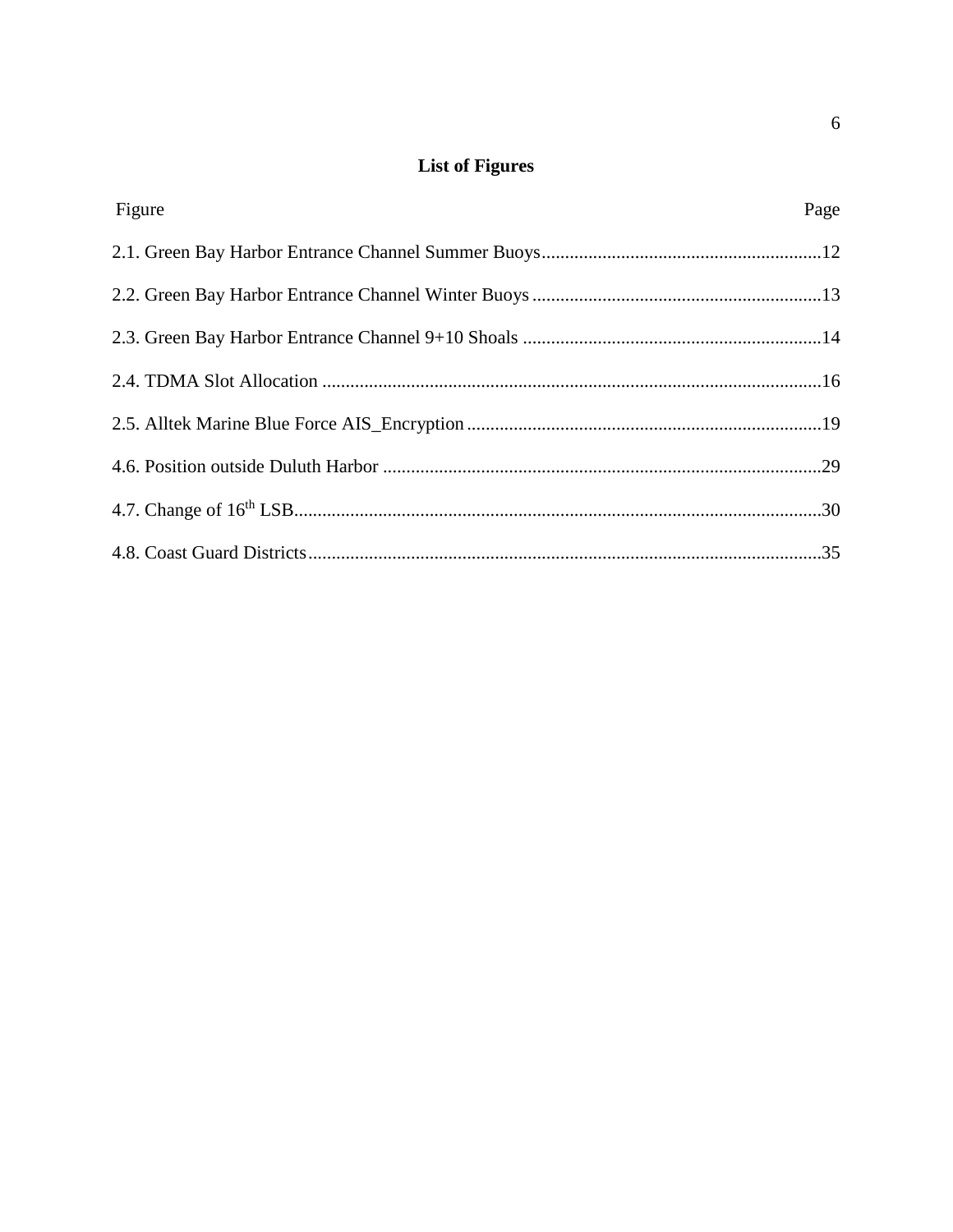#### **Chapter I: Introduction**

#### **Introduction**

Automatic Identification System, commonly known as AIS, is a maritime communication system that is used to keep track of positions and activities of ships. Worldwide adoption of the technology is increasing every year, and it is being used to supplement or replace aids to navigation to reduce costs and increase service availability. It is used to great effect to enhance situational awareness and safety in high traffic areas and large ports in areas such as Singapore, Hong Kong, Los Angeles, and many others. AIS allows for a notable decrease in bridge to bridge telecommunications, keeping radio frequencies open for emergency use.

Research has shown that there are several types of attacks that AIS is vulnerable to, and with no inherent security measures, the technology is very vulnerable to exploitation. Anomaly detection strategies are heavily proposed and studied, but may not be appropriate for all cases. This paper is primarily concerned with authentication strategies that may be applied to AIS as well as adopting them to existing AIS infrastructure.

#### **Problem Statement**

Across the world, AIS is used as a navigational aide by hundreds of thousands of ships and that number is only increasing. The possible consequences of maritime accidents combined with the general ignorance of security risks and possible threats make this an issue of global significance, that can only grow more important as adoption increases and knowledge of the vulnerabilities spreads.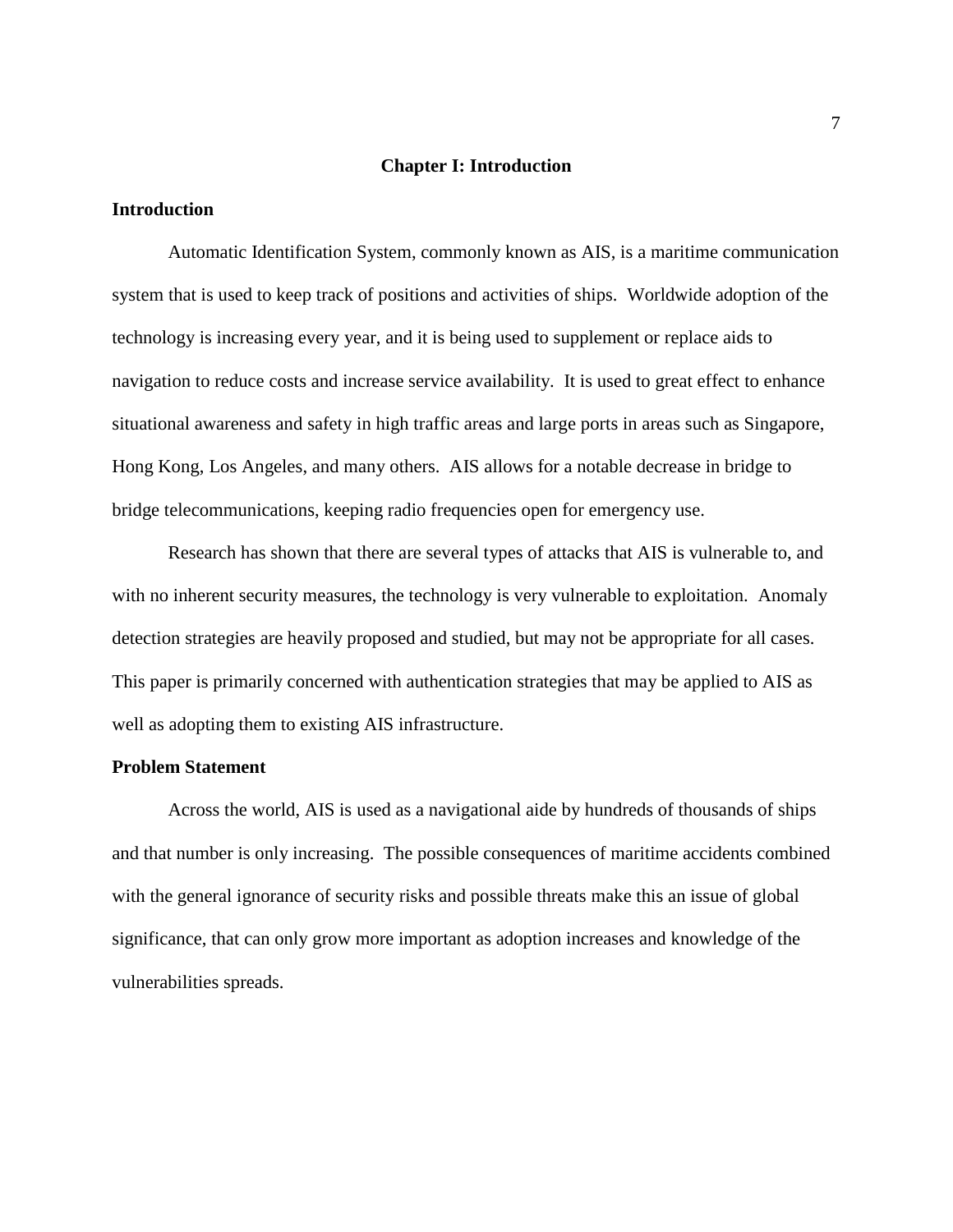#### **Nature and Significance of the Problem**

Starting in 2002, the International Maritime Organization mandated that "all ships of 300 gross tonnage and upwards engaged on international voyages and cargo ships of 500 gross tonnage and upwards not engaged on international voyages and passenger ships irrespective of size shall be fitted with an automatic identification system" (IMO Reg 19.2.4). Adoption is growing even when not required, and agencies responsible for aids to navigation (ATON), such as buoys and lighthouses, are beginning to create virtual replacements for physical ATON to save on costs and increase usability. This means that hundreds of thousands of vessels are using AIS, which provides a very large attack surface to any malicious actor.

#### **Objective of the Study**

The objective of this study is to determine if there is an authentication method that could be applied to AIS with minimal adjustments to the protocol so that it could be implemented on existing systems.

#### **Study Questions**

Is digital signature based authentication able to be successfully applied to AIS? What must be altered to allow function with existing technology, or conversely, what characteristics or functionality of existing technology must be altered to allow authentication methods? Is message authentication a viable solution to the problems faced by AIS?

#### **Limitations of the Study**

This study is restricted to considering the problem of spoofing AIS signals, and how digital signatures would help address that problem. There are other AIS vulnerabilities not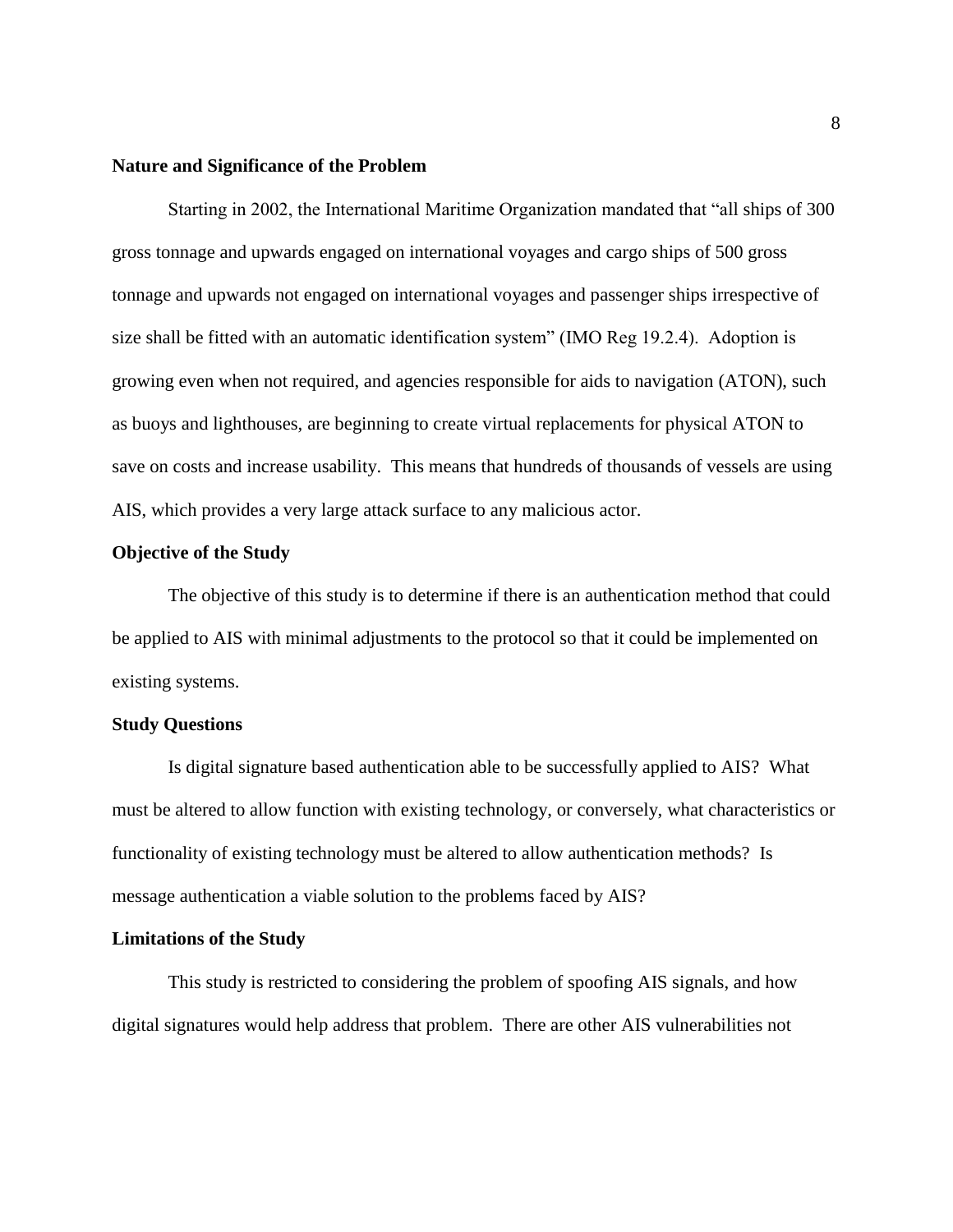thoroughly investigated. Additionally, this research is focused on a qualitative analysis of the issues involved, and does not rigorously investigate the variety of AIS transceivers.

#### **Definition of Terms**

AIS – Automatic Identification System

ATON – Aids to Navigation

TDMA –Time Division Multiple Access

IMO – International Maritime Organization

MMSI – Maritime Mobile Service Identity

#### **Summary**

AIS is a powerful technology, that is used throughout the world. There are no built in methods of authenticating a signal, so a malicious actor is able to generate and broadcast a signal that is almost impossible to identify. With a thorough understanding of the risks and technologies involved, solutions might possible that can help mitigate the inherent risks of the system. Digital authentication is one such method that may be able to alleviate the threat posed by spoofing of AIS signals.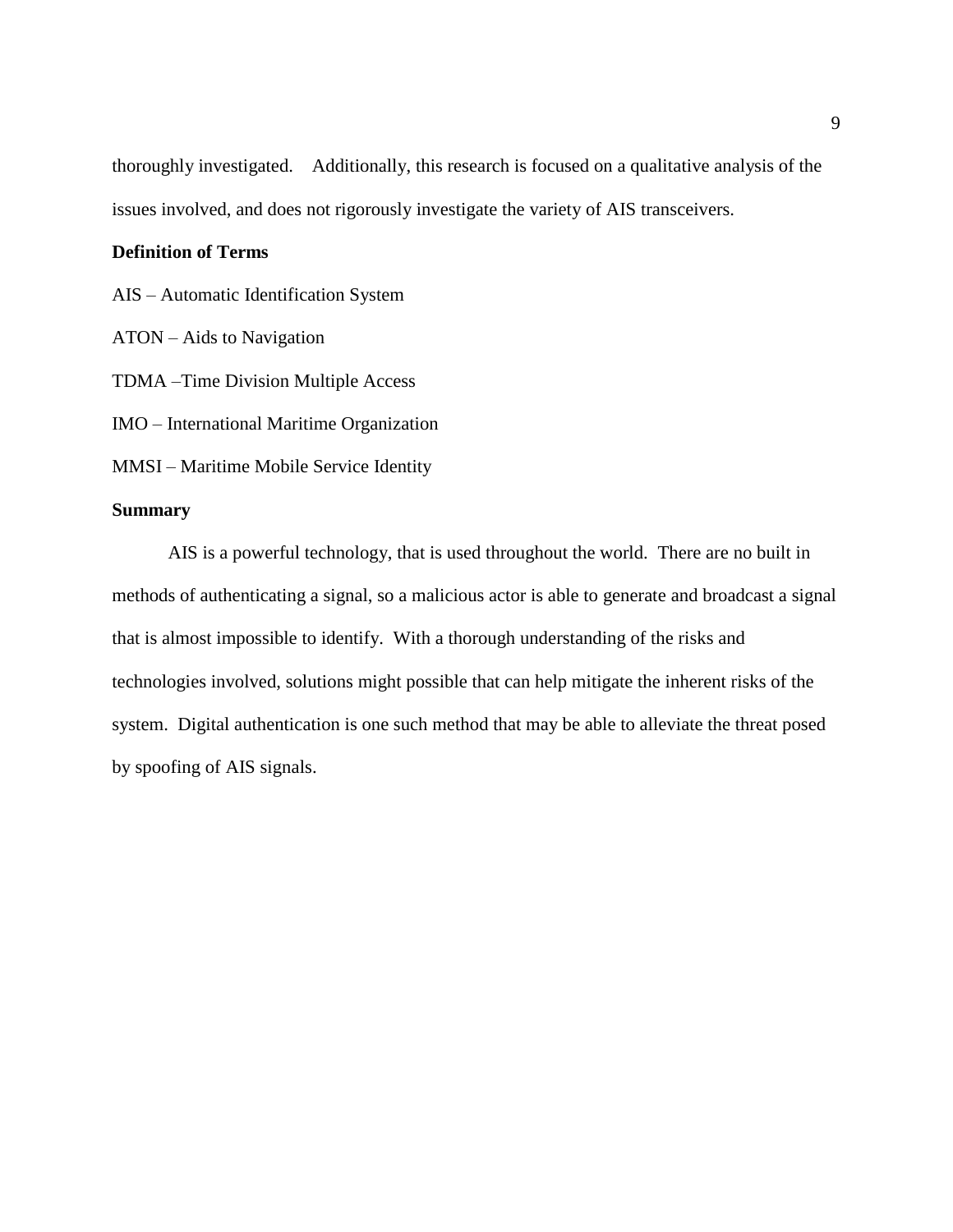#### **Chapter II: Background and Review of Literature**

#### **Introduction**

AIS is very familiar to mariners but hardly anyone else, so some thorough background on the workings of AIS is provided, covering the general use and also some key technical details. The primary body of work covering AIS vulnerabilities is explored to establish the existing vulnerabilities and consequences of exploitation. An in depth scenario detailing a potential AIS spoofing attack is presented using a location in southern Green Bay, part of Lake Michigan in the United States to help elaborate exploitation possibilities. There are many academic studies and papers regarding the use of anomaly detection and analysis to enhance AIS security, and fewer studies contemplating alternative methods.

#### **Background Related to the Problem**

An AIS transceiver is specially constructed to use radio signals over Very High Frequency (VFH) wavelengths. This unit transmits and receives AIS data to and from other vessels, with 27 possible messages defined in ITU 1371-4 (ITU). Standard transmissions include Maritime Mobile Service Identity (MMSI), geographic position in the form of latitude and longitude, navigation status, among others. While containing a GPS unit for clock corrections, it is most common for an external GPS receiver to be connected to the AIS unit to provide positional information. AIS units are frequently connected to electronic charting displays, which affords the navigator the ability to view location data in real time.

To illuminate the problems potentially caused by the inability to authenticate AIS, a hypothetical scenario involving the port of Green Bay in Lake Michigan was devised. First, some background information on ATON in the Great Lakes region must be provided. Due to the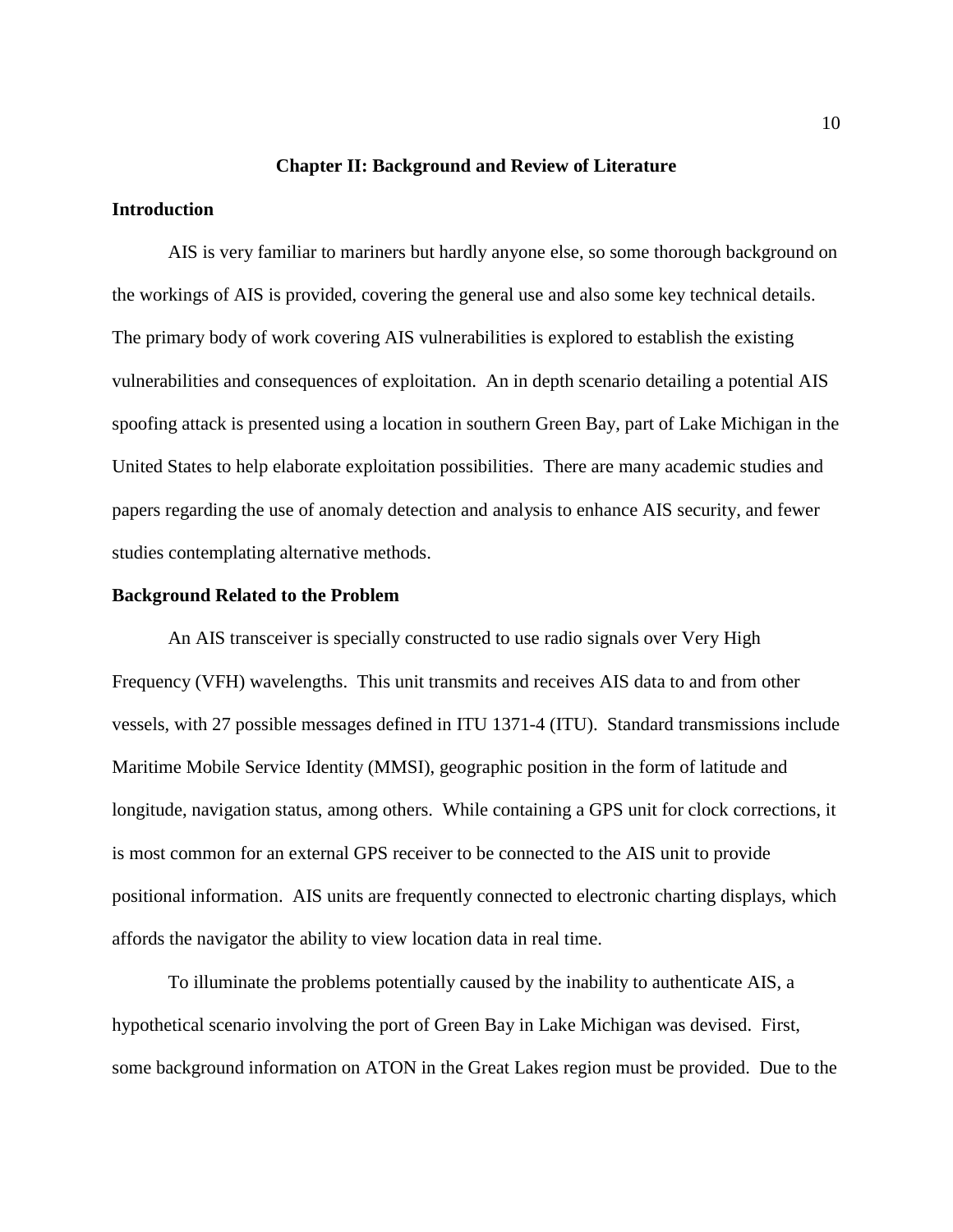extreme winter temperatures and risk of ice formation, many buoys are removed during the months of October, November, and December and returned to the water once the ice has receded, usually in April or May. The exact dates are published by the United States Coast Guard, in a publication called the Light List which provides the characteristics of aids to. Depending on the position of the buoy, some may be replaced with a less visible, more streamlined version which is better designed to function in the ice. If the regular buoys were to be left in the water during the winter, there is a high risk of damage and potential loss which would be very costly to replace.

Recently, AIS beacons have been created for some of the buoys present in the Great Lakes to enhance their usefulness during the winter months. The Green Bay Harbor Entrance Channel, a waterway quite familiar to the author, undergoes a significant change during the winter. There are 24 buoys in the waterway; prior to the winter 13 are replaced with ice capable buoys, 10 are removed completely, and one buoy is maintained year round as ice capable, neither removed nor replaced navigation (USCG Light List 2017). Three of the buoys that are removed, and two that are replaced also have an AIS beacon. Figure 2.1 shows the channel with all buoys in place, highlighted with circles.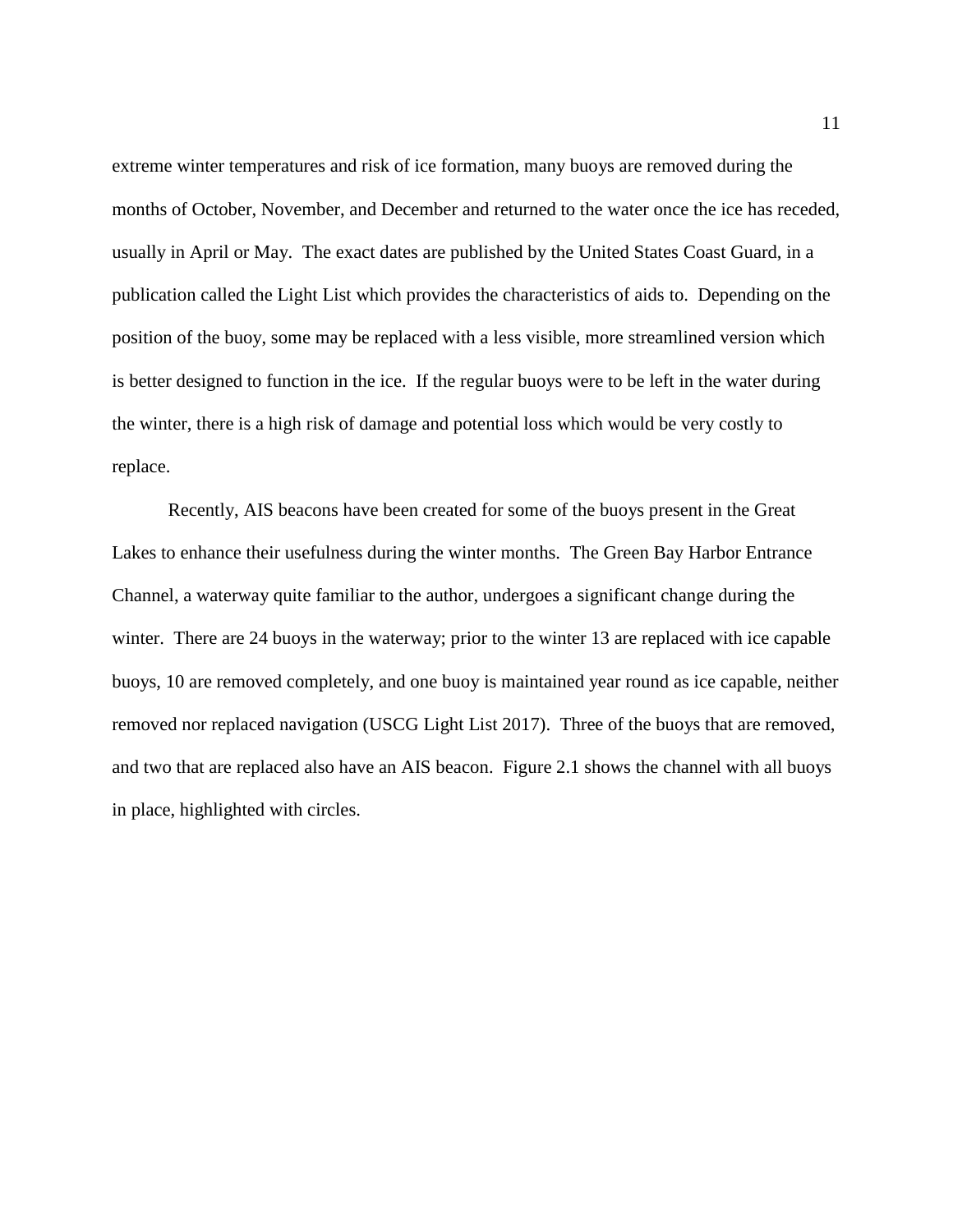

*Figure 2.1*: Green Bay Harbor Entrance Channel Summer Buoys (NOAA 2017)

Figure 2.2 shows the remaining physical buoys, after the winter replacements are made. The arrow denotes an area of particular significance, elaborated below. The outer approach to the harbor experiences a drastic reduction in available buoys, and the buoys that are present are significantly less visible.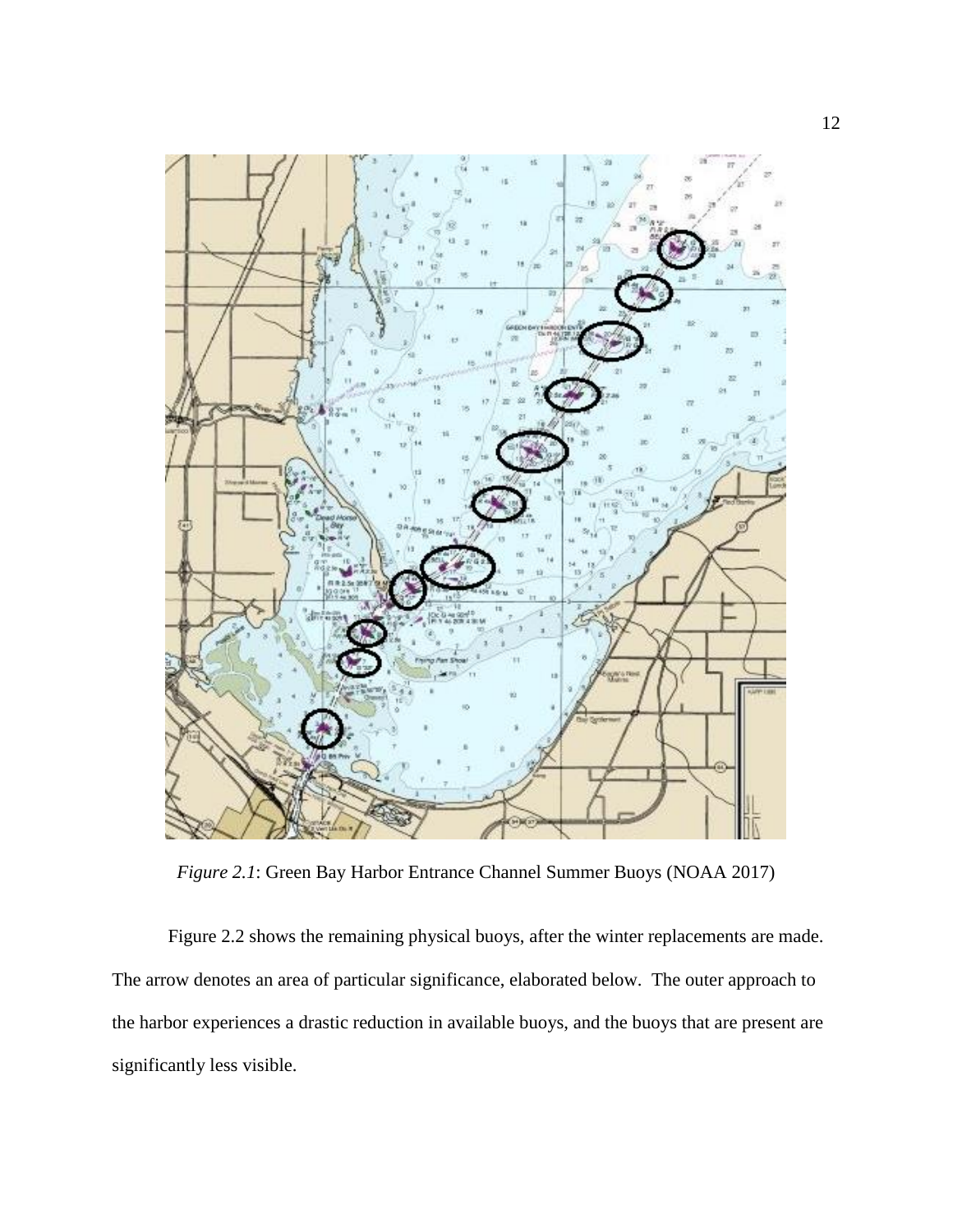

*Figure 2.2*: Green Bay Harbor Entrance Channel Winter Buoys (NOAA 2017)

The lay of the channel and the placement of the AIS beacons could potentially be exploited by a malicious actor. The depth of the channel that cargo ships follow into the port of Green Bay is at least 25 feet (NOAA 2017). Cargo ships on the Great Lakes have a tendency to fill to maximum capacity, so a ship planning to enter Green Bay will take on enough cargo that they require such a depth. Figure # 2.3 highlights the position of two buoys that are removed, replaced with less visible ice buoys, and have an accompanying AIS beacon.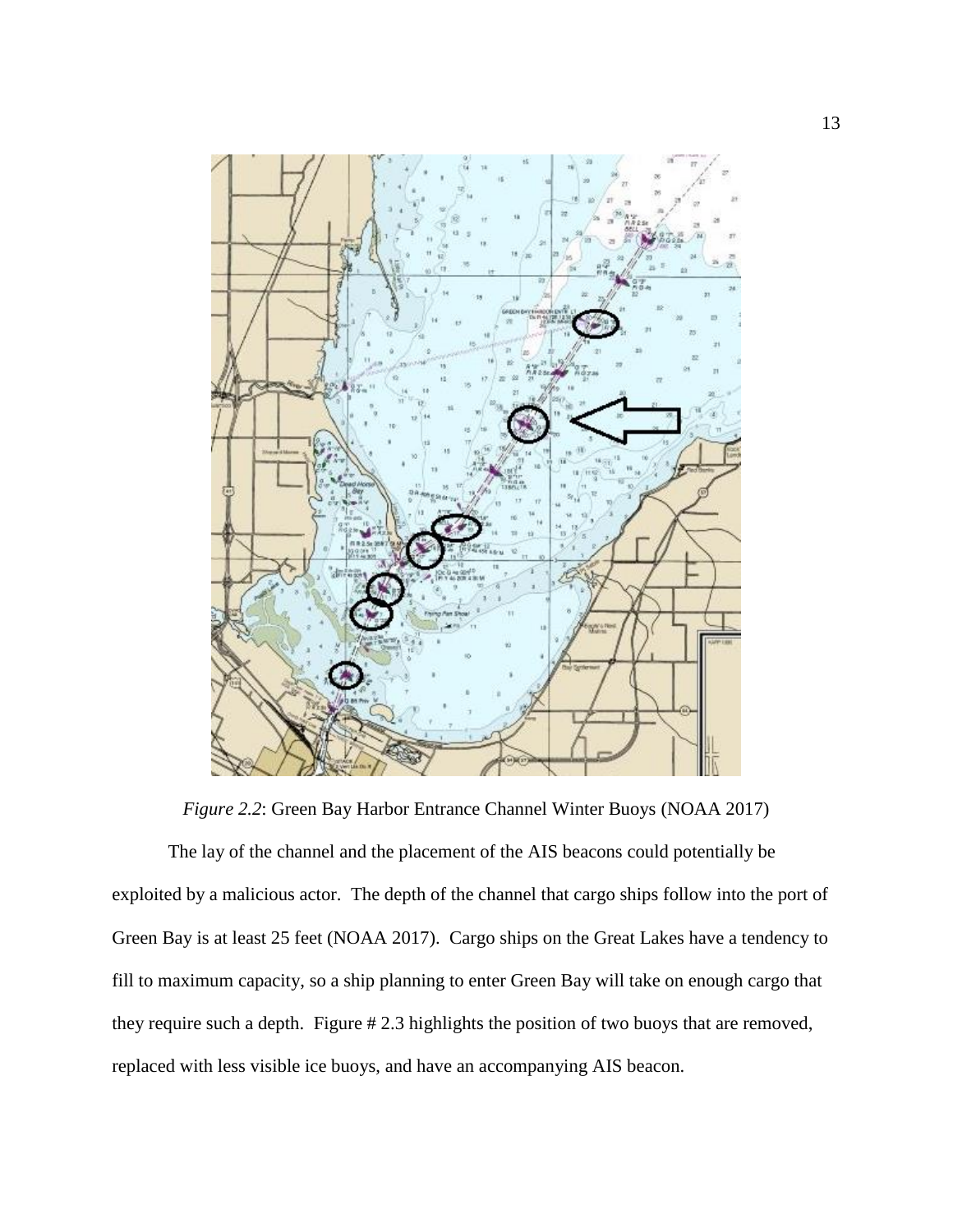

*Figure 2.3*: Green Bay Harbor Entrance Channel Buoys 9 + 10 Shoals (NOAA 2017)

Also noted in Figure 2.3 are two areas directly outside the channel where the water depth drops significantly. The highlighted area to the right side of the channel ranges in depth from 13 to 18 feet. If a malicious actor was to spoof the location of the two AIS beacons corresponding to the buoys in that location, it is possible that he could show their positions several hundred feet to either side of the channel. This would potentially lead a ship to the shallow water area, and cause them to run aground.

An experienced mariner would accurately judge this to be a highly unlikely scenario. Any cargo ship captain on the Great Lakes has years of training and experience, and there are many different aids to navigation not specifically mentioned designed to ease the transit of the Green Bay Harbor Entrance Channel. Furthermore, the nature of the lake bottom in that area is primarily mud and sand; even if a vessel were to strike bottom there, it is unlikely to cause serious harm.

The intention of this example is to show that, by spoofing only a few AIS signals, damage could be caused and traffic could be severely obstructed. The port of Green Bay does not experience high volumes of vessel traffic; the higher the traffic, the more likely the chance that a vessel ends up falling prey to AIS spoofing. An increase in traffic causes more distractions, and makes it more likely that an AIS signal will be trusted without verifying with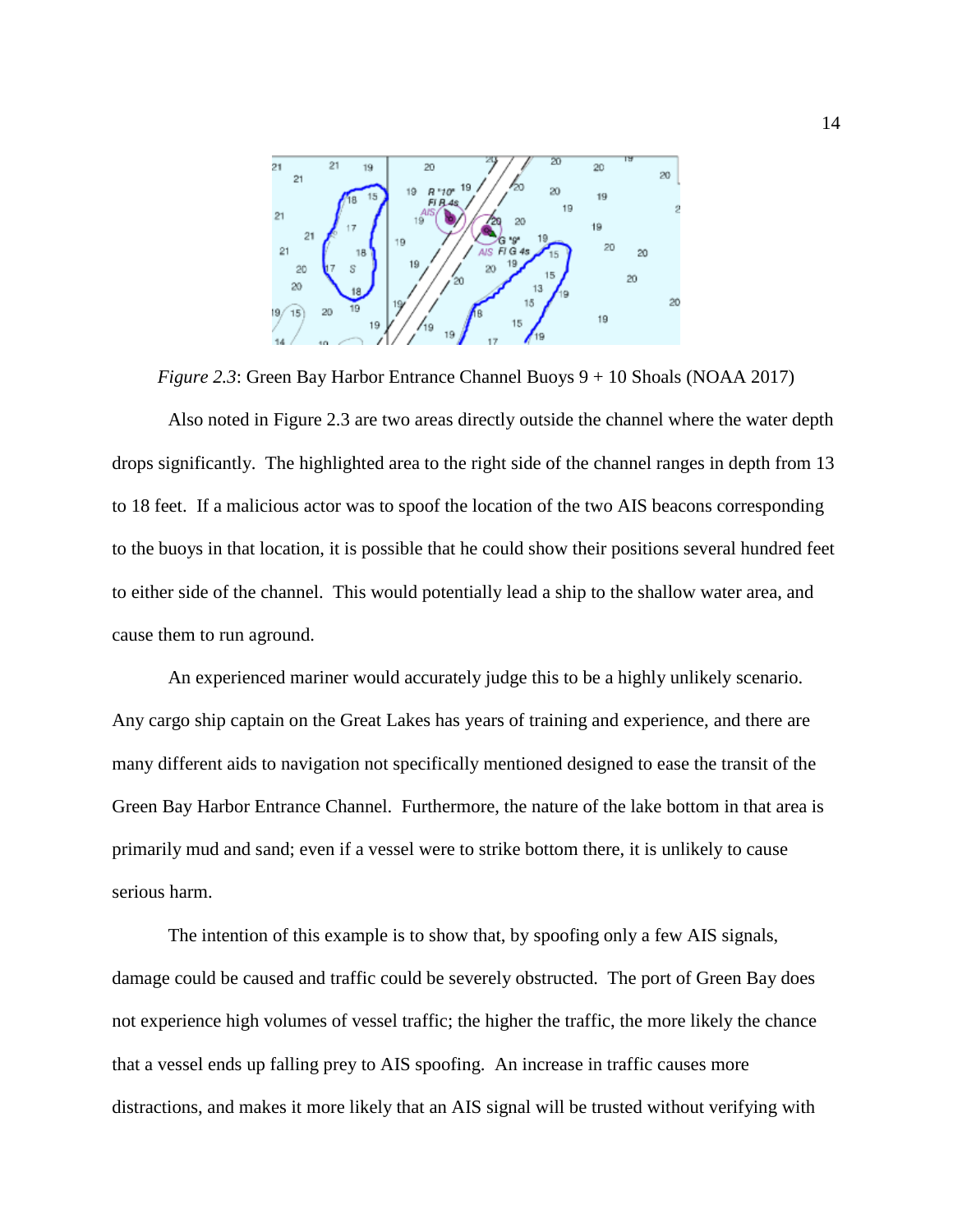additional tools. In high traffic ports, it is much more likely to encounter vessels that do not frequently travel the area, and are thus unaccustomed to where AIS signals should be.

It is valuable to briefly cover two common attack scenarios that are relevant to digital authentication: replay attacks and collision resistant attacks. Collision resistant attacks involve a certificate authority, or some trusted third party that verifies the authenticity of a document or message. Used extensively in website certificates, it allows a consumer to verify that the website is trusted by a legitimate authority, and thus safe to use. When an attacker is involved in this scenario, the attacker can exploit the properties of hashing functions to pass off malicious information as legitimate. Any hash function vulnerable to a collision attack can be exploited in this manner. The attacker sends one innocuous message to the certificate authority, which reviews it and appends an authentication certificate. The value of the certificate is copied onto a second, malicious message which generates the same hash value as the first message. When the consumer checks the hash contained in the certificate against the message the values match, and the consumer is led to believe that the certificate authority authenticated the second, malicious message. For greater detail on the steps involved, consider Stallings or Gebhardt *et al.*

A replay attack is also well defined in Stallings. In brief, it involves a malicious actor recording a message from a legitimate source in full. At some later time, the malicious actor retransmits the message. The message may be accepted as legitimate by the receiver, depending on the security controls present. The easiest way to thwart replay attacks is to have strict time limits on messages; either a message is only valid for a defined period of time, or the message contains enough unalterable identifying information that a replay would be easily detectable.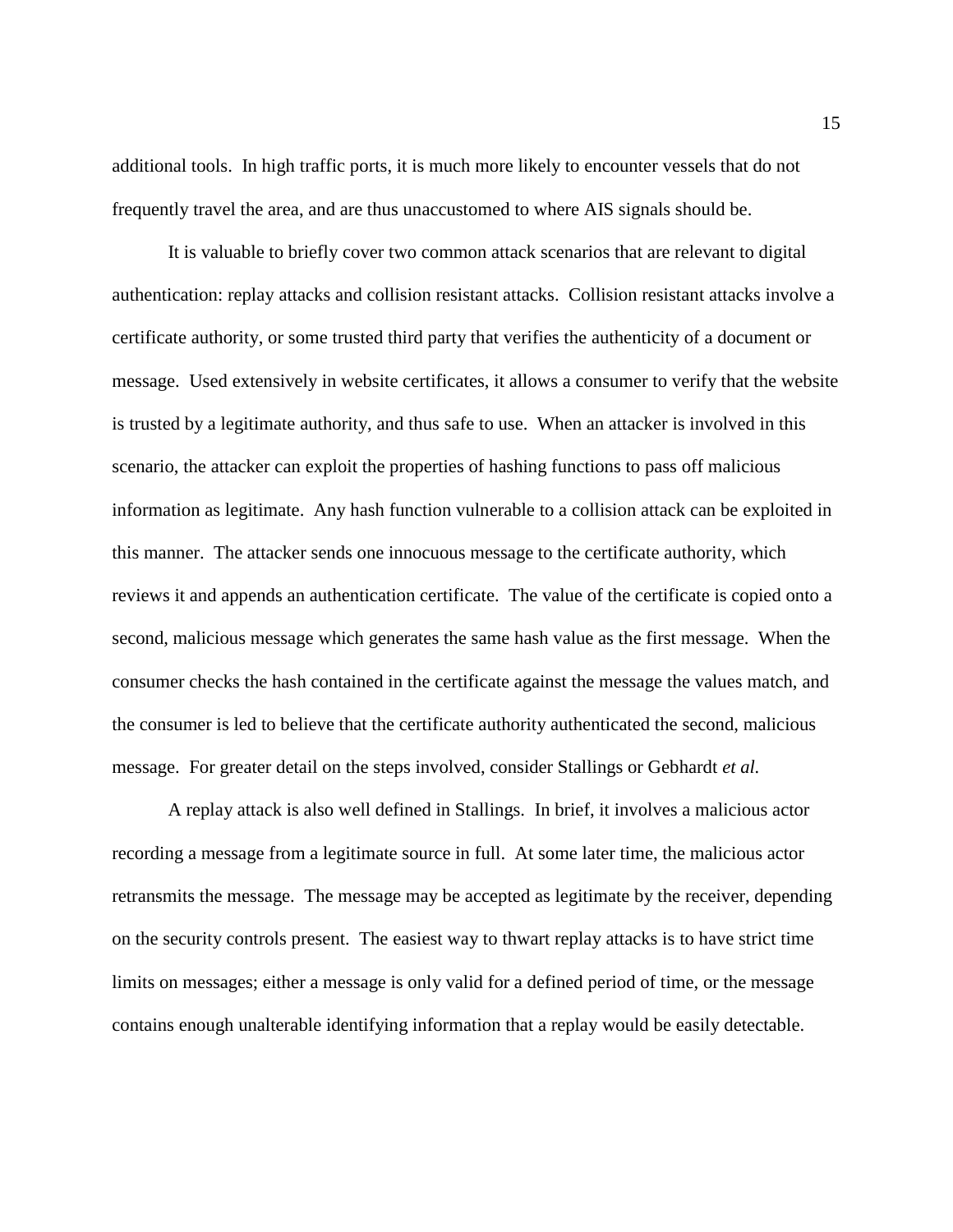Contained within ITU M.1371-5 are the technical characteristics of AIS. Particularly relevant information includes the maximum duration and slot size, 26.667 ms and 256 bits respectively (p. 16, ITU M.1371-5). This translates into 2250 slots per minute for each channel. Despite the available space, messages contain a payload of less than 256 bits due to the necessary overhead involved in transmission.

AIS uses several variants of Time Division Multiple Access (TDMA) to allow the broadcasting units to avoid interference. Given that a large amount of AIS units move around, a rigidly organized broadcast scheme would not work. The primary scheme used for mobile units is Self-Organized (SOTDMA), which allows AIS transceivers to automatically adjust their transmission schedule around other units in the area as shown in Figure 2.4. Messages contain a data field to assist in organizing, and transceivers work based on the shared GPS time unit to avoid slots in use (All About AIS, 2012).



*Figure 2.4*: TDMA Slot Allocation (All About AIS, 2012)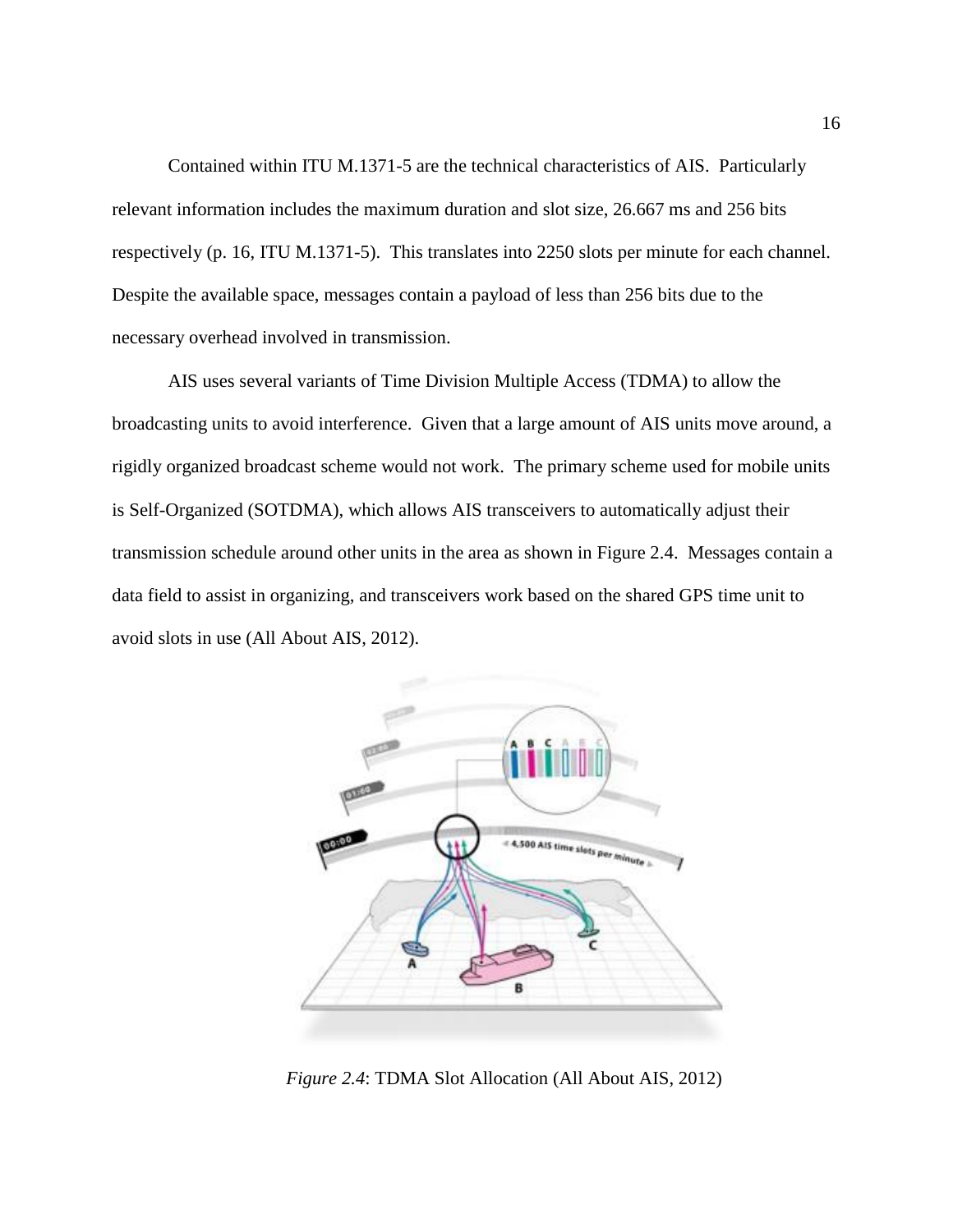Other TDMA variants are defined in Appendix A, as well as the message types that use those allocations. Stationary units do not need to organize around other transceivers, so are able to use set broadcast slots. The ability to autonomously dynamically organize multiple broadcasting units is key to the success of AIS. It keeps the transmissions relatively lightweight and successfully accommodates the mobile nature of ships.

#### **Literature Related to the Problem**

The default AIS protocol is vulnerable to several exploitation techniques that can be split into three categories defined by Balduzzi et al (2014); spoofing, hijacking, and denial of service. Even though the technology has been widely implemented since the early 2000's, Balduzzi et al (2014) suspect they are "the first to conduct a security evaluation of AIS" (p. 10). As possibly the first structured security analysis of AIS, they start from analyzing the AIS protocol and progress all the way to crafting and sending malicious AIS signals in a testing environment. This paper should, and does for this experiment, form a seminal work for the investigation of AIS vulnerabilities.

There is a body of work investigating AIS security issues, prompted in part by a recommendation from Balduzzi et al. that focuses on using anomaly detection techniques. The basic principle is to establish a baseline of normal behavior that new data can be compared against, which any malicious data being flagged as anomalous and can then be treated differently. Anomaly detection is a popular research area, and certainly has applications towards AIS security, but I argue it may not be the most appropriate solution for AIS spoofing.

The criteria necessary for determining anomaly may not be present, or present to the same degree, when considering ATON. One integrity assessment method proposed by Iphar et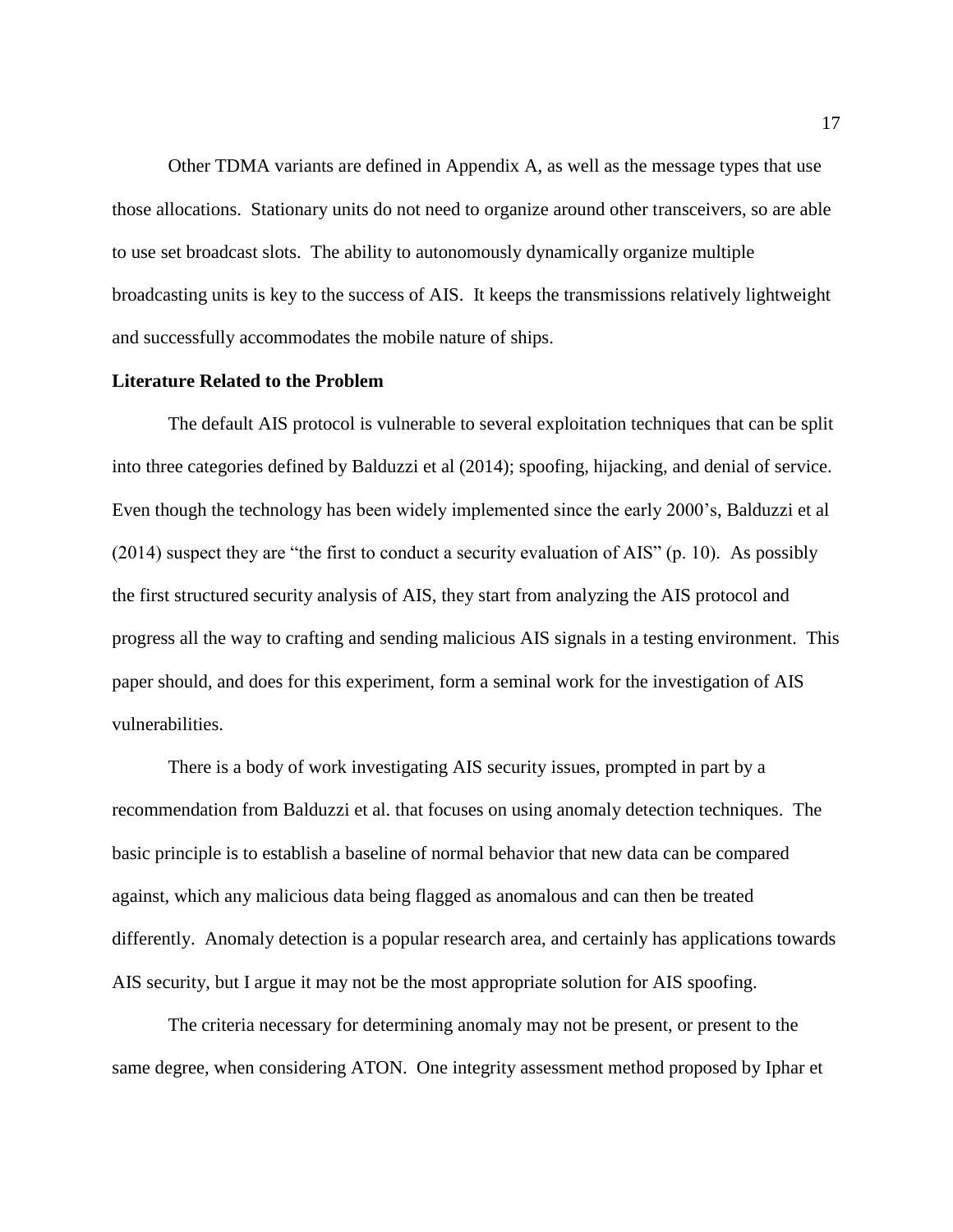al (2016) uses questions such as "'Is the speed consistent with the type of vessel' or 'Are the declared GNSS coordinates compatible with the existence of a navigable area'" (p. 3). The first question is useful for vessel traffic; it would easily detect the anomaly of a tugboat or barge travelling at 35 knots, but less useful for buoys. A buoy is chained to a sinker which is anchored in a specific geographic location. The amount of chain attached to the buoy has to accommodate for tides, winds, and other weather conditions, so there is some amount of slack for a buoy to move around the central point. Despite only moving within a certain area, it is possible for a buoy to have some speed, and also rapidly and unpredictably shift direction. There is certainly a limit to what speeds a buoy can expect to achieve, and Iphar et al's method would force a malicious actor to be very careful about spoofing a message, but not eliminate the possibility altogether.

Another method of anomaly detection proposed by Mazzarella et al (2017) focuses on vessels turning off AIS broadcasts when they engage in illegal activity. There is a large amount of activity that varies in legality based on position, such as fishing, dumping, transferring persons, or simply transiting. This method, while effective, only applies to vessels, and relies on a break in established AIS patterns.

There are several papers investigating the use of AIS in maritime domain awareness, such as those by Iphar et al (2015) and Wreski and Lavoie (2017). While not directly related to the topic of AIS security, these papers nonetheless enhance the importance of AIS security due to how integral AIS is to situational awareness of the maritime domain. Without trust in AIS, a large portion of the available information is no longer reliable and drastically impacts the ability of a nation or organization to grasp the operational picture of their waters.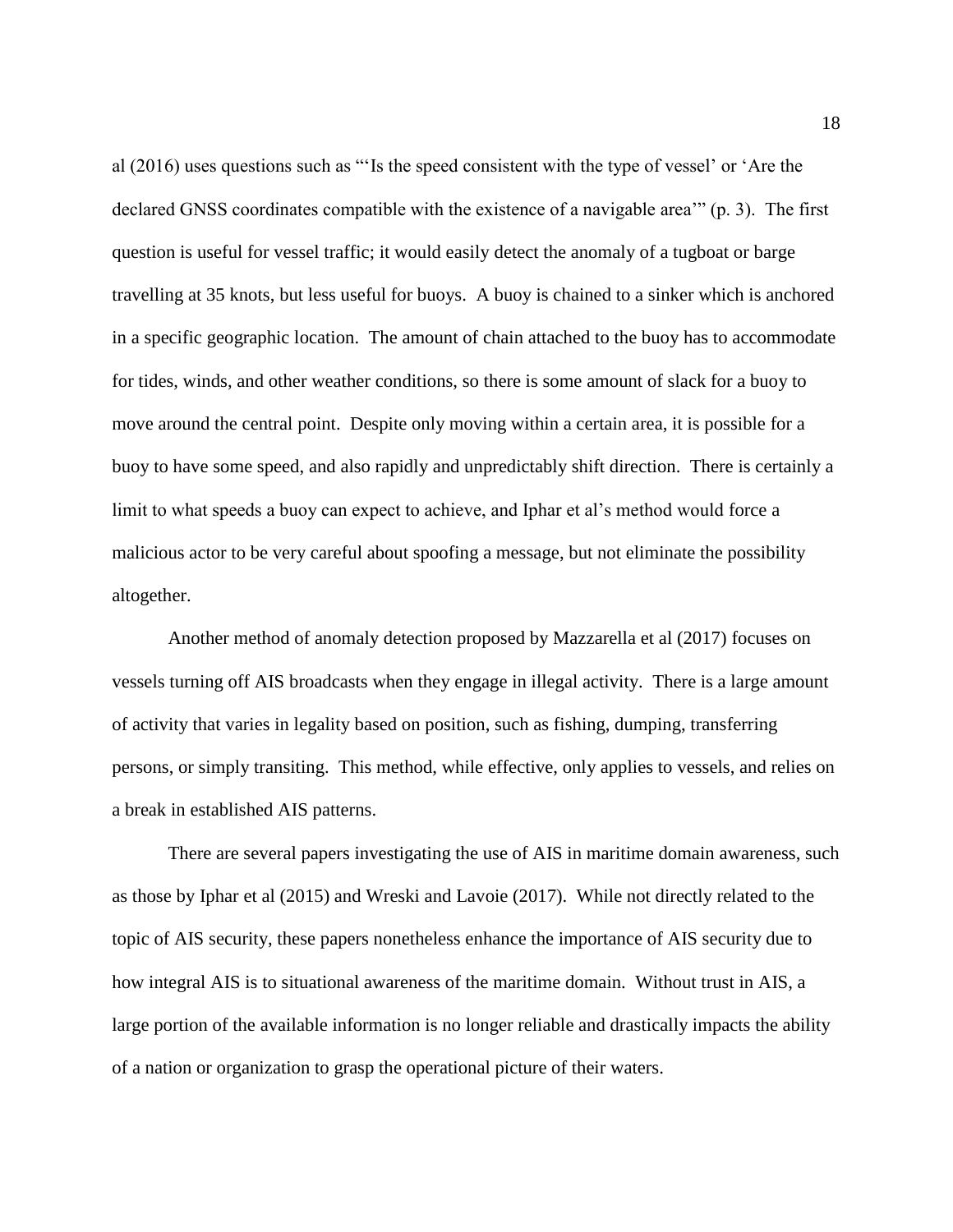AIS encryption exists in commercial forms today, provided by companies that manufacture maritime equipment such as Kongsberg and Saab (SAAB AB 2017). This symmetric encryption is intended for use by Navy, Coast Guard, or police forces; it allows a group of vessels, all with the same type of AIS transponder, to send AIS messages that can only be decrypted by other members of the group in possession of the encryption key. Depending on the transponder configuration, it is possible for the equipped vessel to send and receive unencrypted AIS messages as well, sometimes simultaneously.



*Figure 2.5*: Alltek Marine Electronics Corp. AIS\_Encryption (Alltek)

An example of where this type of encryption could be used is during police drug stakeouts; each vessel in the police fleet would want to be aware of each other's position for safety, but would not want the information to be public where it might be used by an adversary to avoid the stakeout. In Figure 2.5, this would be represented by group B having encrypted AIS units. When operating in encrypted mode, vessels in group A and C would not be able to see vessels in group B, but the vessels in group B can see each other and the other two groups.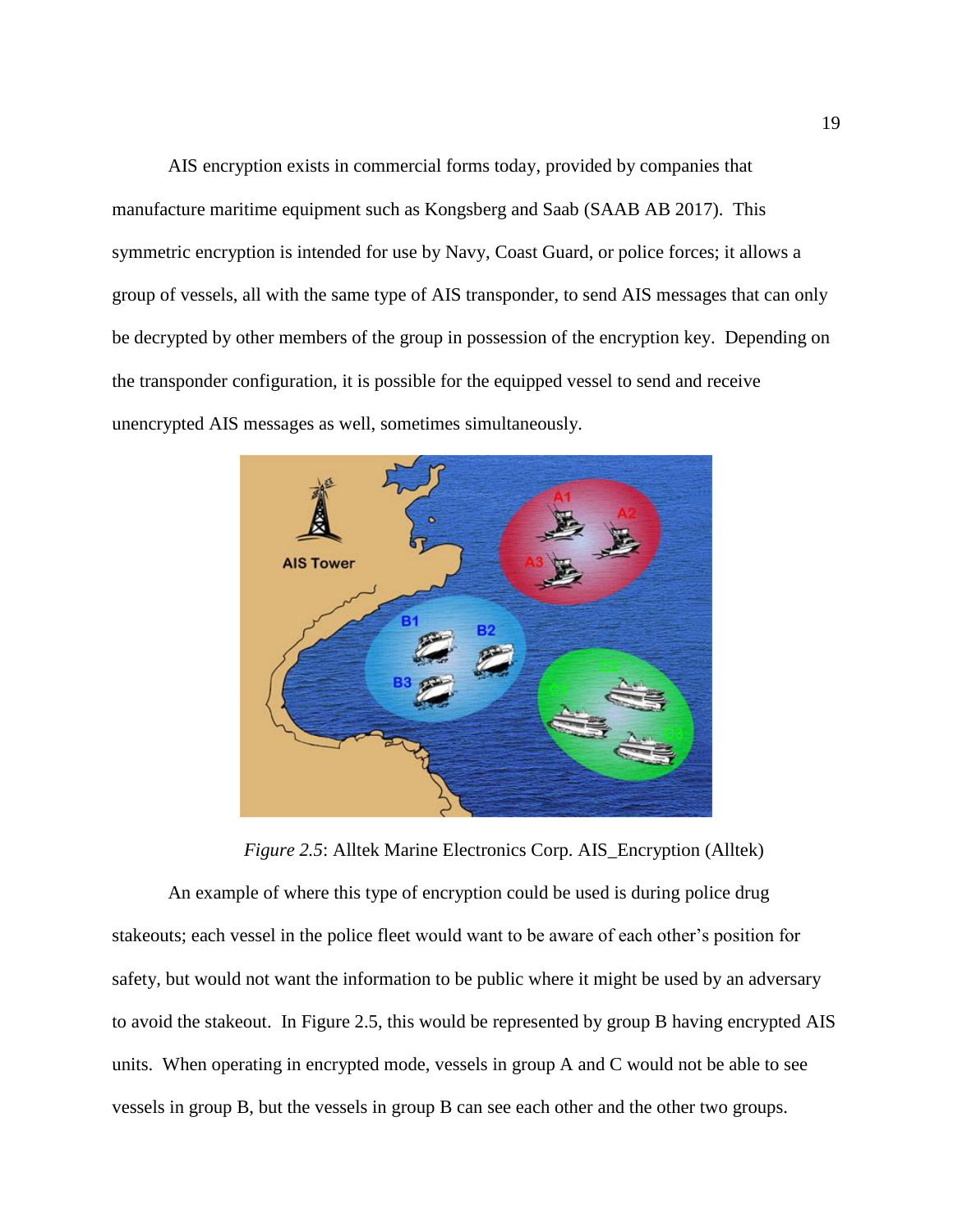These types of encryption, commonly known as blue force AIS or blue force tracking, have little value for authentication of AIS signals. It is limited to a select group of vessels, and relies on a specific configuration of equipment so it is not widely adaptable. Fundamentally, it focuses on confidentiality of the signal, not authentication.

#### **Summary**

The scientific and maritime communities are well aware of the problems facing AIS. Efforts have been made to analyze, define, and tackle the vulnerabilities, but given the immense scope of AIS implementation there are areas yet uncovered by significant research. Anomaly detection grabs the lion's share of the time, and certain commercial solutions do exist to enhance the security of AIS, but none directly address the issue of spoofing and the need for signal authentication.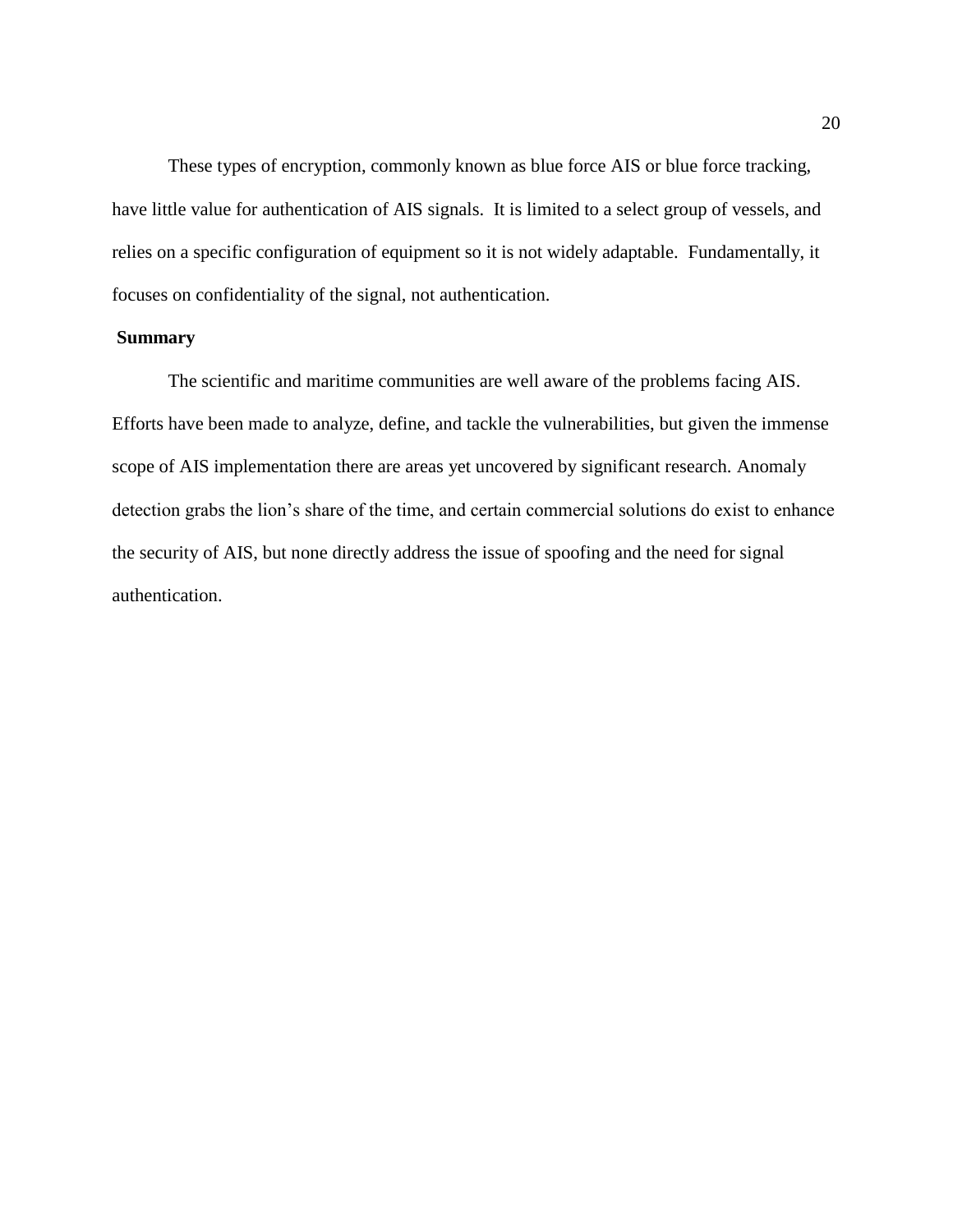#### **Chapter III: Methodology**

#### **Introduction**

This chapter contains an outline of what information is going to be investigated and how it will be integrated into the study, as well as an outline of what the software development hopes to achieve.

#### **Design of the Study**

This research is intended to evaluate the feasibility and demonstrate a proof of concept example of implementing digital authentication to enhance the security of AIS signals. It is primarily qualitative in nature; live signals were not studied. Given the nature of the research questions at play, it is more reasonable to determine the feasibility prior to extensive work on developing a technical solution.

First, research was done into the technical foundations of AIS and the varying methods of digital authentication to examine the possibility of combining the two. Once a thorough understanding of the technical challenges was achieved, several authentication methods were conceived of. The feasibility and advantages of each method were analyzed.

#### **Data Collection**

Real time data was not collected for this project, as it is focused on proof of concept evaluation and execution of digital authentication. Research information was collected from a variety of sources, primarily government and technical standards.

#### **Tools and Techniques**

Essentially, the envisioned system is an additional software layer that would process authentication messages in line between the radio receiver and the AIS processing. If an AIS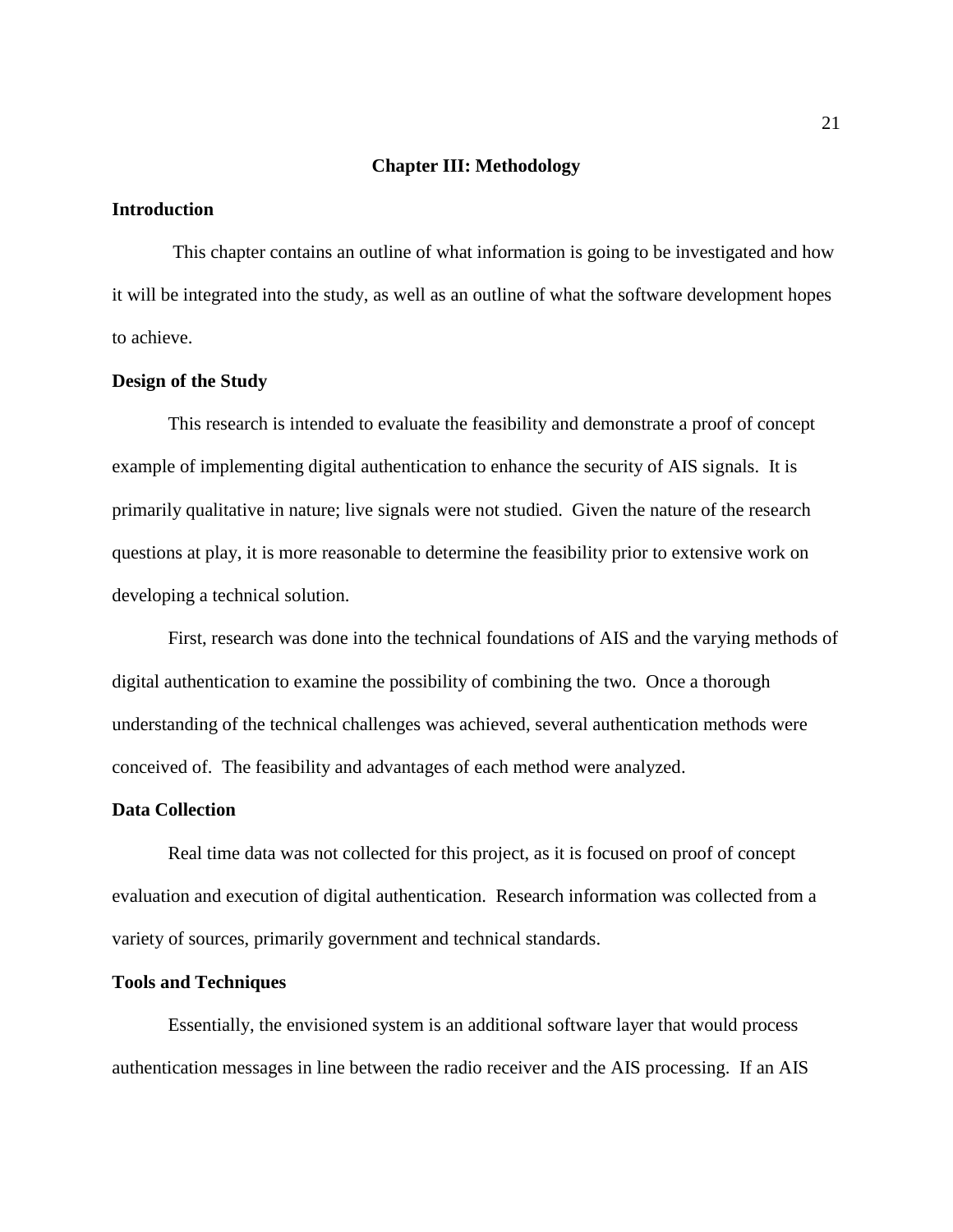message is authenticated, then the software layer returns a verified signal. If the message is not authenticated, the software layer returns an unverified signal. Future settings could be customized regarding what the display software does with verified and unverified signals. If someone without this software layer encounters an AIS authentication message, it is dropped and ignored. Python was used to develop this proof of concept software application. Python was chosen primarily due to the robust supported libraries and ease of syntax. Existing Python libraries related to cryptography such as *pycrpto* were used.

Due to its nature as an interpreted language instead of compiled, the performance specifications of the program were not thoroughly evaluated. More importance is placed on the demonstration of proof of workability; given that the results may not be feasible to apply in a large scale implementation, it is premature to be concerned with program optimization.

#### **Summary**

The research and work conducted in this study focused on acquiring the requisite knowledge about AIS and authentication to propose possible solutions. Each solution was evaluated for technical, as well as practical, feasibility.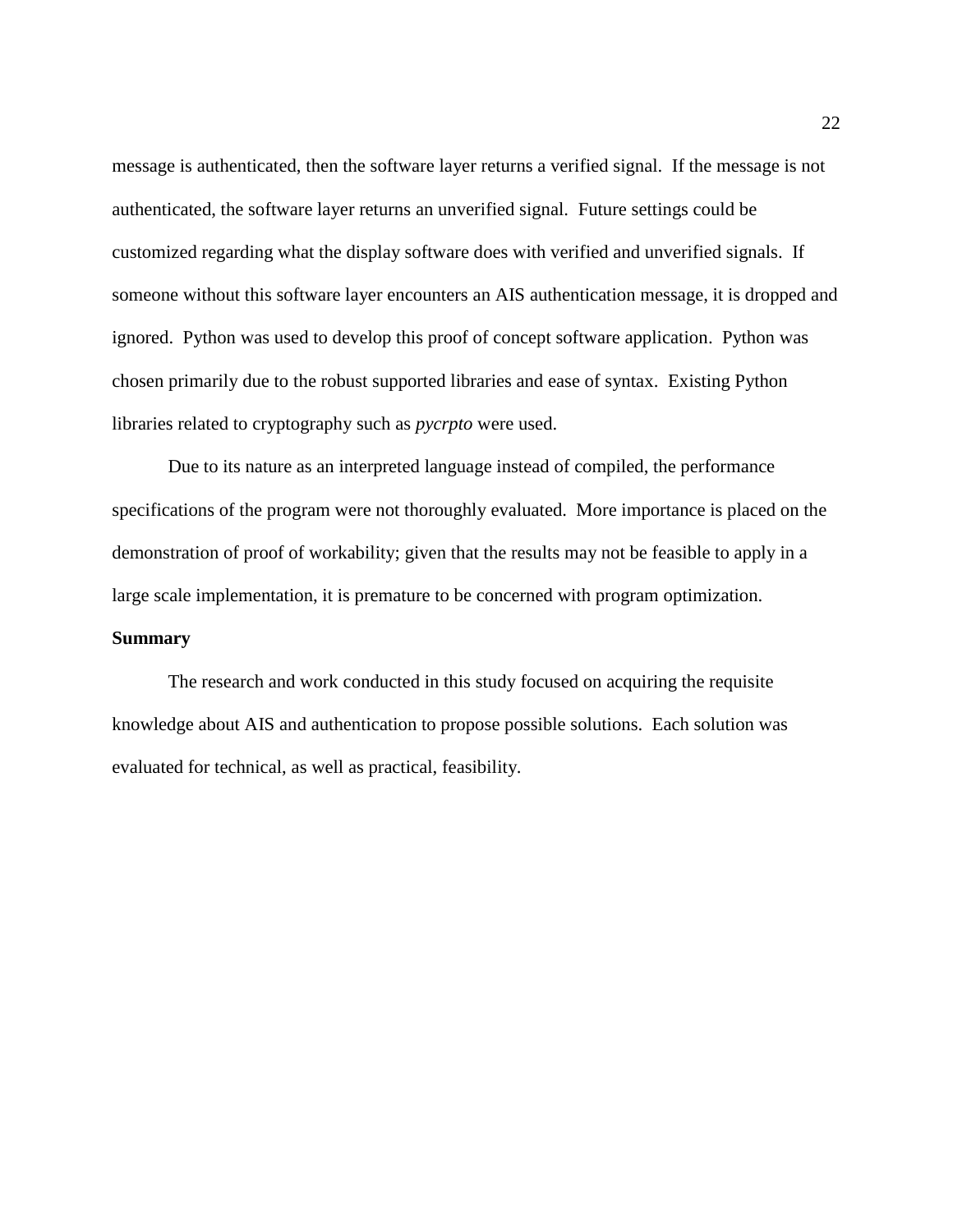#### **Chapter IV: Data Presentation and Analysis**

#### **Introduction**

In this chapter, all the gathered information covering the technical framework of AIS signals and how digital authentication might interact with it is presented. New AIS message formats for authentication are proposed, and evaluated for security and feasibility. The problem of key distribution is addressed.

#### **Data Presentation**

Vessels are uniquely identified by a Maritime Mobile Service Identity, also known as an MMSI. The International Telecommunication Union created an identifier format in ITU-R M.585-7, as well as guidelines for use and distribution. Each country is to follow the guidelines to establish their own registry of vessels so as to avoid duplication. The nine digit MMSI should not be used in the generation of key pairs, as they are publicly known, but could prove useful in administering and listing public keys. In the United States, there are two organizations that allocate MMSI numbers. The Federal Communication Commission allocates MMSIs for private and commercial use, while the National Telecommunications Administration handles federal use.

A message authentication code (MAC) is a method of authentication between two parties that share a secret key. While MACs are an efficient method of authentication for end to end communications in some circumstances, there are several reasons that they are not appropriate for the problem of securing AIS communications.

It would be impossible to rely on unique secret key pairs for each possible combination of AIS units. Given the hundreds of thousands of vessels equipped with AIS, the number of possible key pairs would be astronomical. Even if they were limited to common operating areas,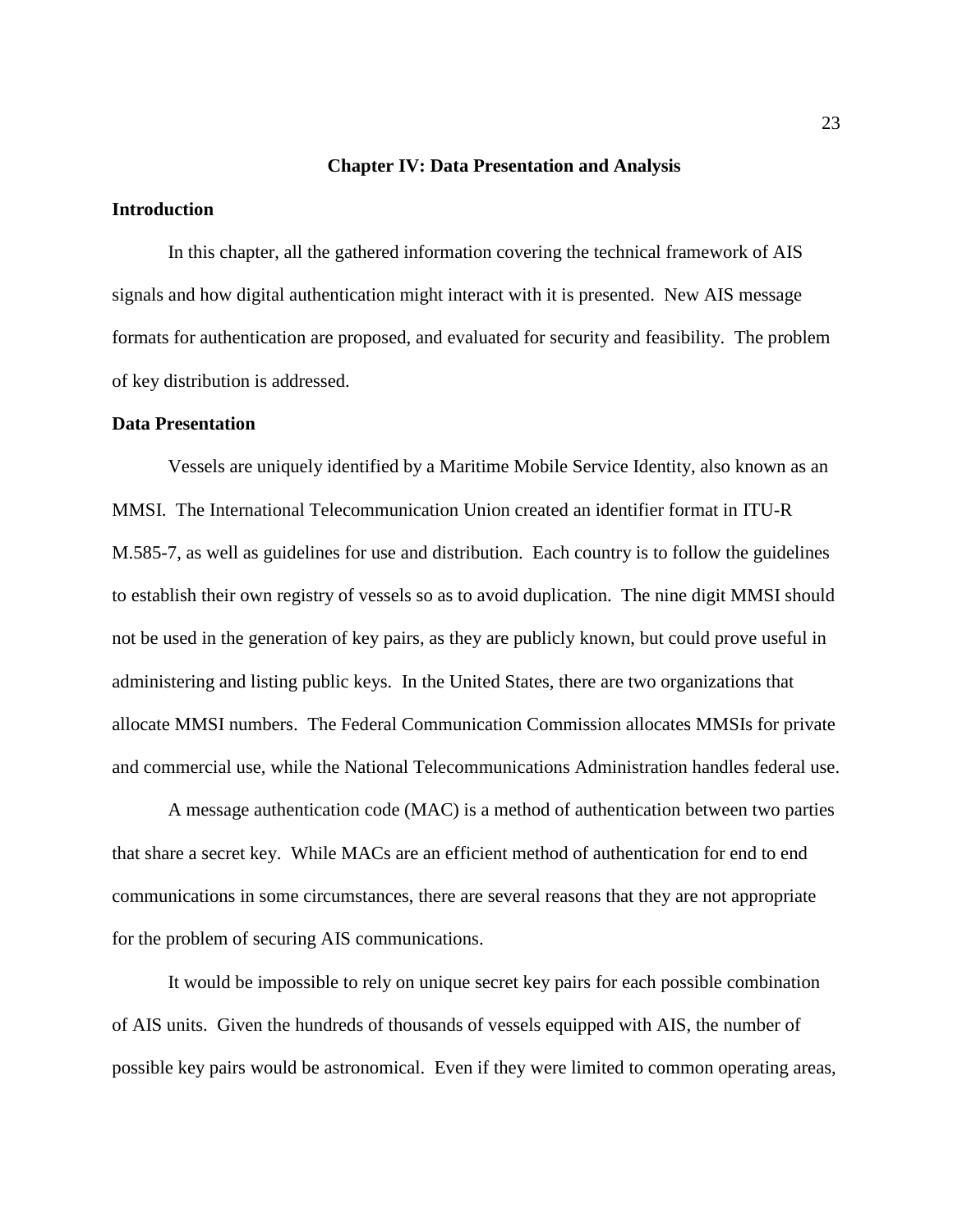some ships would still have an immense amount of possible pairs. Furthermore, AIS is broadcast, not connection-based. The added complexity and time needed to detect other ships, identify them, exchange keys and then initiate a communication based on the secret key would remove the benefit of AIS. The SOTDMA transmission method is not equipped to handle large amounts of traffic in that manner; instead of five ships broadcasting in turn, taking up five message slots, each ship would send to each other ship and take up 10 message slots. This would expand following the equation  $\frac{n(n-1)}{2}$  $\frac{2}{2}$  where *n* is equal to the total number of AIS entities within communication distance. Any more than 68 AIS entities would overload the available channels. Considering the crowded nature of busy ports and the range at which some shore based installations can broadcast, this would be easily achievable.

Just as multiple shared secret keys causes a problem, so too would the reuse of a secret key. It would have to be included in some manner on the transceiver, as the operational environments of AIS preclude constant access to the internet. In the event that a MAC is used, the secret key for a particular AIS capable ship or beacon would be available to anyone with a transceiver as they need the information to decode and authenticate the message. With this knowledge, which is necessary for successfully authenticating received messages, a malicious actor could forge messages using the key which would appear genuine. The secret key could be concealed in a variety of ways to make it difficult to access, but ultimately, unlimited physical access to the device and its contents will eventually reveal the secret key, at which point the authentication system is compromised.

MD5 was chosen as the proof of concept hashing algorithm due to several considerations. The size of the hash created (128 bits) is able to fit within a single message of the SOTDMA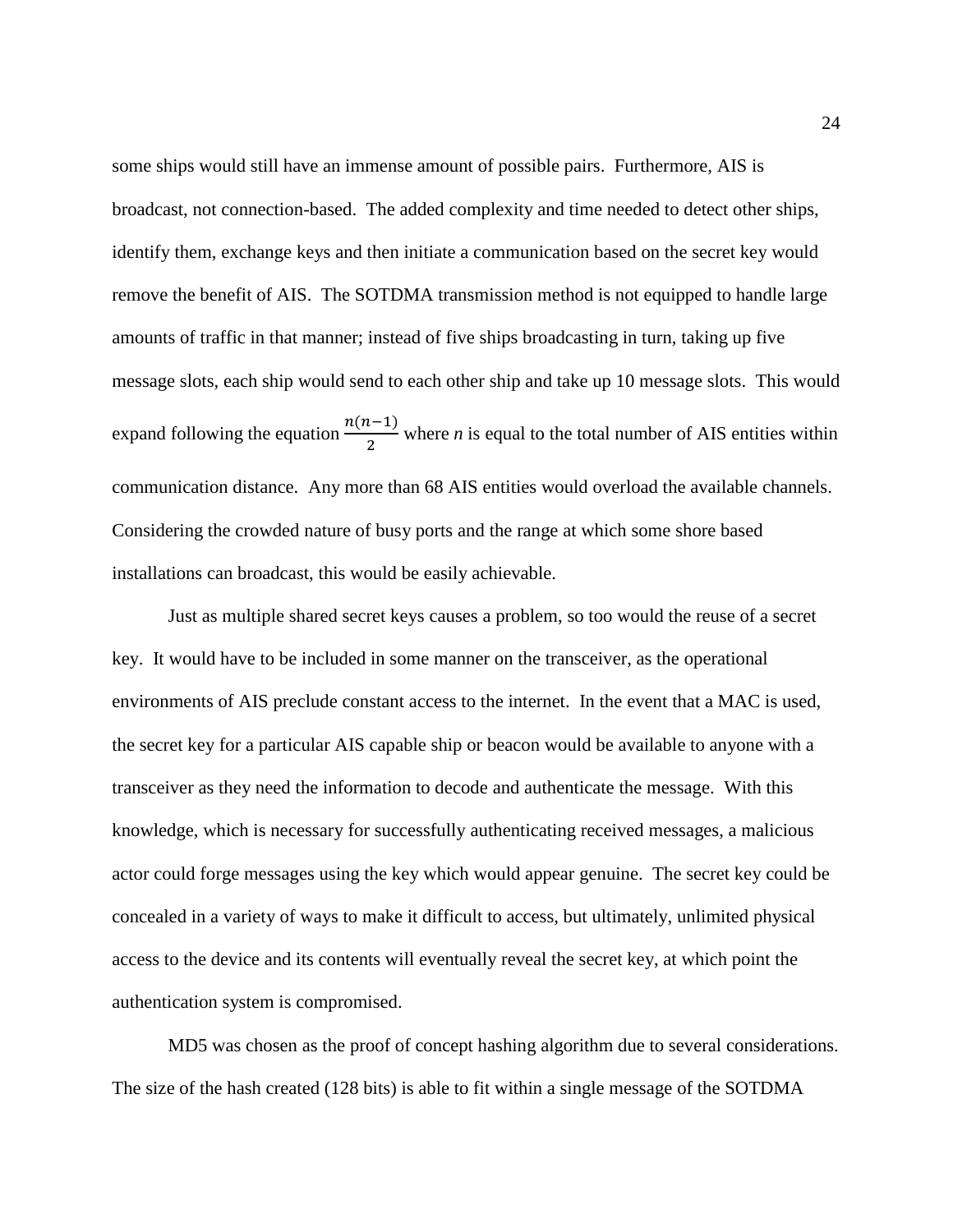transmission scheme, which helps reduce the possibility of dropped packets. This also eliminates the need for receipt acknowledgement, which would be very challenging to implement given the broadcast connectionless nature of AIS. It would certainly be possible to create a system that reconstructs an authentication message sent over several packets, but there would be no way to request retransmission of corrupted or missing packets.

Prior to choosing MD5 for the single slot hash, a time trial was run in Python on the various hashing algorithms found in the pycrypto library. Given the AIS slot duration of 26.667 ms, an algorithm that takes significant time to execute would possibly interfere with the SOTDMA schedule. MD5 and the SHA family were selected, and tested by executing the function on a single slot AIS message. 10,000 trials were conducted using the script in Appendix B on Ubuntu 16.04, and the minimum time for each algorithm contained in Table 4.1.

| Algorithm       | Minimum time interval to hash one AIS |  |  |
|-----------------|---------------------------------------|--|--|
|                 | sentence over 10,000 trials           |  |  |
| MD <sub>5</sub> | 9.53674316406e-7                      |  |  |
| SHA1            | 9.53674316406e-7                      |  |  |
| <b>SHA224</b>   | 9.53674316406e-7                      |  |  |
| <b>SHA256</b>   | 9.53674316406e-7                      |  |  |
| <b>SHA384</b>   | 9.53674316406e-7                      |  |  |
| <b>SHA512</b>   | 9.53674316406e-7                      |  |  |

*Table 4.1*: Hash Algorithm Time Data

As is evident from the table, all the values are the same. What this shows is that there is no significant difference in the performance of the algorithms, and all of them are short enough to pose no problem to the regular AIS slot size. The reason the minimum value is chosen is due to the particularities of the Python *timeit* library used. Taking the arithmetic mean of the trials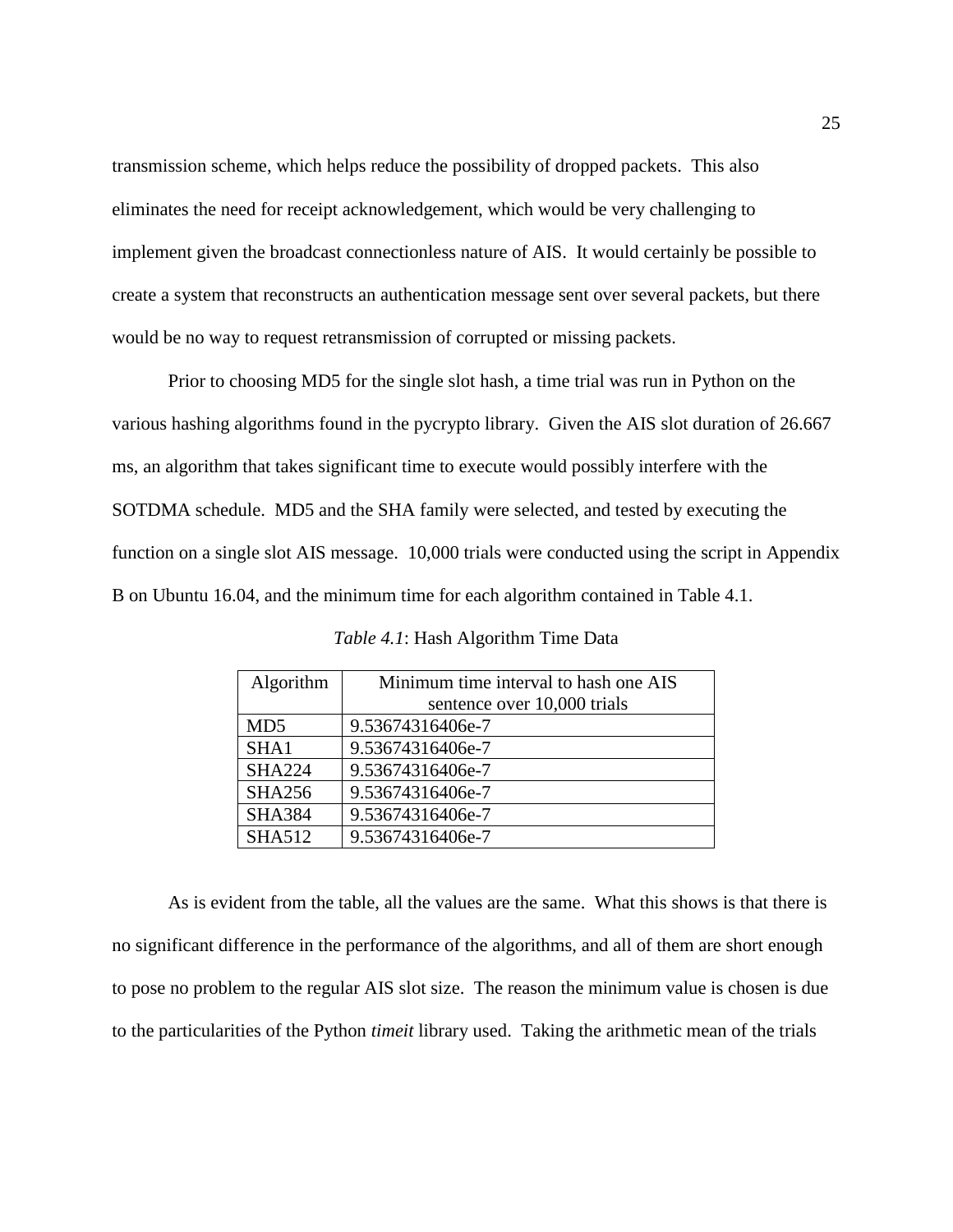would include interference from other CPU processes, and not accurately represent the execution time of the function itself.

Also contained in Appendix B is a basic format guide for how an authenticated AIS message could be generated.

Despite being suggested by Balduzzi *et al*, the X.509 open source standard is not considered in this study as a means of digital authentication. This is primarily due to the size of certificates created following that standard. With the goal in mind of minimal adjustments to the existing process of AIS, the X.509 certificates would exceed the guidelines published by the ITU which state that "if the length of the data requires a transmission using FATDMA reserved slots exceeding five (5) slots [...] or, for a mobile AIS station, if the total number of RATDMA transmissions of Messages 6, 8, 12, 14 and 25 in this frame exceeds 20 slots the AIS should not transmit the data" (p 60, ITU M.1371-5). There may certainly be validity in using the X.509 PKI standard, but it does not fit the minimally invasive focus of this research.

#### **Data Analysis**

The vulnerability of MD5 as compared to the SHA family or other hashing algorithms may in part be mitigated by the structure of the messages sent for AIS. Any attacker attempting to exploit hash collision or preimage attacks would run in to two major problems. As a result of AIS functioning as a continuous broadcast of information with constant, minor changes, a large number of exploits would need to be gathered, to consistently deceive a user for long enough to achieve some malicious purpose. One flawless hash collision would only deceive a user for as long as it takes for the next AIS message to be received. Transmission rates vary based on the message type, but are typically 10 seconds or less for most operating conditions (see Appendix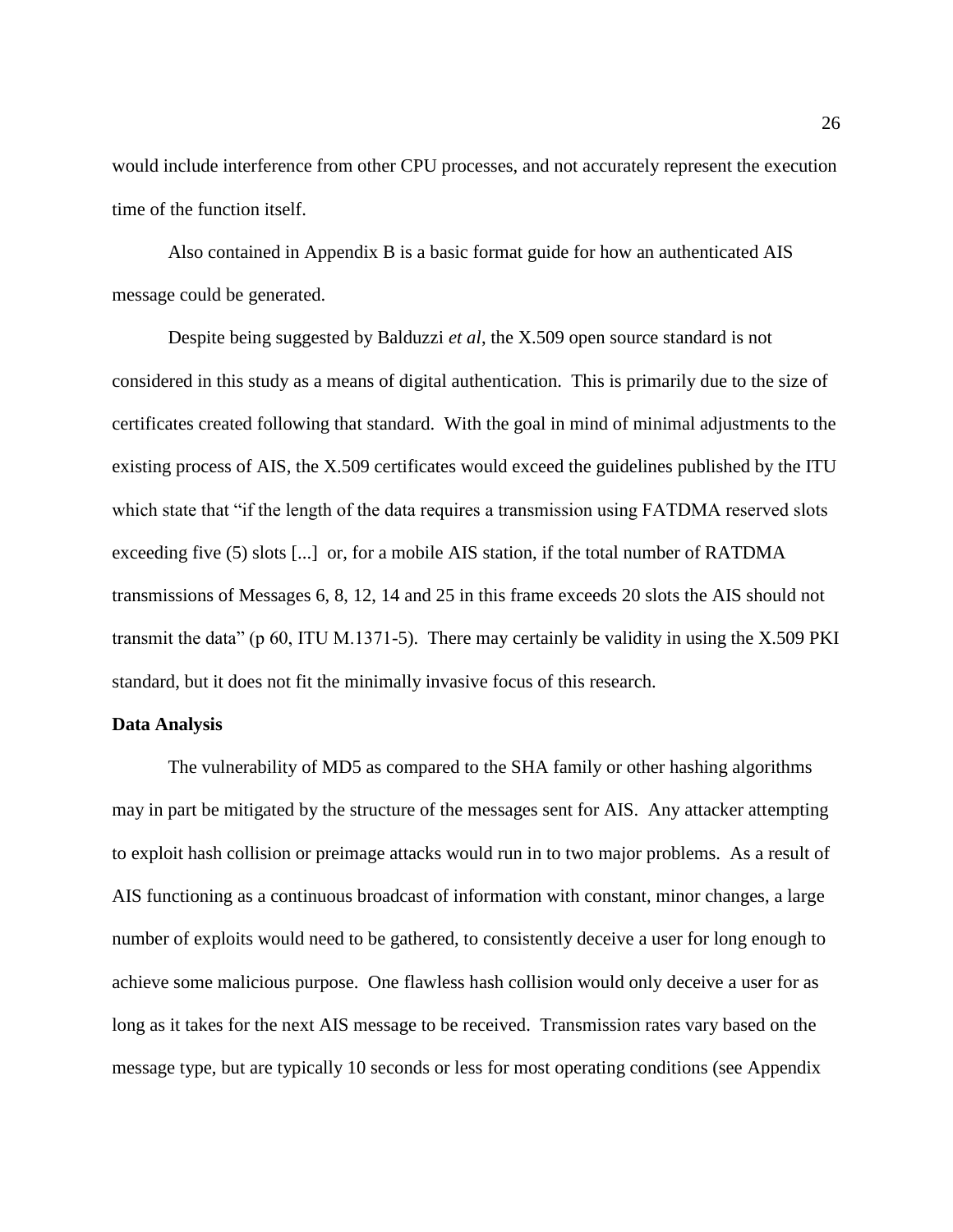C). Additionally, those exploits would have to be realistic enough to deceive a user, which requires specific values that an attacker cannot control. To deceive a user operating in a channel or harbor, the geographic positions have to be consistent and possible, which covers a very small subset of the possible values for the latitude and longitude fields.

AIS is particularly vulnerable to replay attacks, but not all that susceptible to collision resistant attacks focused on the birthday paradox. There is no three-party transaction that an attacker could exploit, as the authenticator is also the creator of one of the messages. While an attacker could find two AIS messages that produce the same hash value, they would not have access to the generating station's private key to encrypt them.

Replay attacks take advantage of the absence of precise time indicators found within default AIS messages. With only six bits devoted to sending the UTC second of transmission, messages are not limited and could hypothetically be sent whenever the UTC second matches.

An attacker could generate a message with a hash value that matches a previously sent legitimate message (known as a pre-image attack), and then append the previously sent encrypted hash value to the new message. The decrypted hash matches the generated hash of the message, so the transmission appears legitimate. Several issues exist that would prevent or inhibit an attacker from exploiting this, however. If the legitimate broadcaster is continuing to send messages, then the SOTDMA controls would place time constraints on the attacker to protect the malicious messages from interference on the radio channels. When combined with the speed at which messages are broadcast, this means the attacker would need a ludicrous number of messages to effectively deceive anyone. While this is likely possible, given enough time and expertise, the barrier will prevent most from even making the attempt.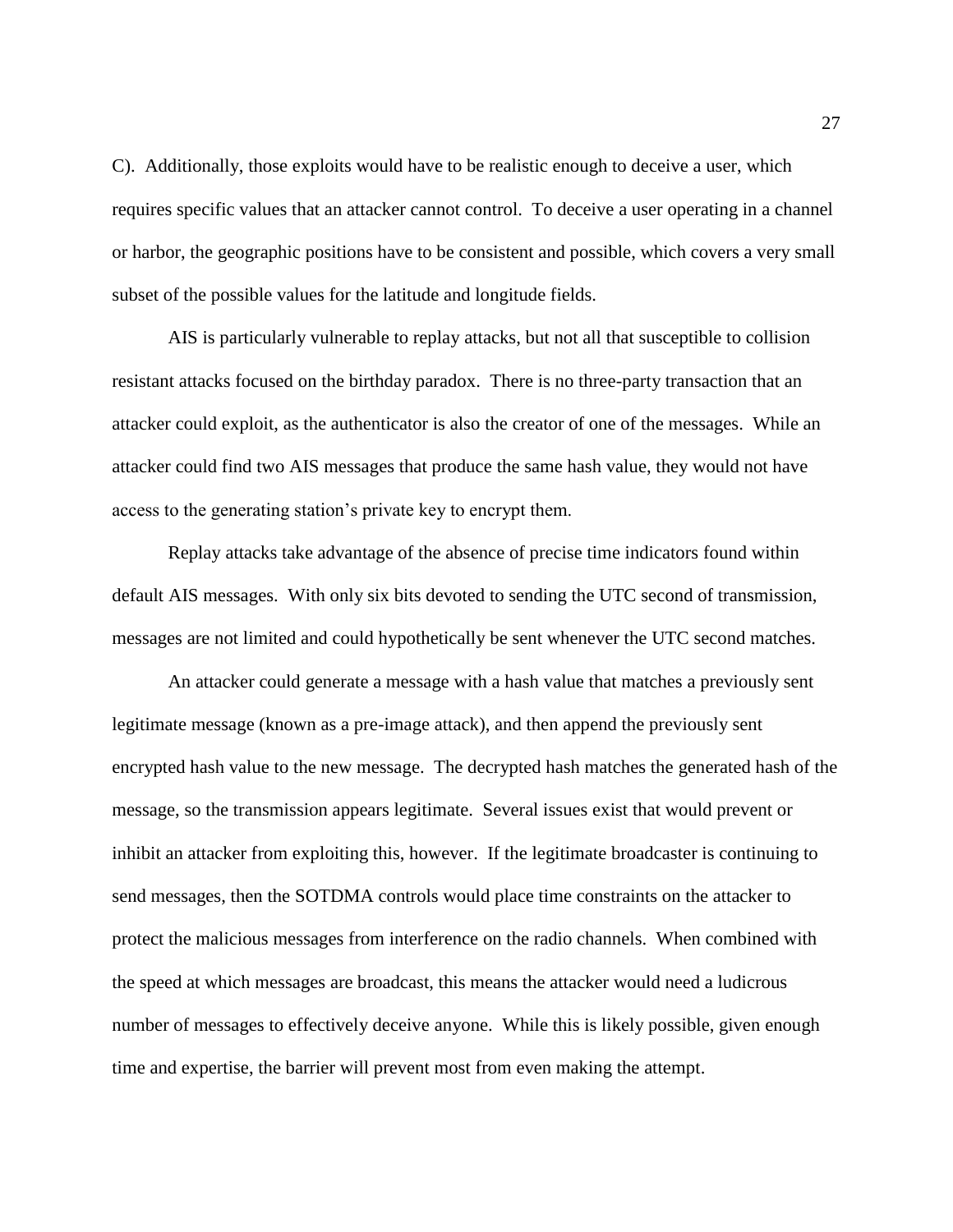If an attacker is able to exploit cryptographic hashes by creating a message that matches a previously sent hash value in an attempt to deceive a legitimate user, the content of the information can easily be identified as anomalous, if not fraudulent. Fields such as Course, Heading, Longitude, and Latitude may be radically different if bits are altered from the true nature of the contact. Even if the encrypted hash value matches the message, the message itself will be nonsensical. Despite the cryptographic assurances that the message is legitimate, it will be noticed as anomalous by any competent mariner, who will reject it for inaccuracy even without knowing that the security has been compromised.

To demonstrate the potential effects changing one bit has on position, consider an arbitrary point in Lake Superior, Latitude 46.765106 and Longitude -92.026352, shown below in Figure 4.6. This point is roughly 3.25 miles (5.2 kilometers) from the harbor entrance, and approximately 2.25 miles (3.6 km) from the closest point of land. Converted to their binary equivalents, those coordinates are 1101011000010010110111000 and 11010010101000011011000011.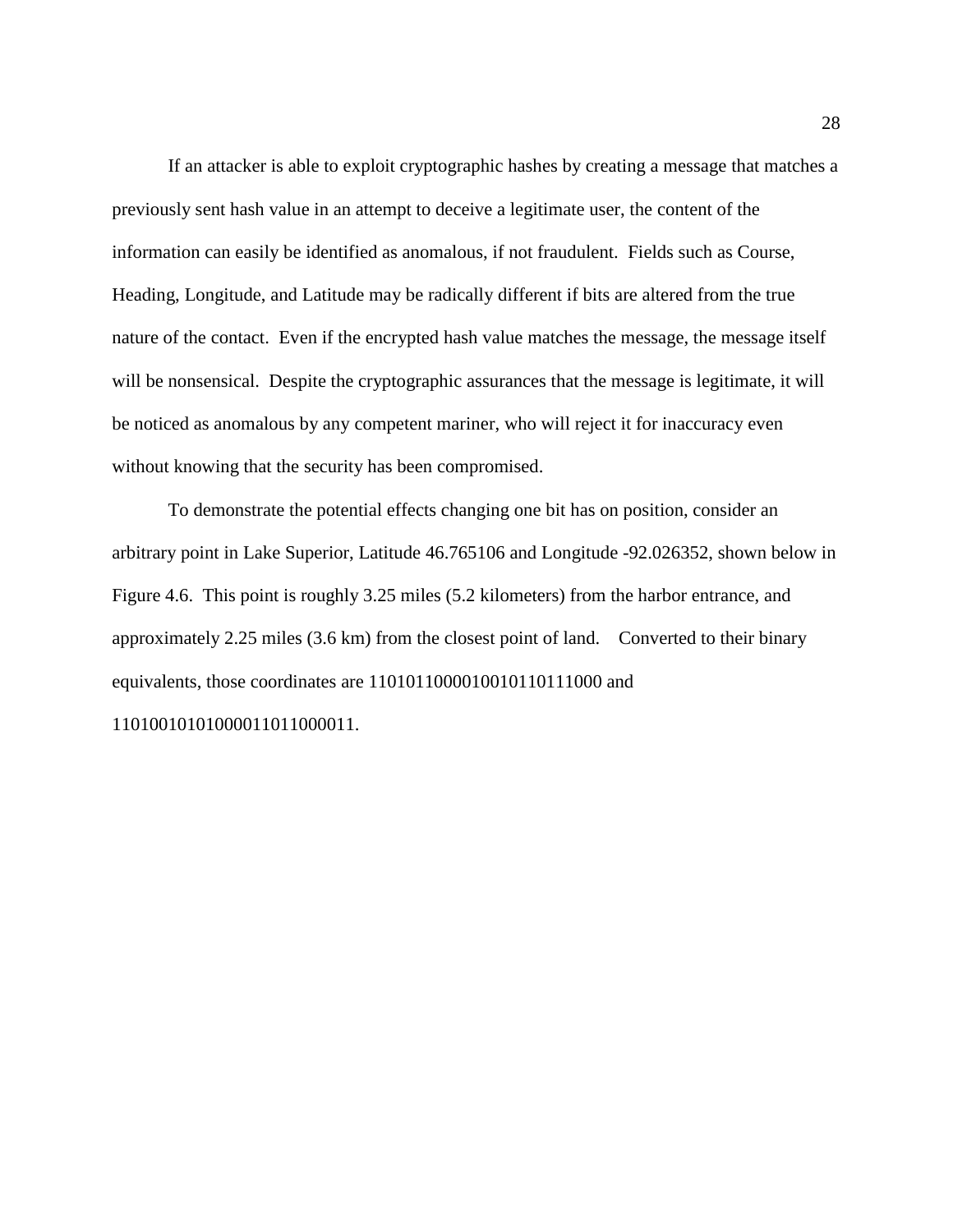

*Figure 4.6*: Position outside Duluth Harbor

Obviously a change of a single bit has varying effects, based on how significant the bit is. Changing the least significant bit (LSB) would be very difficult to detect, while changing the most significant bit (MSB) would be immediately and glaringly obvious. For instance, a change of the 9<sup>th</sup> LSB only results in a difference of approximately 100 feet. While not a huge value, consider the close quarters in which some malicious spoofing might take place; 100 feet could still be detected. As more significant bits change, the difference grows significantly more pronounced. Changing only the  $10<sup>th</sup>$  LSB shows a difference of approximately 210 feet, while the 11<sup>th</sup> will provide a difference of 425 feet. Shown in Figure 4.7 below, changing the 16<sup>th</sup> LSB provides a distance difference of almost 2.6 miles (4.2 km). The original position is highlighted with the red marker, and the new position is to the right.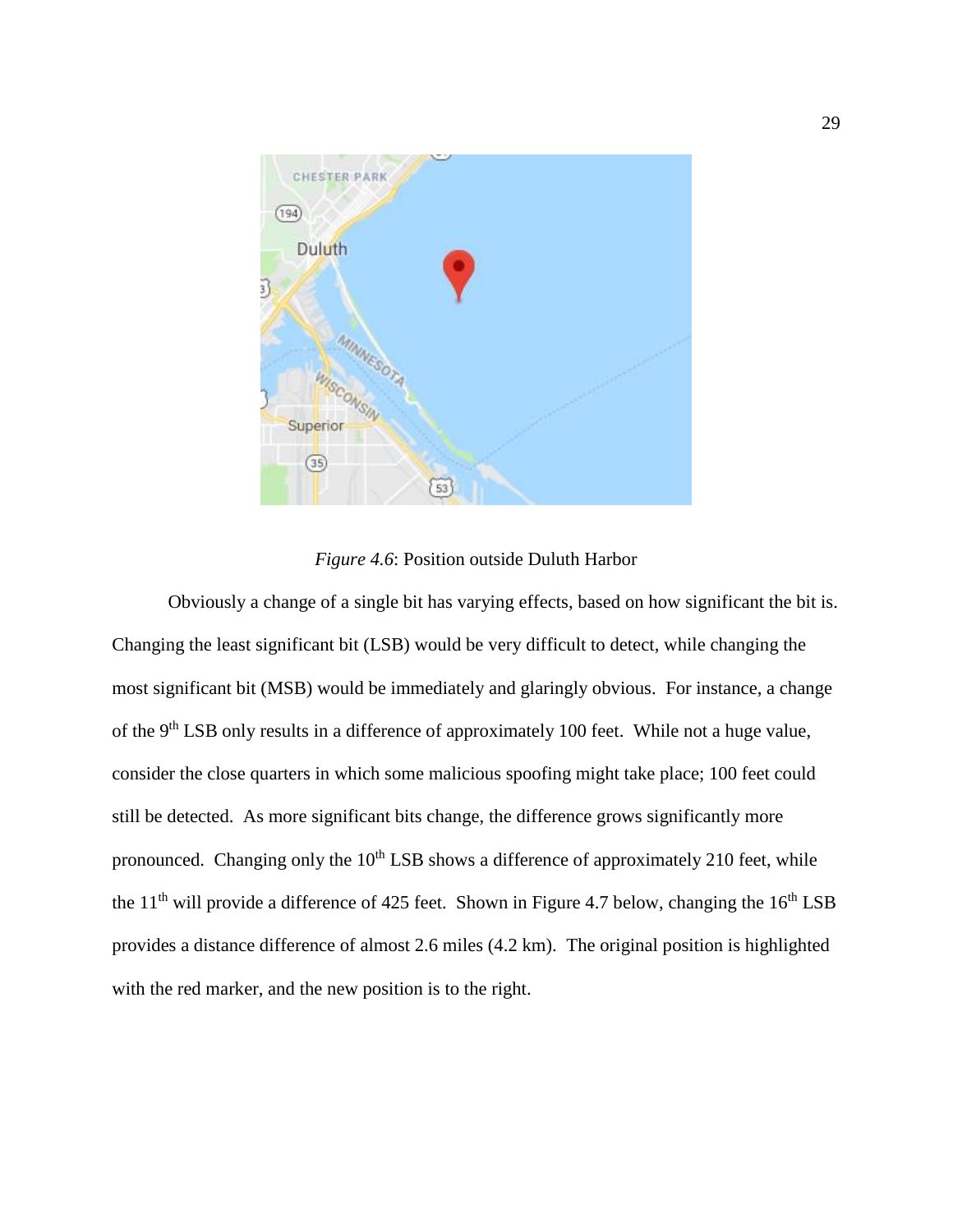

*Figure 4.7*: Change of  $16<sup>th</sup>$  LSB

As such, any change to more than 50% of the bits of the 30 bit longitude field results in a significant difference of several hundred feet or more. Latitude values would be affected in a similar manner. This greatly restricts the ability of an attacker to generate an arbitrary message that matches a hash.

There are two possible formats for AIS authentication messages considered here, with some variations. The first is an independent authentication message, which creates a new standard in an unused message id. There are several variations within this idea. Both would require a new message type be created using one of the unused message ids, and both would require some method of storing an AIS message temporarily while waiting for the authentication message to arrive.

Option one would be to occupy only a single slot, shown in Table 4.2, which would limit the size of the hashing algorithm due to the maximum slot size of 256 bits. A distinct problem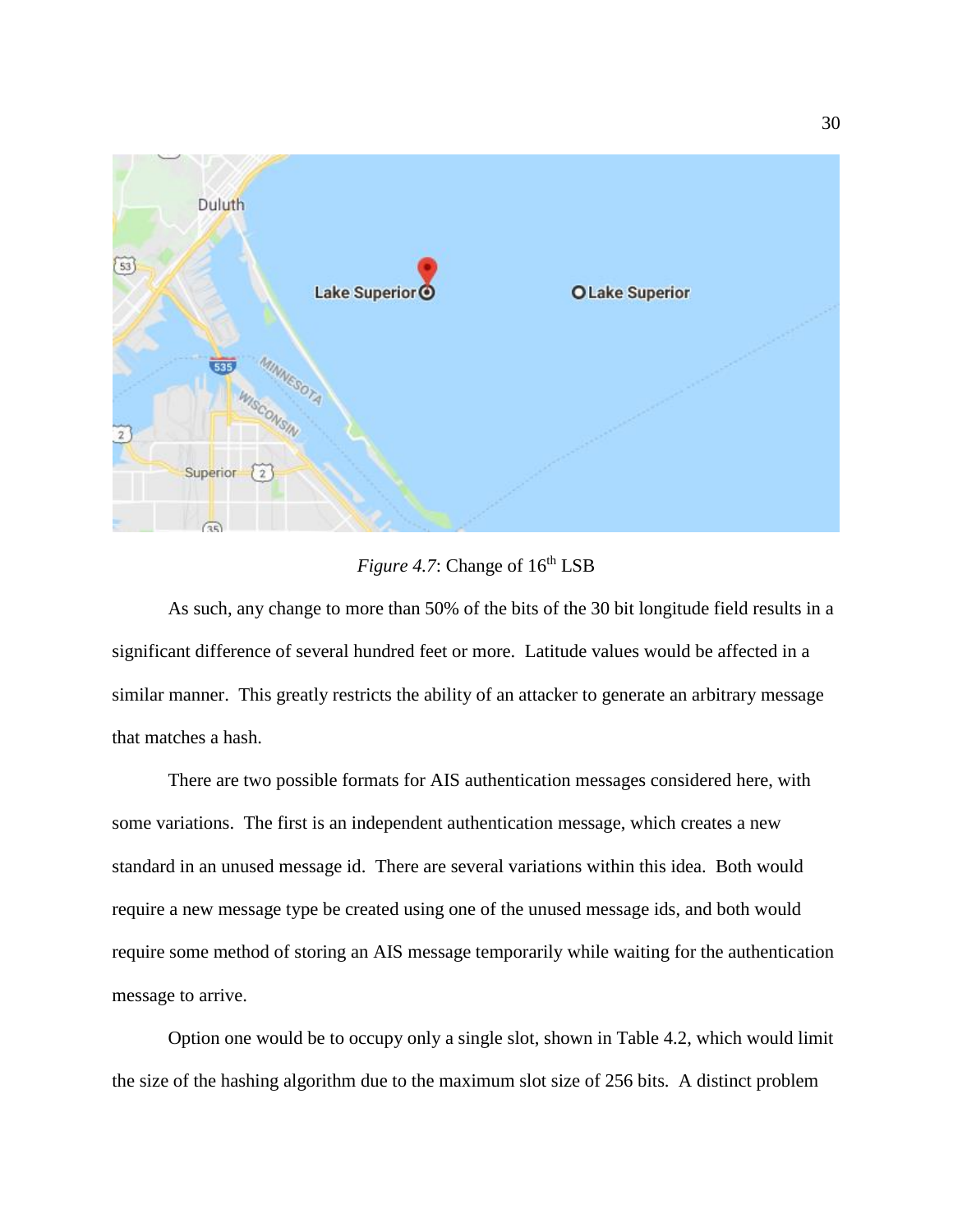caused by this approach is that there is limited space to include a message reference to ensure that the authentication is compared to the correct original message. The Time Stamp and Communication state field are used for error detection and correction, as well as coordinating slot allocation so that message are not simultaneously broadcast.

| Parameter                | <b>Bits</b> | Description                                          |
|--------------------------|-------------|------------------------------------------------------|
| Message ID               | 6           | Identifies message type (in this case, 28)           |
| User ID                  | 30          | MMSI number of transmitter                           |
| Authentication data      | 128         | Encrypted hash digest of message to be authenticated |
| Time Stamp               | 6           | UTC second of transmission time                      |
| Communication State   19 |             | Allows self-organizing of the TDMA system            |

*Table 4.2*: Proposed AIS Message Type 28

This does not leave much space for any kind of identifier. One solution might be to implement a message buffer in the software layer on the receiving end. A received message from a particular MMSI would be stored, and the next authentication message from that MMSI be compared against the stored regular message. Receiving a new regular message replaces the buffered message. Overall, this method would allow for the use of single message slots, but be prone to inaccuracy by being unable to accurately match up authentication messages with the messages to be authenticated. The security concerns posed by shorter hashing algorithms also reduce the attractiveness of this solution. This is the method most susceptible to replay attacks, due to the limited space available.

Another option for creating a new independent authentication message would be to use multiple slots. This delays the authentication process compared to a single slot message, as the message must be received in full and reconstructed. On the positive side, this allows for a much longer, more secure hashing algorithm to be used. The standard message size for a five slot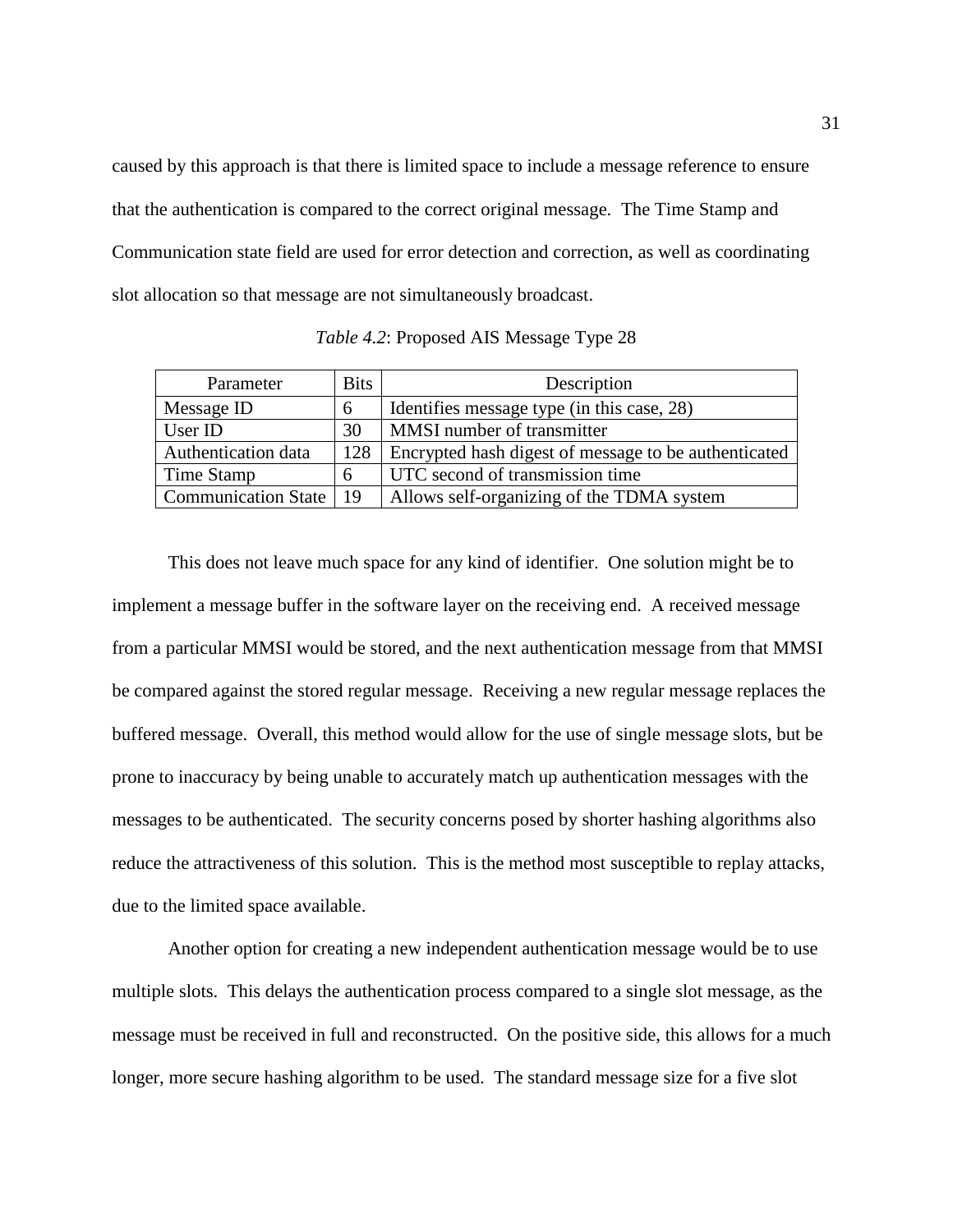message such as message types 12-14 is 1008 bits, which could easily accommodate hash functions with outputs of 512 bits or more such as SHA3-512 or WHIRLPOOL. This greatly increases security over the proven vulnerabilities found in shorter length hash functions. Additionally, the extended payload size allows for highly accurate message correlation. A three slot message, with a maximum size of 768 bits, could fit a 512 bit hash, 30 bit MMSI, 6 bit message ID, and still have 220 bits to accommodate time, positon, or other specific data that would identify the message to be authenticated. Depending on the size of the message to be authenticated, it would be possible to repeat the message in its entirety, in addition to including an encrypted hash value, which leads to the second type of authentication message.

| Parameter              | <b>Bits</b> | Description                                    |
|------------------------|-------------|------------------------------------------------|
| Message ID             | h           | Identifies message type (in this case, 29)     |
| User ID                | 30          | MMSI number of transmitter                     |
| <b>Primary Message</b> | Variable    | Complete data from regular AIS message 1-27    |
| Authentication data    | Variable    | Encrypted hash digest of Primary Message field |
| Time Stamp             | h           | UTC second of transmission time                |
| Communication State    | -19         | Allows self-organizing of the TDMA system      |

| Table 4.3: Proposed AIS Message Type 29 |  |  |  |
|-----------------------------------------|--|--|--|
|                                         |  |  |  |

The second type of considered authentication message would be a multi-slot message consisting of the original message as well as the authentication content, shown in Table 4.3. Reconstructed into a single NMEA sentence, this would eliminate several problems. There would be no receipt delay between receiving a standard message and the authentication message. There would be a small verification delay, but that would also be present for standalone authentication messages. There would be no need to store standard messages while waiting for authentication messages. Using multiple slots allows for larger hash algorithms as well, though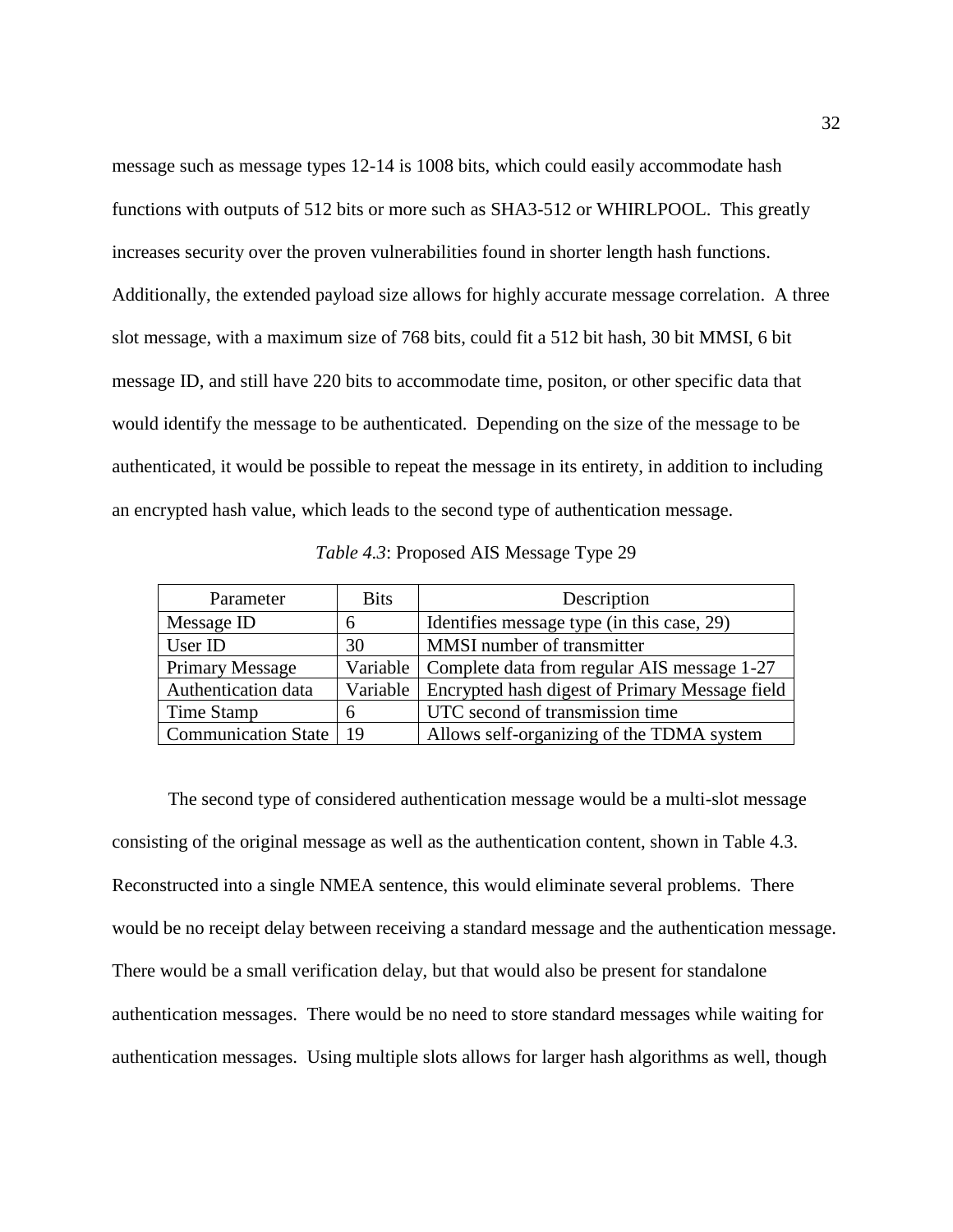possibly limited by the combination with an existing message. Adding a 512 bit hash would require at least two slots added to any current message length.

Option two is the clear winner as far as cryptographic strength is concerned. Unfortunately, that is not all that must be considered. Option two also requires the most alteration of existing systems to function. A system not set up to recognize authentication would have the following problems. If existing message types are used, the system would not be able to handle the abnormal sizes. If new message types are created, such as using message type 28 (currently unused) to represent an authenticated message of type 1, the non-authenticating system would not be able to interpret the undefined message. Considering both possibilities of option one, any non-authenticating system would be able to discard what appear to the system to be anomalous messages and process the regular AIS traffic. There is no enhanced security, but also no loss of existing functionality.

There are many intricacies to be considered when addressing the problem of key distribution for any asymmetric authentication method in AIS. The specific areas include initial private and public key distribution for existing units, new generation of private/public key pairs for future units, and updating known public keys and compromised private keys post initial distribution. This paper is concerned primarily with the administrative environment of the United States, with which the author is most familiar. General concepts should translate to most other countries, while the names of organizations and specific details will not.

Initial distribution of public keys is, for the most part, an already solved problem. Some AIS units are able to connect to a web interface for software and firmware updates (Kongsberg 2015) from which it would be trivial to also update a list of public keys when one is changed or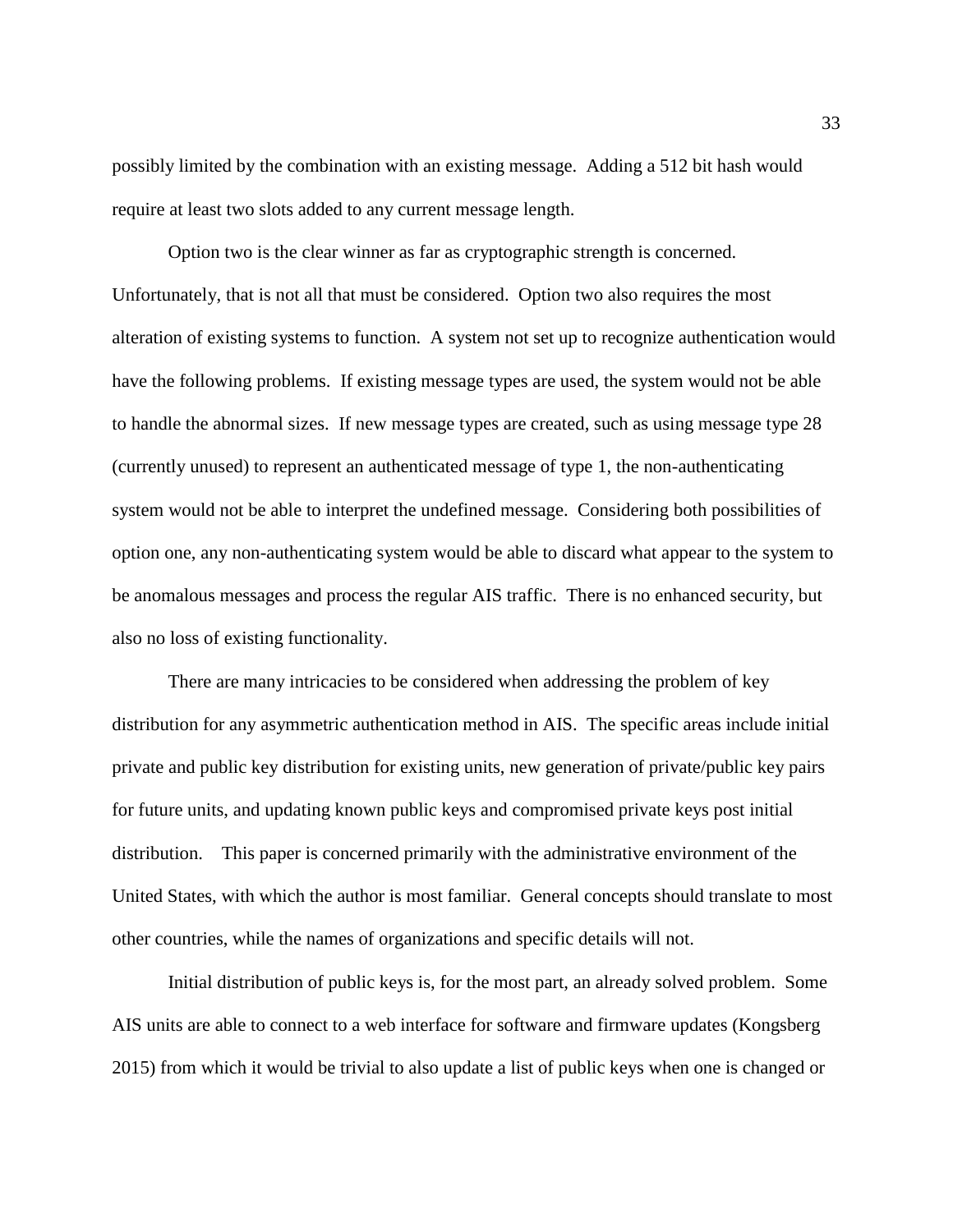added. This would require that commercial companies invest the time and server resources to distribute public keys; if there is little to no interest from civilian companies, and it is deemed important enough, the US Coast Guard could create a public key server and administer it in addition to their regular maritime management duties. As the Coast Guard is responsible for domestic maritime security in the United States, this is a natural extension of their function.

For AIS units without the ability to directly access an update server, the existing framework of Notice to Mariners (NTM) can be used to distribute public key information. NTMs are publicly distributed updates which contain important maritime navigational information. In addition to containing a link to an online repository of public keys, the NTMs could also list which keys have been updated for which regions. From this resource, a consumer could copy the updated list of public keys to external storage and transfer to the AIS device.

The Coast Guard has an existing distribution system for NTMs, so this would require little change to include distribution of public keys. NTMs are further split into Local NTMs, distributed regionally according to the Coast Guard Districts shown in Figure 4.8. This has the added advantage of allowing a vessel to select those updates that are most relevant to them: a vessel operating solely in the Great Lakes does not need public key information from Hawaii.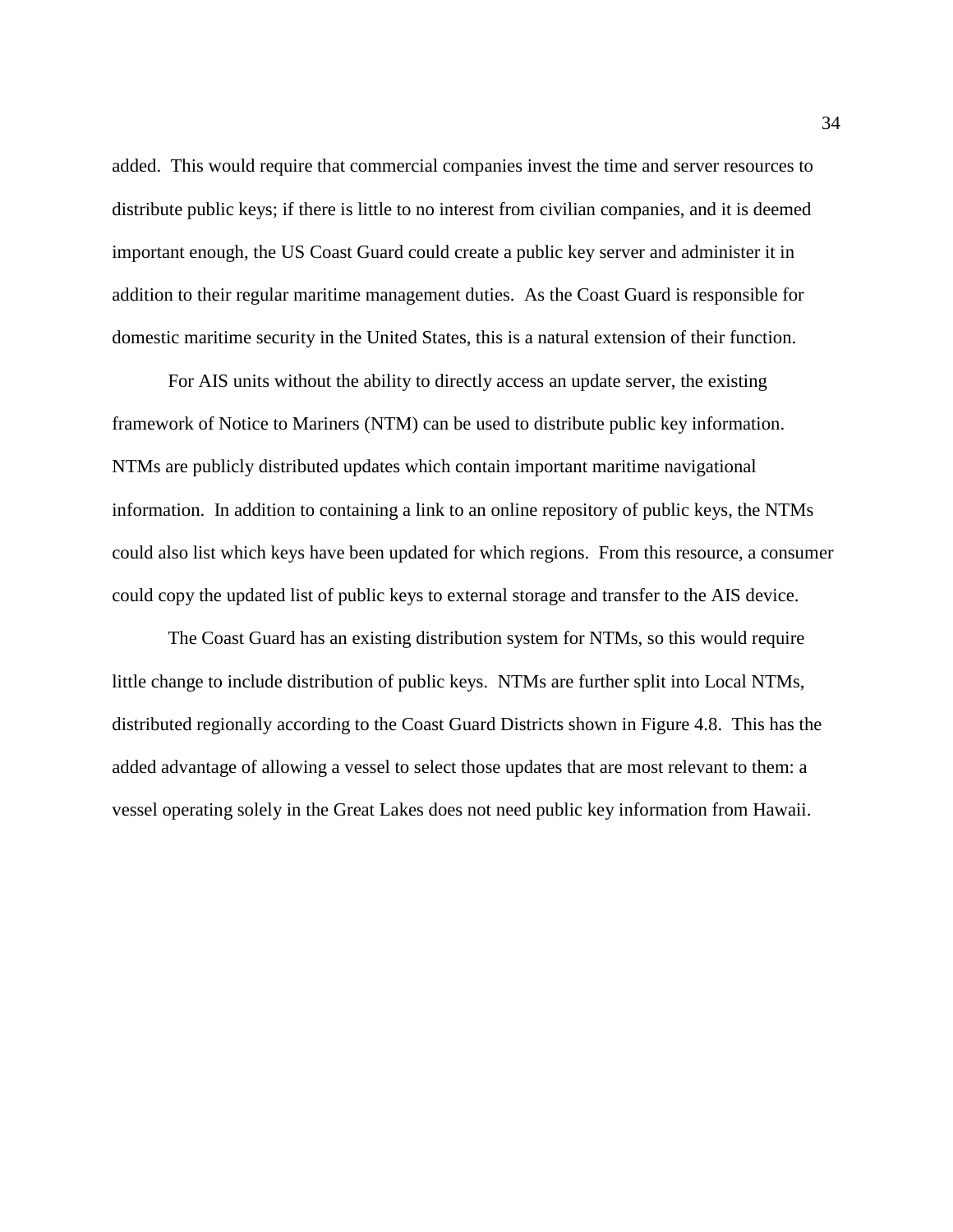

*Figure 4.8*: Coast Guard Districts (USCG NAVCEN, 2018)

Obviously with public keys being public information, there is no concern about encrypting their distribution. Normal care must be taken to ensure that they are not altered or otherwise interfered with, but they are intended to be publicly available. Not so with private keys, which pose a far more challenging problem for AIS.

One portion of the private key distribution is also easily solved. Coast Guard, Navy, and other government vessels already possess secure communications channels for the distribution of classified information. Given that the keys will be distributed to private, commercial entities, they do not fall under the stricter requirements of securing classified information. Therefore, the existing government and military channels will more than satisfactorily protect the distribution.

However, this only works to distribute private keys to government vessels and federal ATON. There is no similar existing distribution network that can be directly adapted for commercial and private vessels. Each manufacturer of AIS devices has their own way to publish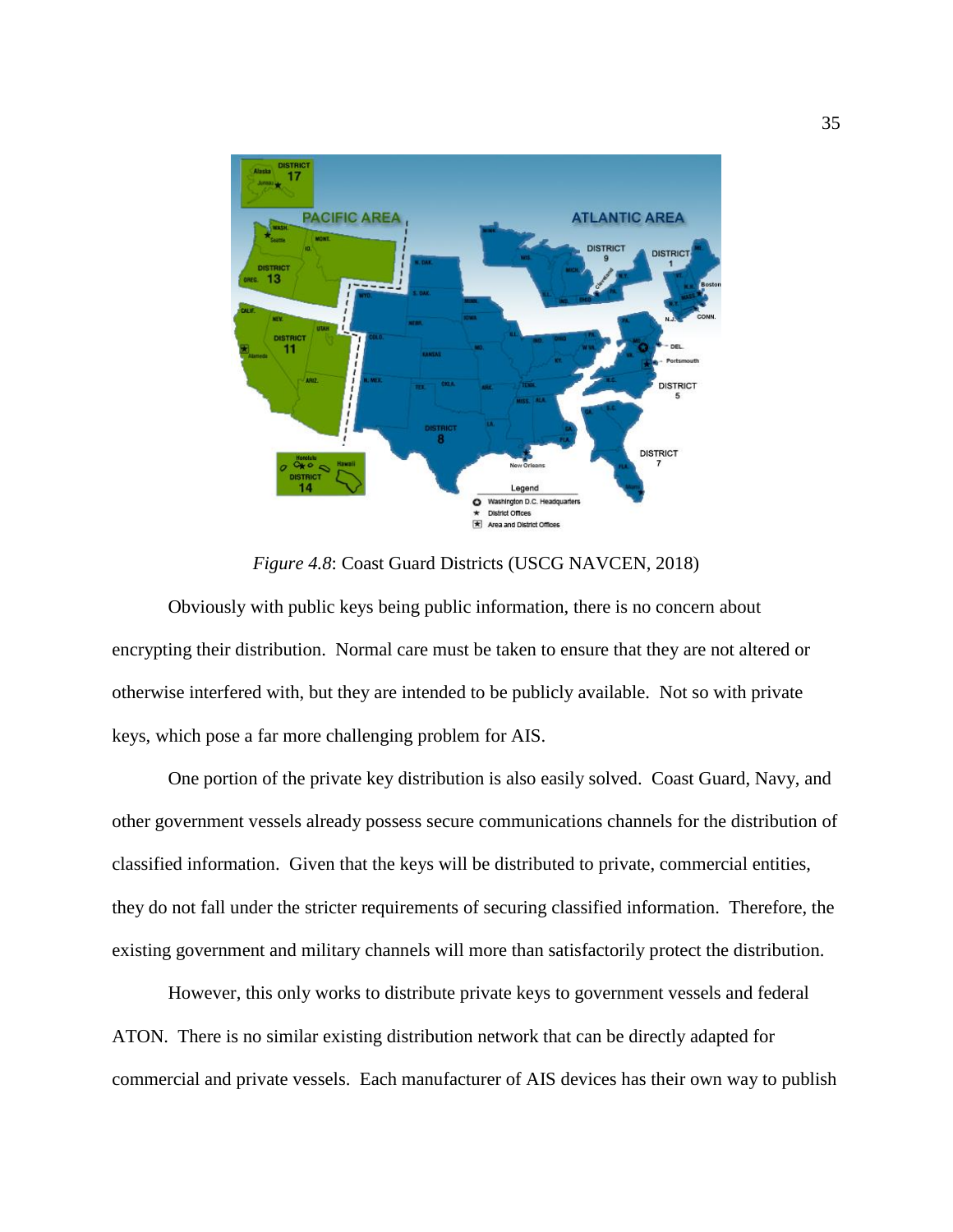updates, which may possibly be used in the distribution of private keys. That would likely require heavy adaptation of the existing methods. The requirement to keep private keys individually secure necessitates different methods than what is essentially a broadcast of universal software updates. In addition, it would require that the manufacturers devote resources to the upkeep and distribution, as well as require a second communication channel from the generator of private keys to the manufacturer for distribution.

With this in mind, an alternate system presents itself. Given that the government possesses secure channels that can be used for key distribution, an initial trial could be made using only federally maintained MMSIs. A standard could be created such that federal MMSIs broadcast some form of authenticated message. An optional upgrade for commercial systems would allow the deciphering of the authenticated message. The private key management is done by the government, and existing systems can be used for the distribution of public keys. The benefit to the typical consumer would be seen primarily from the authentication of AIS ATON, which is more frequently encountered in high traffic waterways.

#### **Summary**

Digital authentication using the signature method of asymmetrically encrypting a hash digest can be technically applied to the existing format of AIS in several ways. There are some problems that it does solve, but it fails in other regards. Key distribution to support digital signatures is more challenging. Some existing infrastructure could be used, but much would have to be replaced or upgraded to successfully transmit private keys confidentially.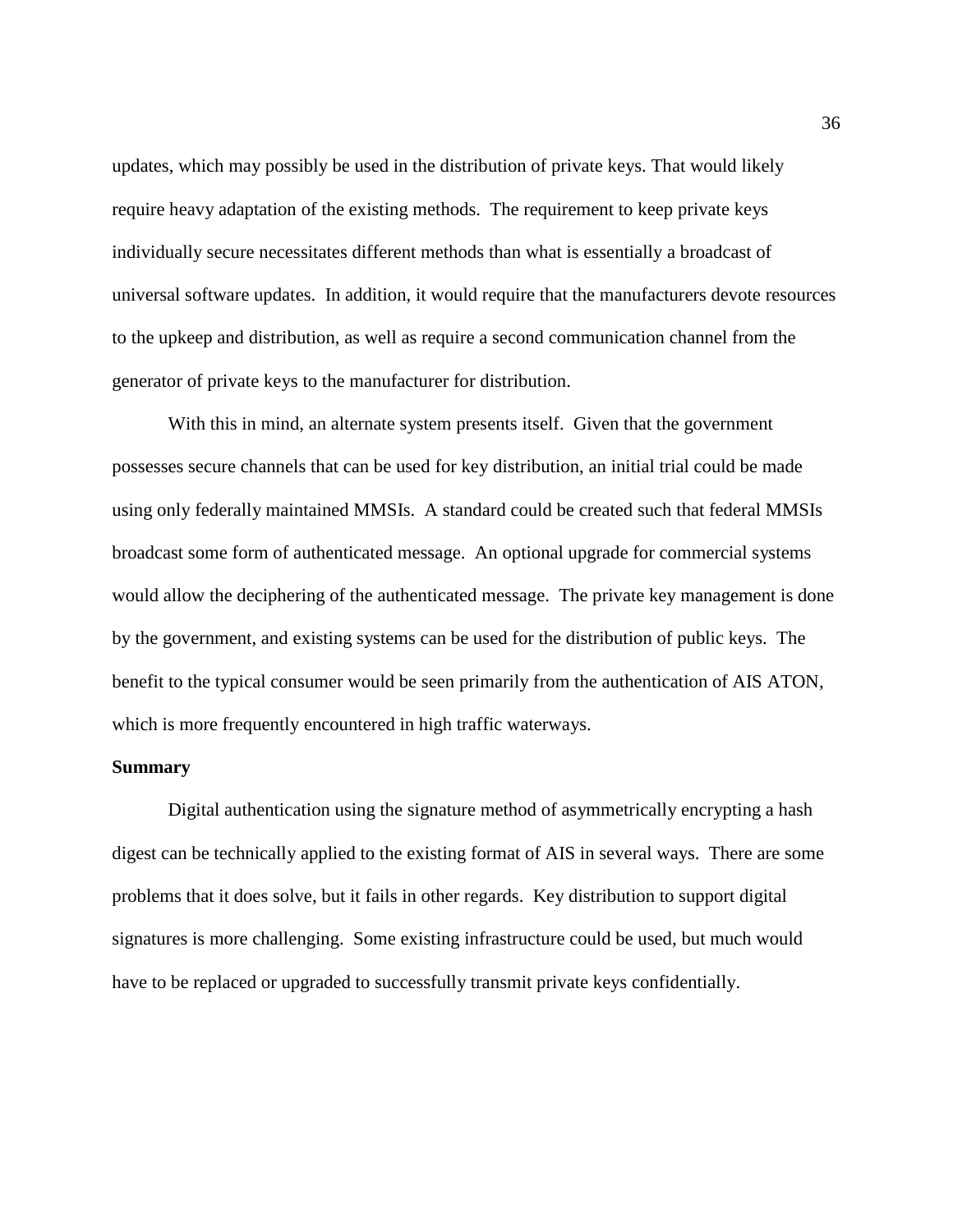#### **Chapter V: Results, Conclusions, and Recommendations**

#### **Introduction**

In this chapter, the study questions posed in Chapter One are answered. Additionally, the conducted research is summarized and final thoughts presented along with possibilities for future research on this subject matter.

#### **Results**

1. Is digital signature based authentication able to be successfully applied to AIS?

It is absolutely possible to implement authentication using existing hashing algorithms and asymmetric encryption to create digital signatures. Depending on the method desired, most established hashing algorithms can be used.

2. What must be altered to allow them to function with existing technology, or conversely, what characteristics or functionality of existing technology must be altered to allow authentication methods?

To implement digital signature authentication, there would need to be nontrivial adjustments made to existing systems. It is possible to use the existing radio channels and organization schemes to distribute authenticated messages without change, but the generation and receipt of the signals would require new equipment.

3. Is message authentication a viable solution to the problems faced by AIS?

Digital message authentication is a technically possible but realistically unfeasible solution to the issues found in AIS. There would need to be agreement on a key distribution system, as well as a time frame for implementation. Given the quantity of active AIS devices, it would be a tremendous undertaking.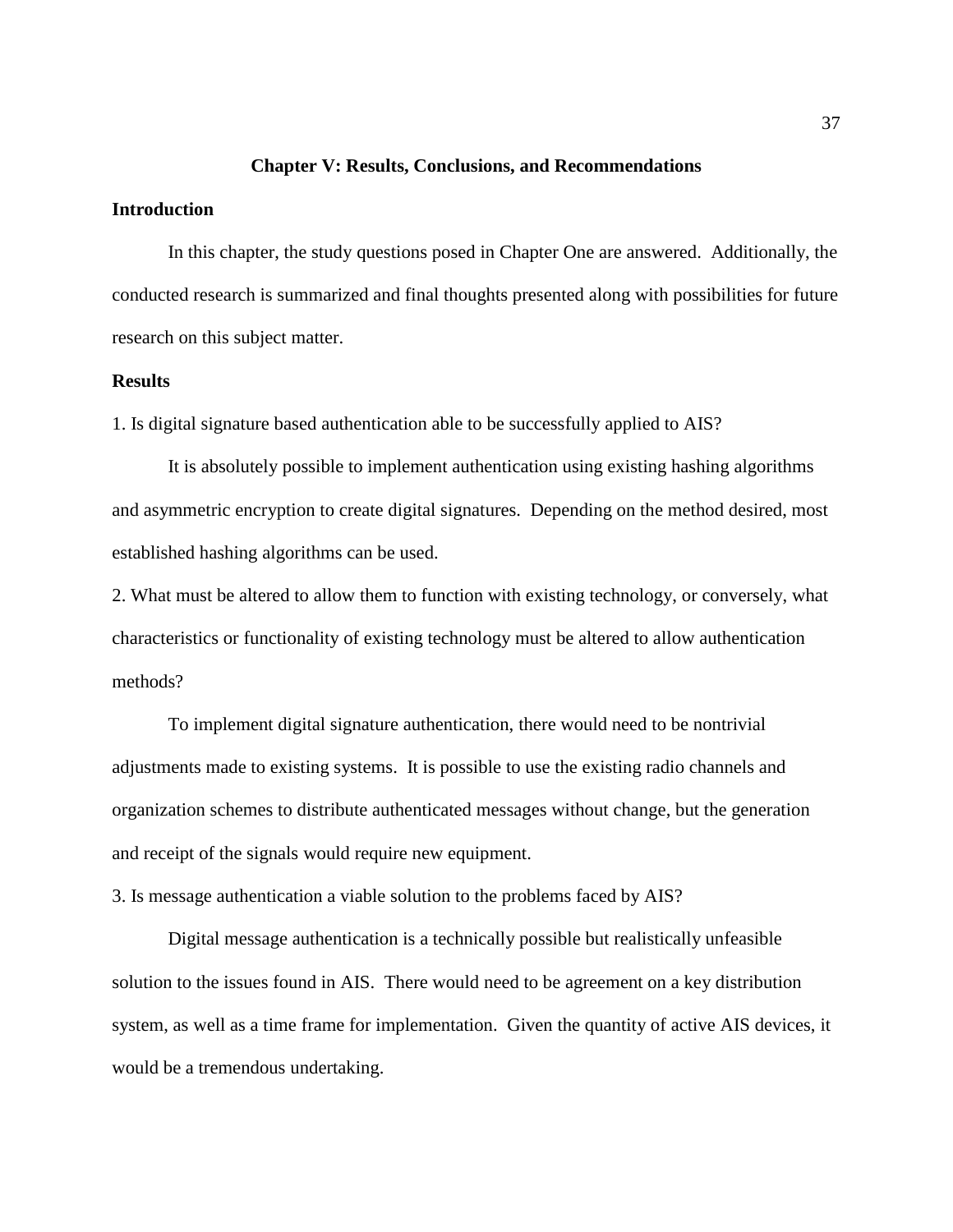#### **Conclusion**

There is not currently enough of a threat to AIS to make the expenditure of resources worth it. Additionally, there are problems with AIS that message authentication would not solve. It primarily addresses spoofing but would not cover self-spoofing, as in broadcasting one's own position falsely for purposes such as evading customs or international borders. Anomaly detection is a more realistic and flexible approach to detecting such incidents.

Absent a large scale exploitation of AIS, it would be a more effective use of resources to increase training and professionalism of mariners. Reducing overreliance on AIS, and encouraging active correlation with alternate sources, eliminates most of the issues that digital authentication would solve. Digital authentication should be considered for any new system designed to replace or supplement AIS.

#### **Future Work**

There are distinct avenues of exploration if one wanted to delve further into the topic. A practical experiment using an AIS receiver can easily be imagined. Using the characteristics of the receiver, a dedicated software layer can be designed to directly interface and manage authentication of signals. Control over both the transmitter and receiver is necessary, which unfortunately limits the use of existing signal dumps as none would have any authenticated data.

Another possible area would be a limited distribution scheme focusing on federal entities. With the existing distribution methods more ably supporting secure private key distribution, one of the major security concerns would be removed.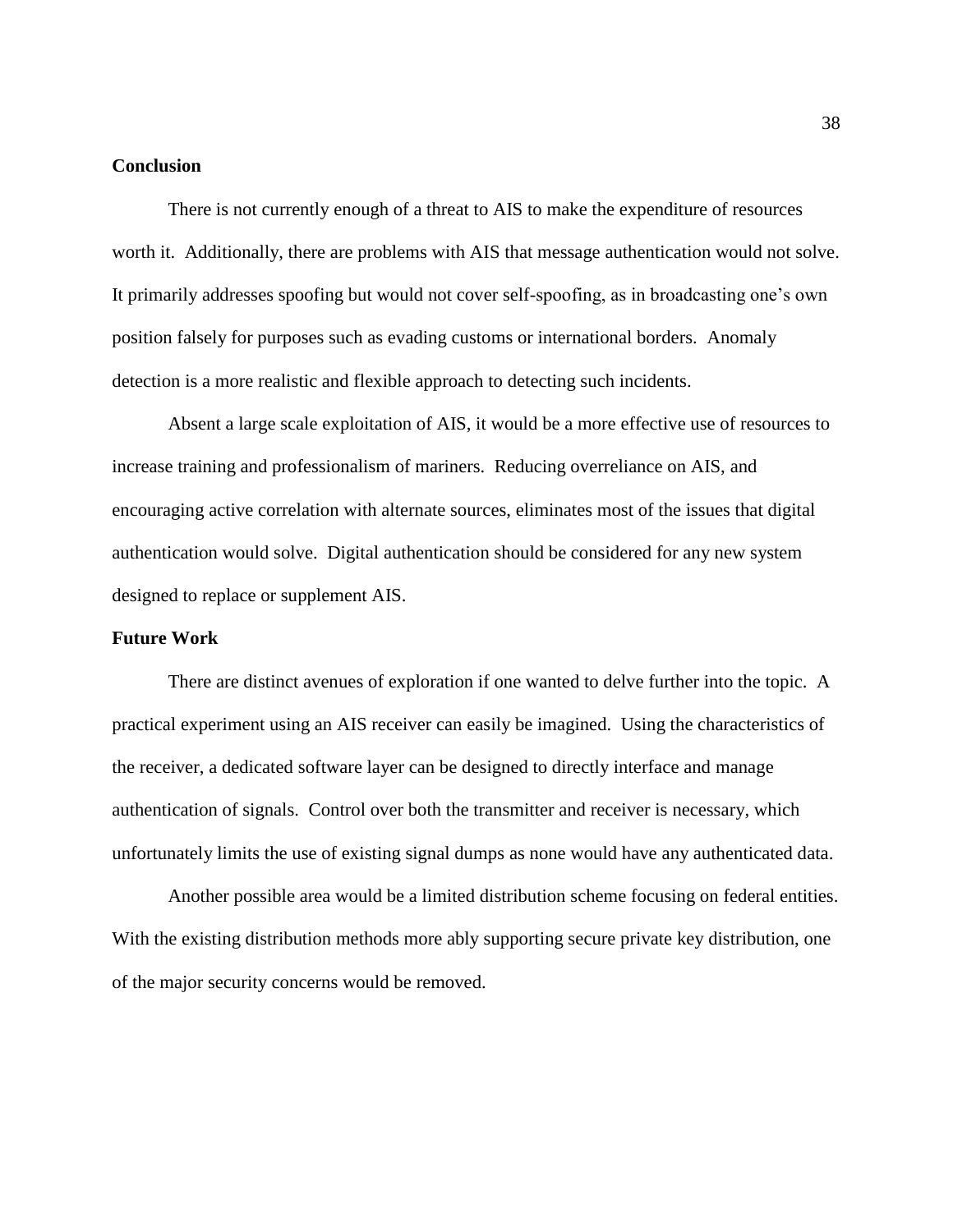#### **References**

- All About AIS. 2012 *AIS TDMA Access schemes.* Retrieved from http://www.allaboutais.com/jdownloads/Access%20schemes%20technical%20downloads /ais\_tdma\_access\_schemes.pdf
- Alltek Marine Electronics Corp. (n.d). *AIS\_Encryption* [Infographic]. Retrieved from http://www.alltekmarine.com/images/AIS\_Encryption.jpg.
- Balduzzi, M. Wilhoit, K. and Pasta, A. *A Security Evaluation of AIS*. Dec 2014. ACSAC 30th Annual Computer Security Applications Conference Pages 436-445. doi 10.1145/2664243.2664257
- Gebhardt, M., Illies, G., Schindler, W. (2006) *A Note of the Practical Value of Single Hash Collisions for Special File Formats*. Bundesamt für Sicherheit in der Informationstechnik (BSI) Godesberger Allee 185–189 53175 Bonn, Germany. Retrieved from

https://pdfs.semanticscholar.org/f124/959267e1bc7b5b568de244a5a4f1276dd74a.pdf

- International Maritime Organization (IMO). *International Convention for the Safety of Life At Sea*, *amended, Regulation 19.2.4*, 1 November 1974, available at: http://solasv.mcga.gov.uk/Regulations/regulation19.htm#24
- International Telecommunications Union (ITU). *Technical characteristics for an automatic identification system using time division multiple access in the VHF maritime mobile frequency band, M.1371-5*. Feb 2014. Available at https://www.itu.int/rec/R-REC-M.1371-5-201402-I/en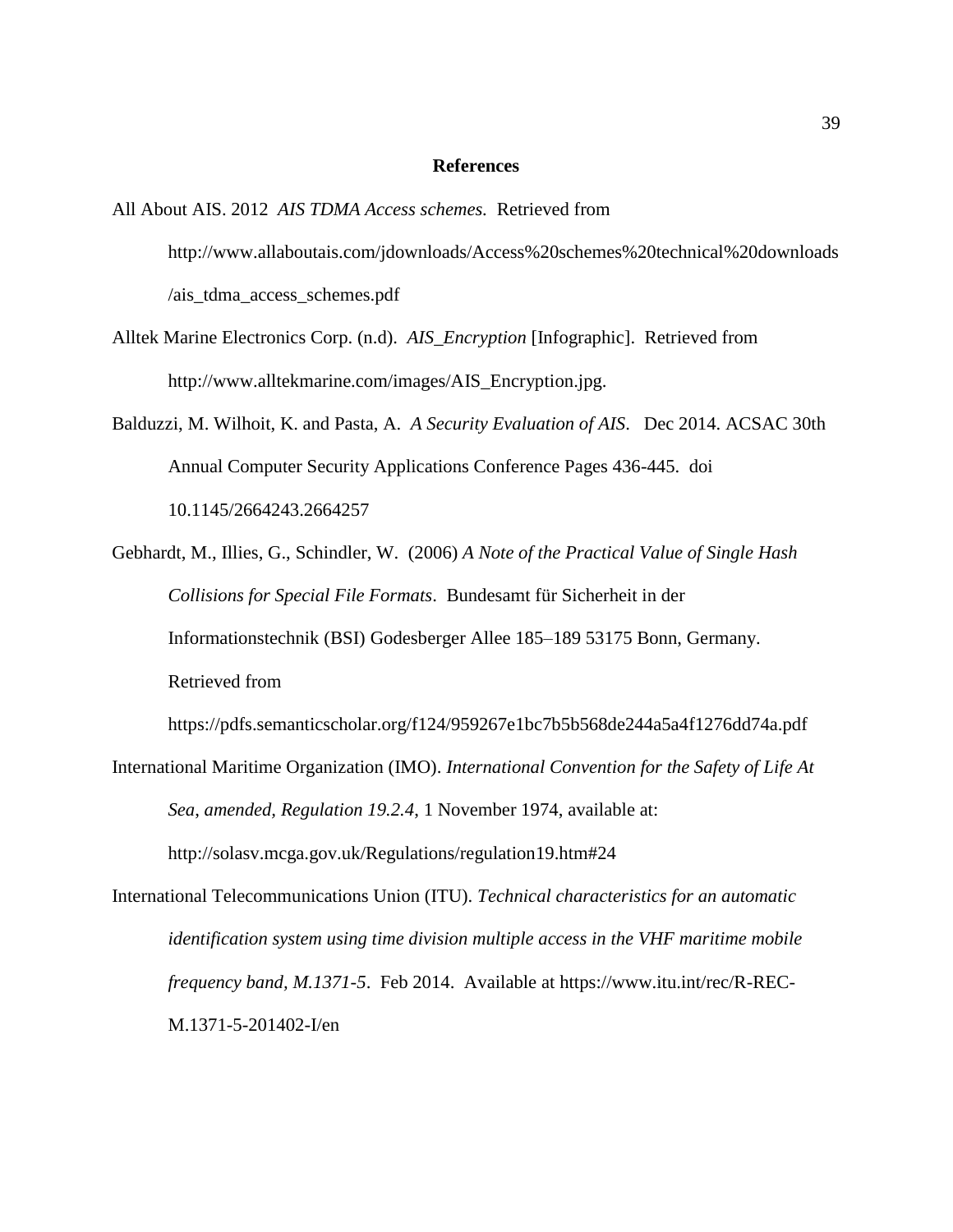- International Telecommunication Union. *Recommendation ITU-R M.585-7 Assignment and use of identities in the maritime mobile service.* March 2015.Retrieved from http://www.itu.int/dms\_pubrec/itu-r/rec/m/R-REC-M.585-7-201503-I!!PDF-E.pdf
- Iphar, C. Napoli, A. Ray, C. *A method for integrity assessment of information in a worldwide maritime localization system.* June 2016. AGILE 2016 Helsinki. **hal-01421920, version 1.**  Retrieved from http://www.hal.inserm.fr/ENSMP\_CRC/hal-01421920v1**.**
- Iphar, C. Napoli, A. Ray, C. *Detection of false AIS messages for the improvement of maritime situational awareness*. Oct 2015. OCEANS'15 MTS/IEEE Washington. DOI: 10.23919/OCEANS.2015.7401841. Retrieved from http://ieeexplore.ieee.org/document/7401841/
- KONGSBERG SEATEX AS. *AIS 300 Data Sheet.* June 2015. Kongsberg, Norway. Retrieved from

https://www.km.kongsberg.com/ks/web/nokbg0397.nsf/AllWeb/BEA28E28C4D3E5EFC 1256F9700348931/\$file/Datasheet\_AIS300\_june2015.pdf?OpenElement

- Mazzarella, F. Vespe, M. Alessandrini, A. Tarchi, D. Aulicino G. Vollero, A. *A novel anomaly detection approach to identify intentional AIS on-off switching*. 2017. Expert Systems With Applications 78 (2017) 110–123.
- National Oceanic and Atmospheric Administration (NOAA). *Head of Green Bay, including Fox River below De Pere;Green Bay, Chart No. 14918*. 28th Ed., Dec 2015 corrected through 30 Sep 2017. Available at http://www.charts.noaa.gov/OnLineViewer/14918.shtml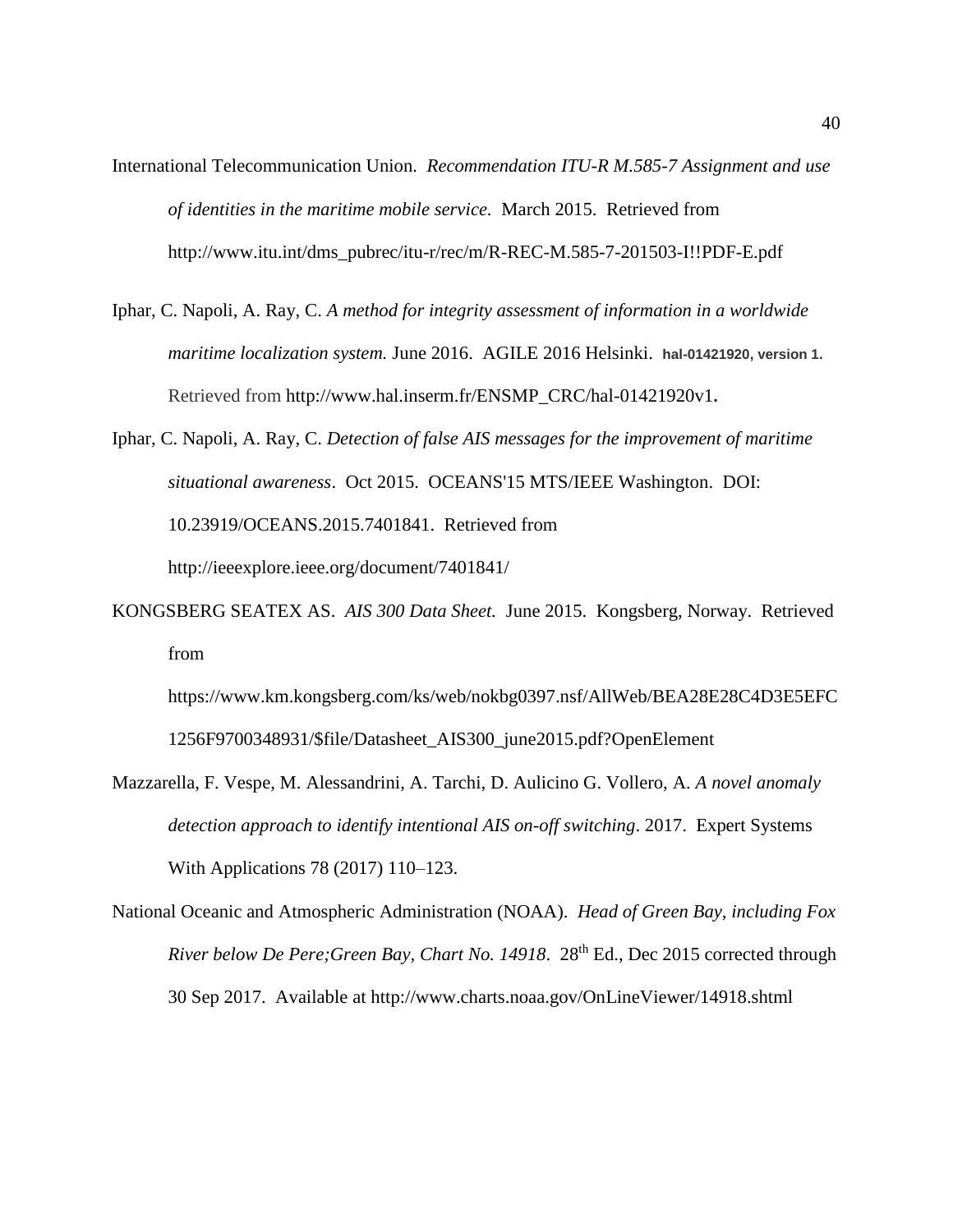- SAAB AB. *R5 SECURE W-AIS.* Copyright 2017.Linköping, Sweden. Retrieved from http://saab.com/security/maritime-traffic-management/traffic-management/R5-Supreme-W-AIS/
- Stallings, W. (2017). Cryptography and network security: principles and practice (Vol. 7). Hoboken, NJ: Pearson Education Inc.
- U. S. Coast Guard Navigation Center. *Local Notice to Mariners [digital image]*. Alexandria, VA. 10 Jan 2018. Retrieved from https://www.navcen.uscg.gov/?pageName=lnmMain
- U. S. Coast Guard Navigation Center. 30 July 2014. *AUTOMATIC IDENTIFICATION SYSTEM OVERVIEW.* Alexandria, VA. Retrieved from https://www.navcen.uscg.gov/?pageName=AISmain
- US Dept. of Homeland Security, US Coast Guard. *Light List Volume VII Great Lakes.* Pages 208-209. January 2017. Available at https://www.navcen.uscg.gov/?pageName=lightlists
- Wreski, E., Lavoie, E. March 2017. *A Concept of Operations for an unclassified common operational picture in support of Maritime Domain Awareness.* Naval Postgraduate School. Retrieved from http://hdl.handle.net/10945/52954.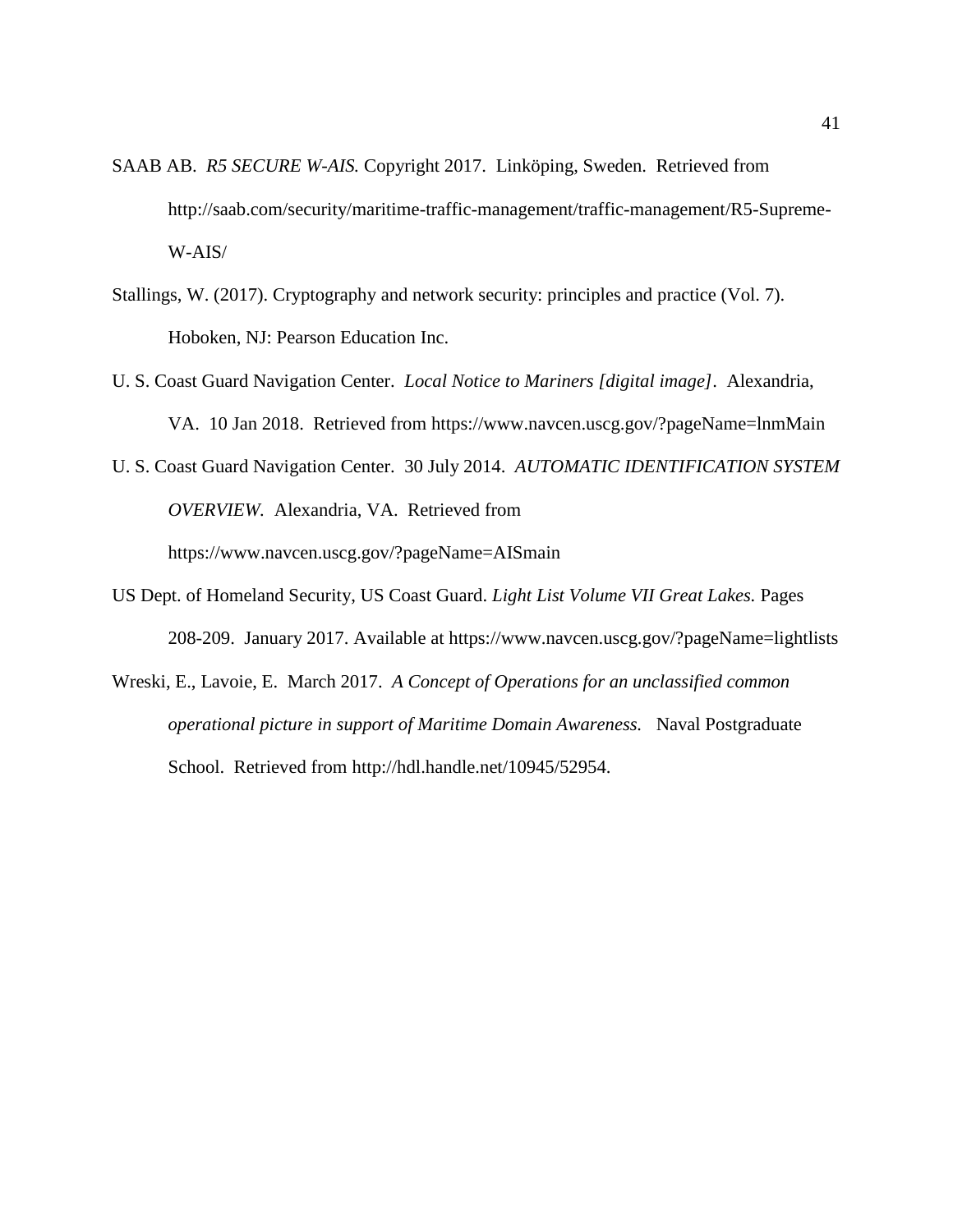| <b>MSG</b>     | <b>Name</b>                       | <b>Access</b>  | Comm.         | <b>MSG</b>  |
|----------------|-----------------------------------|----------------|---------------|-------------|
| ID             |                                   | <b>Scheme</b>  | <b>State</b>  | <b>Size</b> |
|                |                                   |                |               | (bits)      |
| $\mathbf{1}$   | POSITION REPORT                   | S, R, A        | <b>SOTDMA</b> | 168         |
| $\overline{2}$ | POSITION REPORT                   | S              | <b>SOTDMA</b> | 168         |
| 3              | POSITION REPORT                   | $\overline{R}$ | <b>ITDMA</b>  | 168         |
| $\overline{4}$ | <b>BASE STATION REPORT</b>        | F, R           | <b>SOTDMA</b> | 168         |
| 5              | STATIC AND VOYAGE RELATED DATA    | R,I            | N/A           | 424         |
| 6              | <b>BINARY ADDRESSED MESSAGE</b>   | R, F, I        | N/A           | 1008        |
| $\overline{7}$ | BINARY ACKNOWLEDGEMENT            | R, F, I        | N/A           | 1008        |
| 8              | <b>BINARY BROADCAST MESSAGE</b>   | R, F, I        | N/A           | 1008        |
| 9              | STANDARD SAR AIRCRAFT POSITON     | S, R, I        | SOTDMA,       | 168         |
|                | <b>REPORT</b>                     |                | <b>ITDMA</b>  |             |
| 10             | UTC/DATE INQUIRY                  | R, F, I        | N/A           | 72          |
| 11             | <b>UTC/DATE RESPONSE</b>          | R,I            | <b>SOTDMA</b> | 168         |
| 12             | ADDRESSED SAFETY RELATED          | R, F, I        | N/A           | 1008        |
|                | <b>MESSAGE</b>                    |                |               |             |
| 13             | <b>SAFETY RELATED</b>             | R, F, I        | N/A           | 1008        |
|                | <b>ACKNOWLEDGEMENT</b>            |                |               |             |
| 14             | SAFETY RELATED BROADCAST          | R, F, I        | N/A           | 1008        |
|                | <b>MESSAGE</b>                    |                |               |             |
| 15             | <b>INTERROGATION</b>              | R.F.I          | N/A           | 88-         |
| 16             | ASSIGNMENT MODE COMMAND           | R, F, I        | N/A           | 160<br>96-  |
|                |                                   |                |               | 144         |
| 17             | DGNSS BROADCAST BINARY MESSAGE    | R, F, I        | N/A           | $80-$       |
|                |                                   |                |               | 816         |
| 18             | STANDARD CLASS B EQUIPMENT        | S,I,C          | SOTDMA,       | 168         |
|                | POSITION REPORT                   |                | <b>ITDMA</b>  |             |
| 19             | <b>EXTENDED CLASS B EQUIPMENT</b> | $\mathbf I$    | N/A           | 312         |
|                | POSITION REPORT                   |                |               |             |
| 20             | DATA LINK MANAGEMENT MESSAGE      | R.F.I          | N/A           | $72 -$      |
|                |                                   |                |               | 160         |
| 21             | AIDS-TO-NAVIGATION REPORT         | R, F, I        | N/A           | $272 -$     |
|                |                                   |                |               | 360         |
| 22             | <b>CHANNEL MANAGEMENT</b>         | R, F, I        | N/A           | 168         |
| 23             | <b>GROUP ASSIGNMENT COMMAND</b>   | R, F, I        | N/A           | 160         |
| 24             | <b>STATIC DATA REPORT</b>         | R,I,C,F        | N/A           | 168         |
| 25             | SINGLE SLOT BINARY MESSAGE        | R,I,C,F        | N/A           | 168         |
| 26             | MULTIPLE SLOT BINARY MESSAGE      | R,I,C,F        | SOTDMA,       | 1064        |

**Appendix A. AIS Message Types**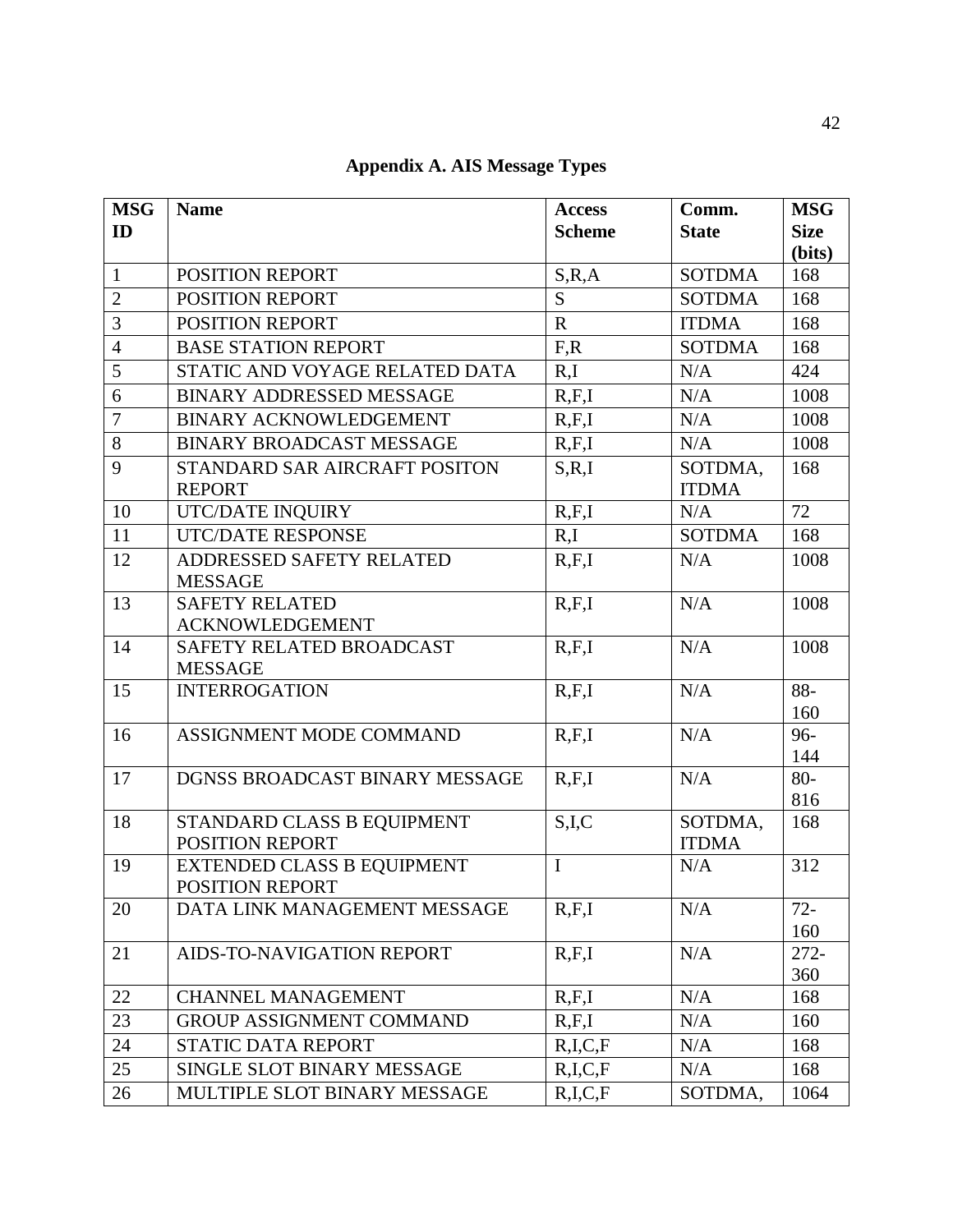|       | WITH COMMUNICATION STATE              |     | <b>ITDMA</b> |     |
|-------|---------------------------------------|-----|--------------|-----|
|       | <b>POSITION REPORT FOR LONG RANGE</b> | M   | N/A          | 96  |
|       | <b>APPLICATIONS</b>                   |     |              |     |
| 28-63 | <b>RESERVED FOR FUTURE USE</b>        | N/A | N/A          | N/A |

Access Schemes

F - FATDMA Fixed Access Time Division Multiple Access

- I ITDMA Incremental Time Division Multiple Access
- S SOTDMA Self Organized Time Division Multiple Access
- R RATDMA Random Access Time Division Multiple Access
- M MSSA Multi-channel Slot Selection Access

Constructed from US Coast Guard Navigation Center *AUTOMATIC IDENTIFICATION SYSTEM* 

*OVERVIEW*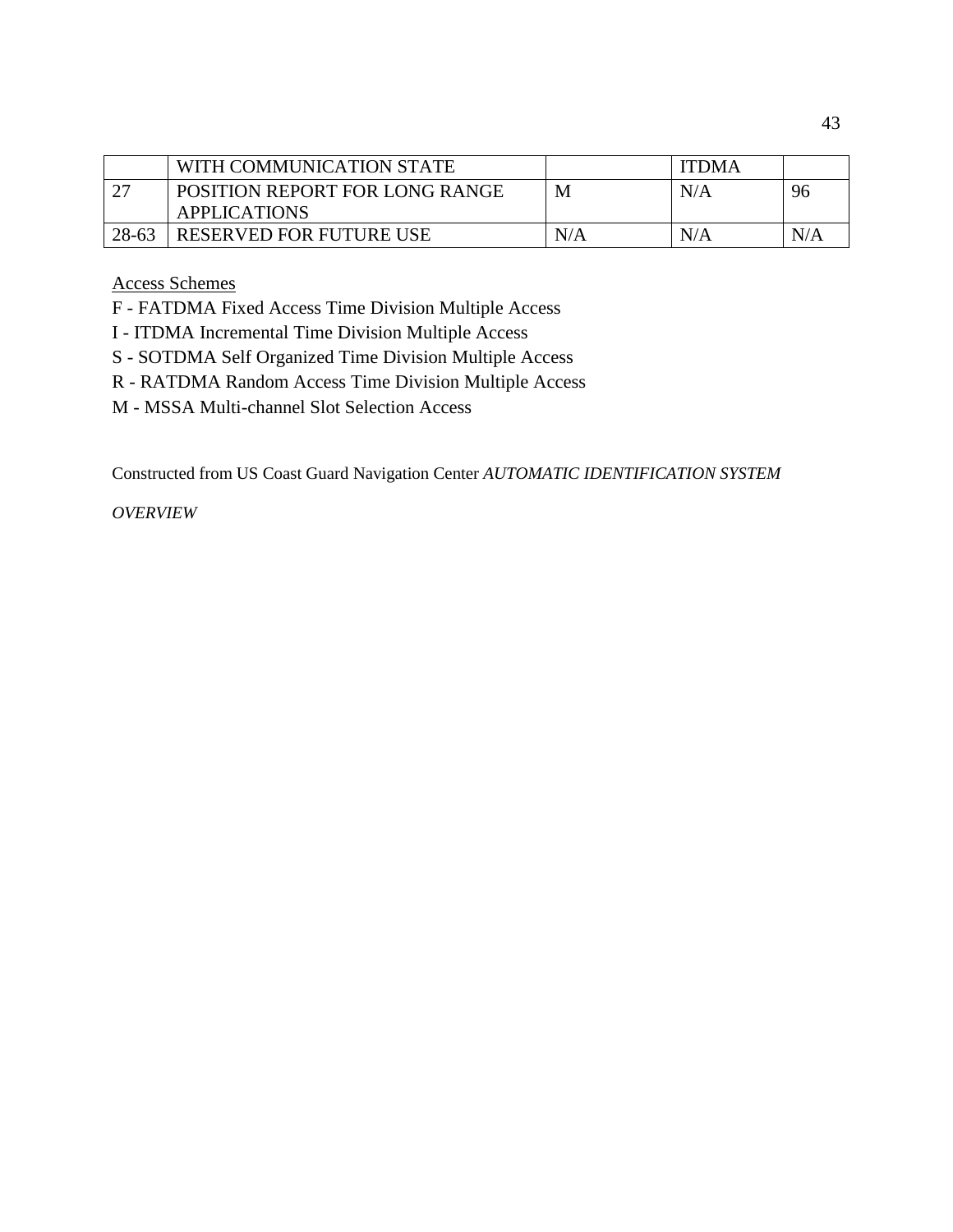#### **Appendix B. Hash and Encrypt Format Code, Key Generator, and Timing Test**

# Authentication Function

# input an AIS message, output an authentication message

# The function receives the input str, generates an md5 hash, encrypts it with the private key, and

creates a new message that contains the encrypted hash as a payload

import hashlib

from Crypto.PublicKey import RSA

from Crypto.Cipher import PKCS1\_OAEP

import datetime

import base64

# random AIS string taken from catb.org/gpsd/AIVDM.html, AIVDM/AIVDO protocol decoding

# for proof of concept purposes, consider the MMSI 367527820, of the Vista Star operating out

of Duluth, MN

# encoded using AIVDM protocol, that MMSI is Er0<<

# to ensure proper decryption of the string, the encrypted and hashed value will be concatenated

with the MMSI which will be used to select the proper public key

ais\_str = '!AIVDM,1,1,,B,177KQJ5000G?tO`K>RA1wUbN0TKH,0\*5C'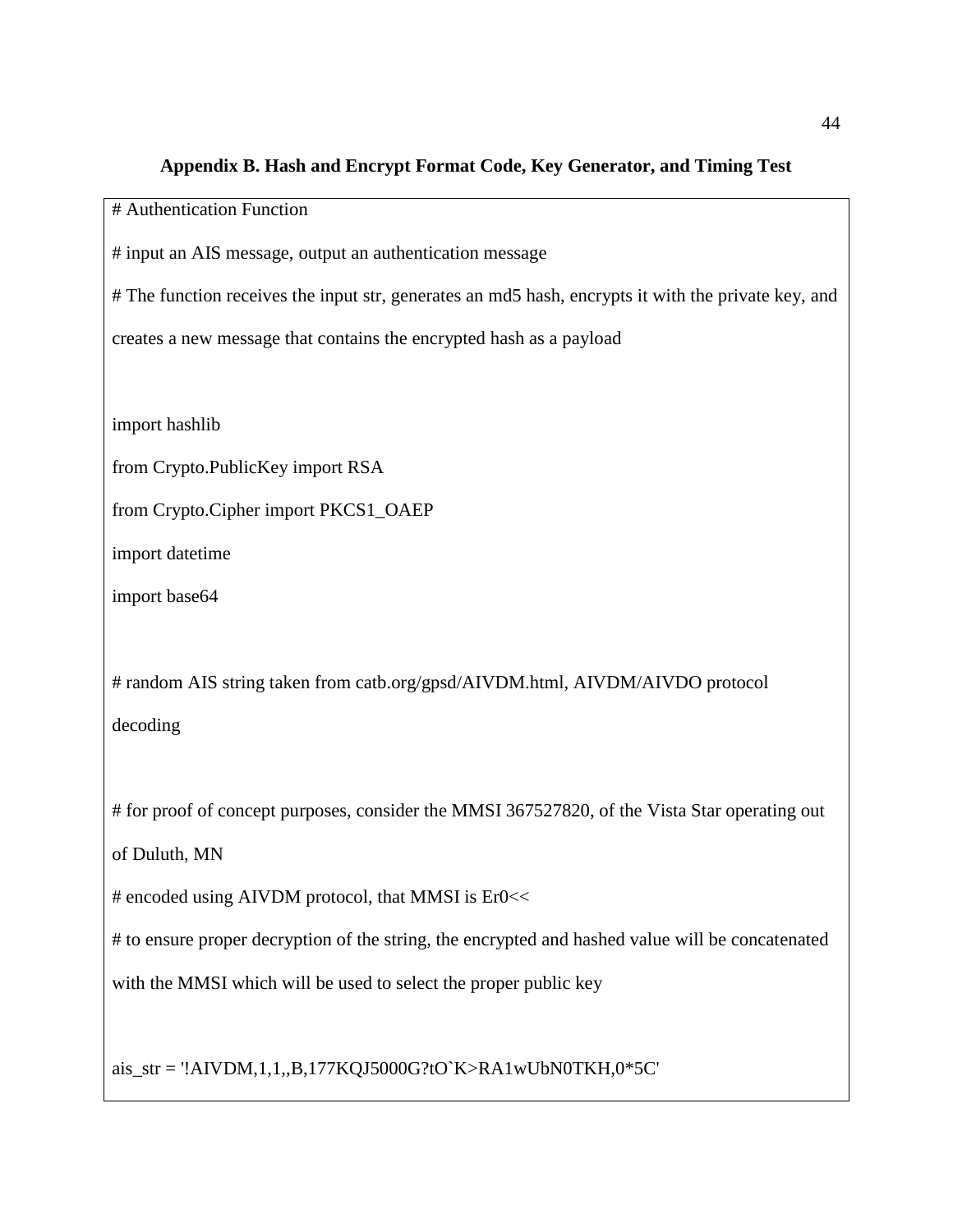# splitting the string by commas

# this creates an array of each comma delimited section of the original msg

 $split\_str = ais\_str.split(",")$ 

# split\_str[1] and [2] contain the default sequencing

# [1] is the fragment count

# [2] is the current message count

# 3,2 would mean this is the second of three fragmented messages

# apply the md5 algorithm to the original message

hash\_obj = hashlib.md5(ais\_str)

# encrypt the hash digest using the private key

# first need to import the stored private key

get\_key = open("priv\_key\_store.txt", "r")

priv\_key = RSA.importKey(get\_key.read())

cipher = PKCS1\_OAEP.new(priv\_key)

 $ciphertext = cipher. encrypt (hash_obj.hexdigest())$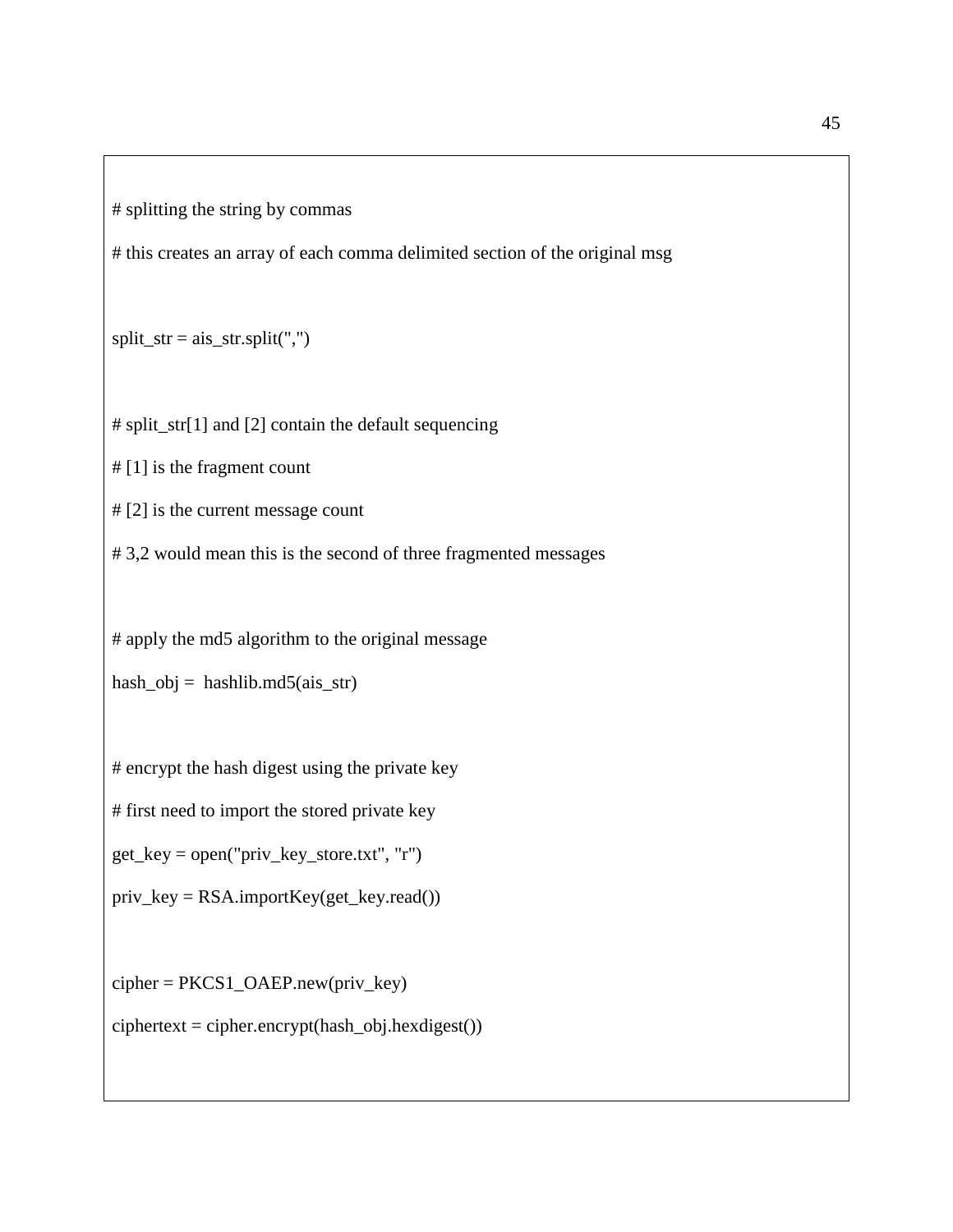```
# get the current second and convert to binary
```
 $now = datetime.datetime.now()$ 

utc\_sec = base64.b64encode(str(now.second))

# create a string containing the MMSI of the broadcasting vessel, and the encrypted hash digest,

and other data

# the message type for this one is 28, an as yet unused message type

# 28  $\rightarrow$  011100  $\rightarrow$  L

# communication state is left null for this example

# the value should be determined by the parent AIS unit following standard protocols

 $hash\_str = 'LEr0 <<' + ciphertext + utc\_sec$ 

```
auth_str = split_str[0] + ',' + '1' + ',' + '1' + ',3,' + split_str[4] + ',' + hash_str + ','
```
# create checksum from string

# NMEA checksum is the sequential XOR of the string

 $i=1$ 

```
checksum = 0
```
while  $i$  < len(auth\_str):

checksum = checksum  $\land$  ord(auth\_str[i])

 $i+=1$ 

final\_str =  $\text{auth\_str} +$  '\*' + hex(checksum)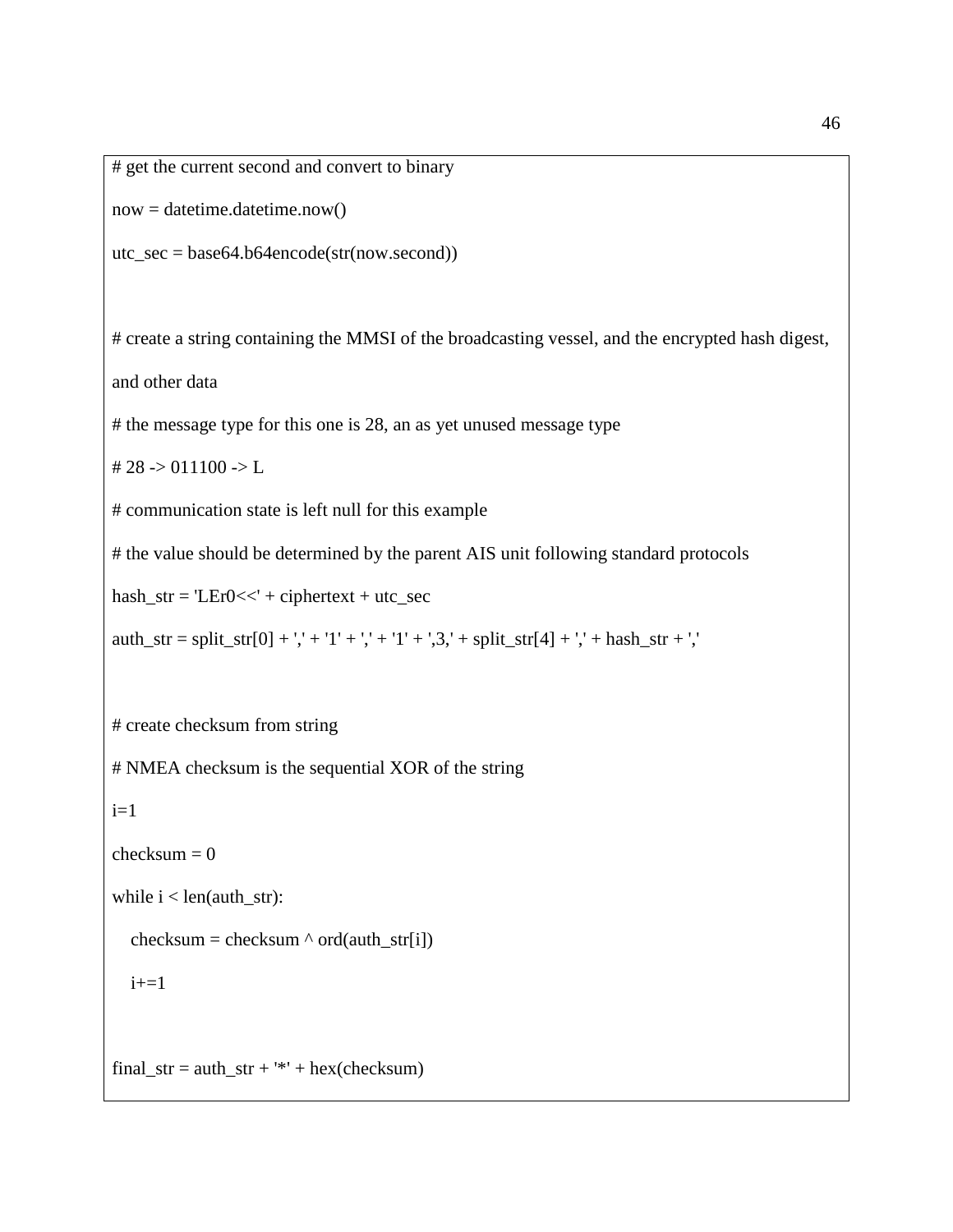## print(final\_str)

from Crypto.PublicKey import RSA

from Crypto import Random

# create a random number generator object

random\_generator = Random.new().read

# generate a key pair of 1024 random bits

key = RSA.generate(1024, random\_generator)

# create two files, to store the public and private keys

priv\_key = open("priv\_key\_store.txt", "w")

 $pub\_key = open("pub\_key\_store.txt", "w")$ 

#export the public and private keys to the respective files

```
priv_key.write(key.exportKey('PEM'))
```
pub\_key.write(key.publickey().exportKey('PEM'))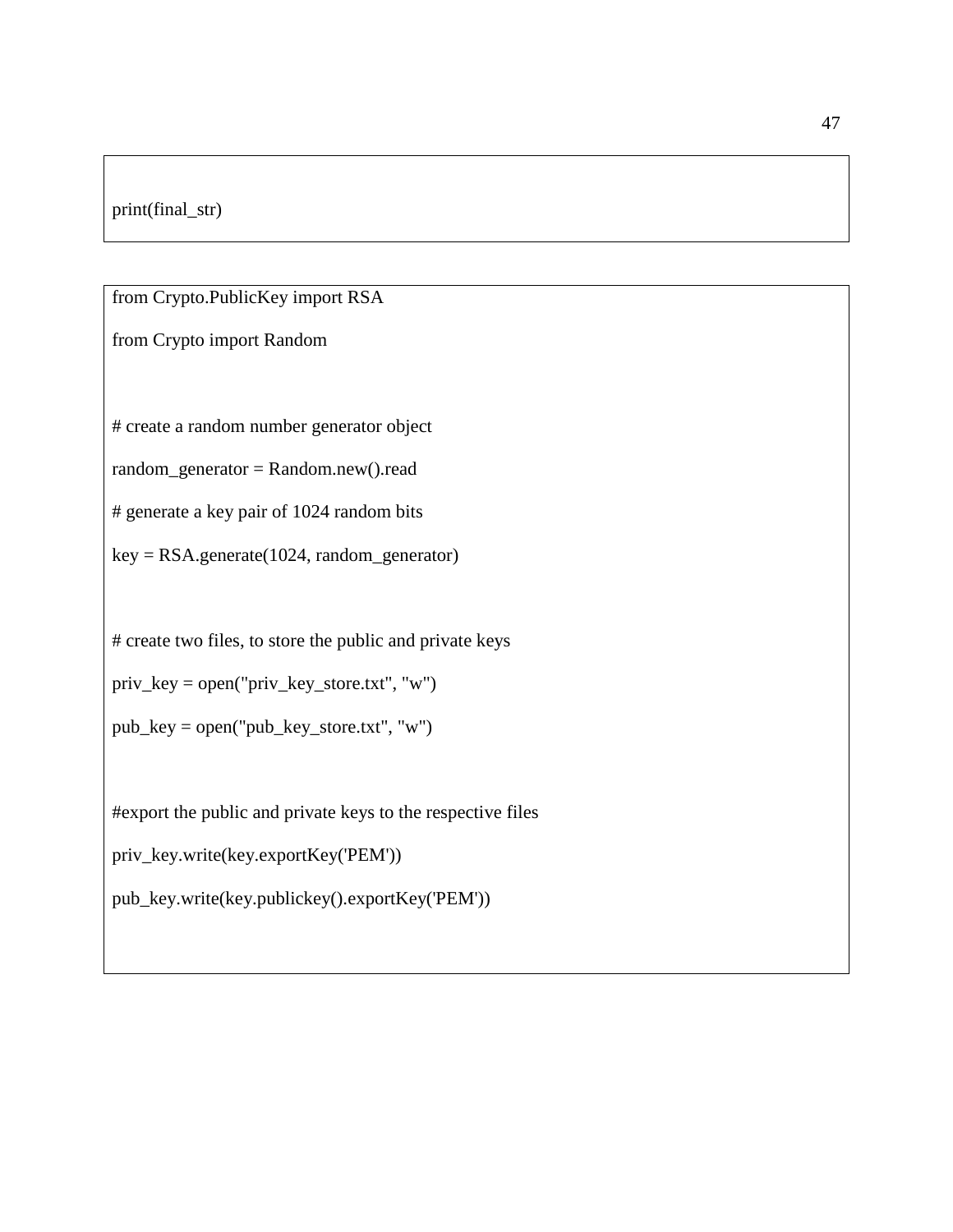# timeit is a library that contains useful time functions

import timeit

# create a timeit Timer object

# the first argument,

hashlib.md5('!AIVDM,1,1,,B,177KQJ5000G?tO`K>RA1wUbN0TKH,0\*5C, is the code to be

timed

# the second argument, import hashlib, is setup code that is run once

 $md5_time =$ 

timeit.Timer("hashlib.md5('!AIVDM,1,1,,B,177KQJ5000G?tO`K>RA1wUbN0TKH,0\*5C')",

"import hashlib")

# call the function like so

# t.timeit(#) where # is the amount of times the code is executed

# it returns one number, the elapsed time

# so t.timeit(1000) runs the statement 1000 times and returns the total time it took to do so

# the repeat function allows for repeated trials of the code

# called like so t.repeat(#,##)

# the second argument is the rumber of times the code is run per cycle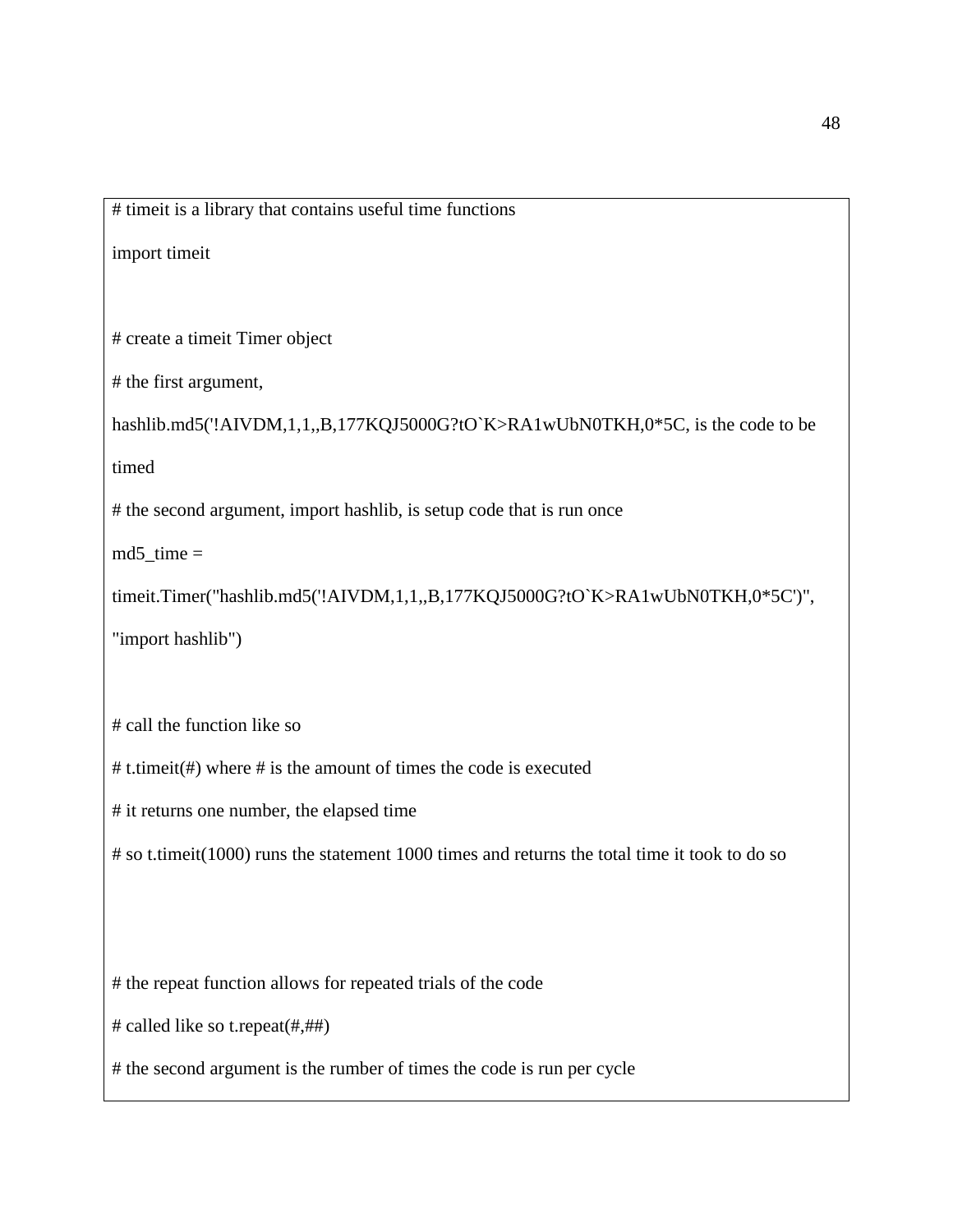# the first argument is the number of cycles

# it returns a number of values equal to the number of cycles

# so t.repeat(10,2) will run the code twice and return how long it took to do that, 10 times. You

will get 10 numbers

# t.repeat(10,1) will run the code once, 10 times.

# general advice is to look at the min() of the times instead of the average, as the average will be thrown off by other cpu calls that you don't have control over.

 $shal_time =$ 

timeit.Timer("hashlib.sha1('!AIVDM,1,1,,B,177KQJ5000G?tO`K>RA1wUbN0TKH,0\*5C')",

"import hashlib")

sha $224$ \_time =

timeit.Timer("hashlib.sha224('!AIVDM,1,1,,B,177KQJ5000G?tO`K>RA1wUbN0TKH,0\*5C')",

"import hashlib")

sha $256$ \_time =

timeit.Timer("hashlib.sha256('!AIVDM,1,1,,B,177KQJ5000G?tO`K>RA1wUbN0TKH,0\*5C')",

"import hashlib")

sha $384$ \_time =

timeit.Timer("hashlib.sha384('!AIVDM,1,1,,B,177KQJ5000G?tO`K>RA1wUbN0TKH,0\*5C')",

"import hashlib")

sha $512$ \_time =

timeit.Timer("hashlib.sha512('!AIVDM,1,1,,B,177KQJ5000G?tO`K>RA1wUbN0TKH,0\*5C')",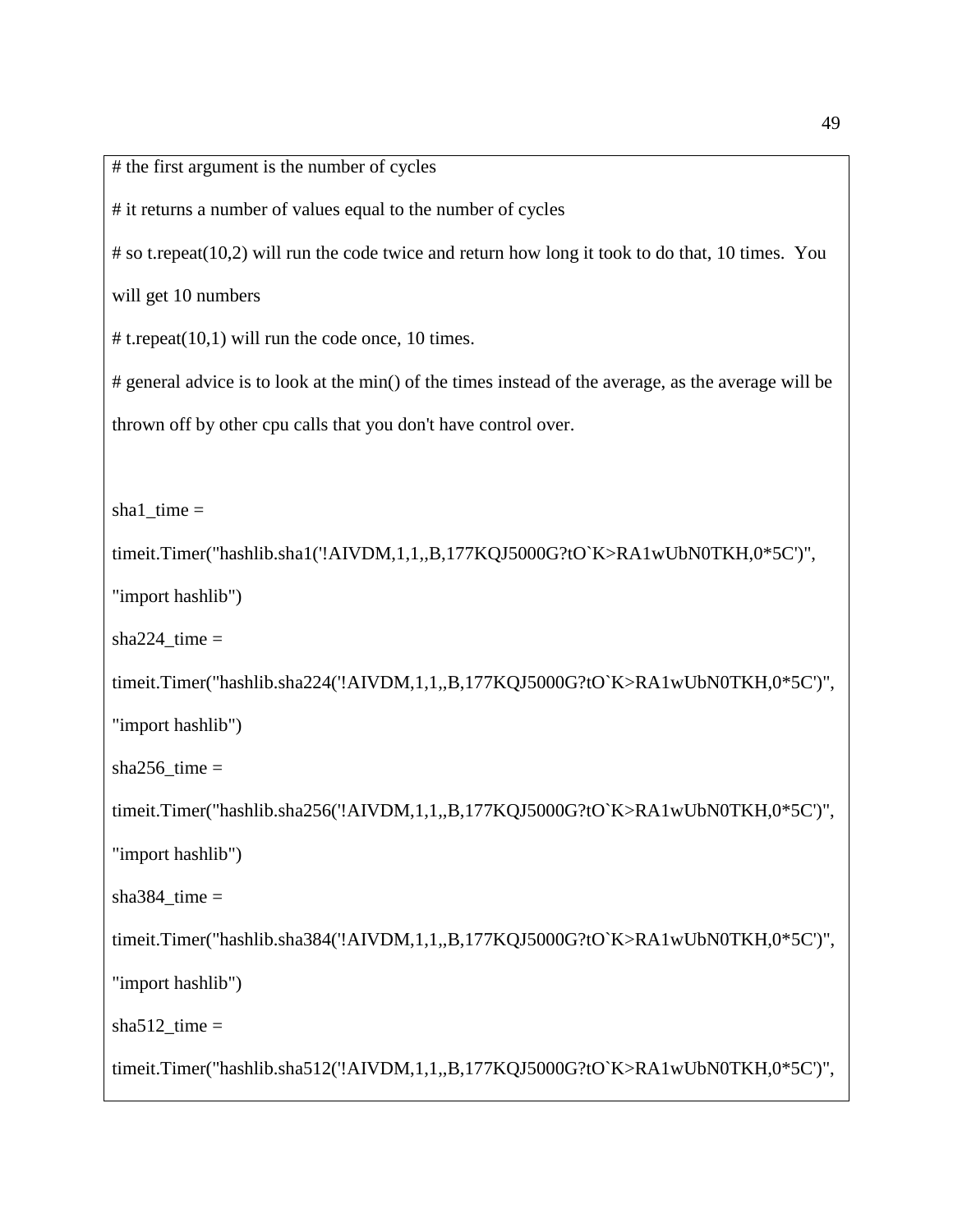"import hashlib")

print 'minimum value from 10,000 trials'

print 'md5'

print min(md5\_time.repeat(10000,1))

print 'sha1'

print min(sha1\_time.repeat(10000,1))

print 'sha224'

print min(sha224\_time.repeat(10000,1))

print 'sha256'

print min(sha256\_time.repeat(10000,1))

print 'sha384'

print min(sha384\_time.repeat(10000,1))

print 'sha512'

print min(sha512\_time.repeat(10000,1))